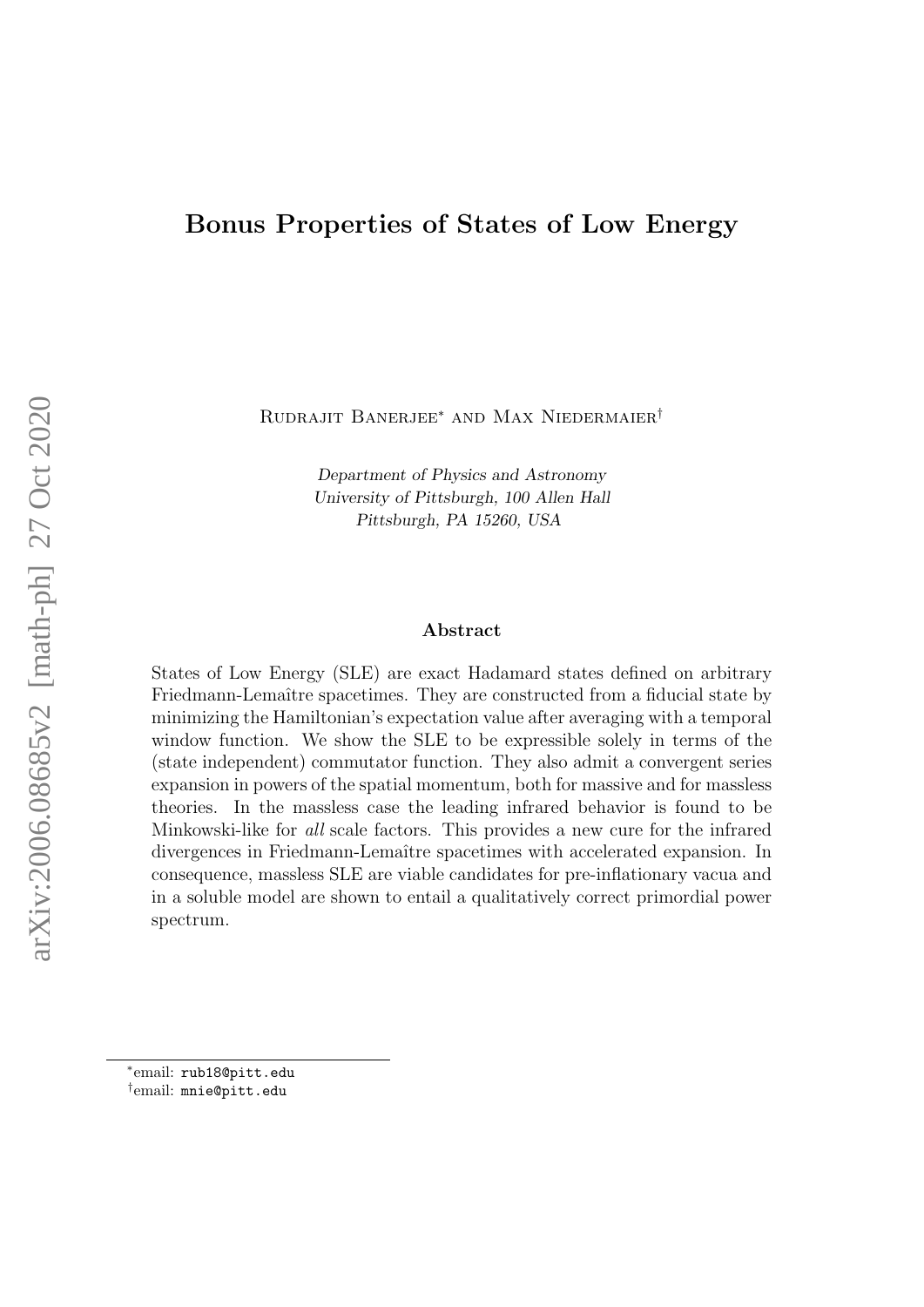# Contents

| $\mathbf{1}$   |                                             | Introduction                                                                | $\overline{2}$          |  |
|----------------|---------------------------------------------|-----------------------------------------------------------------------------|-------------------------|--|
| $\overline{2}$ |                                             | SLE in the Heisenberg and Schrödinger pictures                              | $\overline{\mathbf{4}}$ |  |
|                | 2.1                                         | Homogeneous pure quasifree states in Heisenberg and Schrödinger pictures    | $\overline{4}$          |  |
|                | 2.2                                         | SLE in Heisenberg picture and independence of fiducial states               | 11                      |  |
|                | 2.3                                         | SLE in Schrödinger picture and minimization over initial data $\dots \dots$ | 16                      |  |
| 3              | Convergent small momentum expansion for SLE |                                                                             | 21                      |  |
|                | 3.1                                         | Fiducial solutions and their Cauchy product                                 | 21                      |  |
|                | 3.2                                         |                                                                             | 25                      |  |
| 4              | WKB type large momentum asymptotics         |                                                                             | 30                      |  |
|                | 4.1                                         | Existence of solutions with WKB type asymptotics                            | 30                      |  |
|                | 4.2                                         |                                                                             | 35                      |  |
|                | 4.3                                         |                                                                             | 38                      |  |
| $\bf{5}$       | SLE as pre-inflationary vacua               |                                                                             | 45                      |  |
|                | 5.1                                         | Asymptotics of massless modes versus power spectrum                         | 45                      |  |
|                | 5.2                                         |                                                                             | 47                      |  |
| 6              |                                             | Conclusions                                                                 | 53                      |  |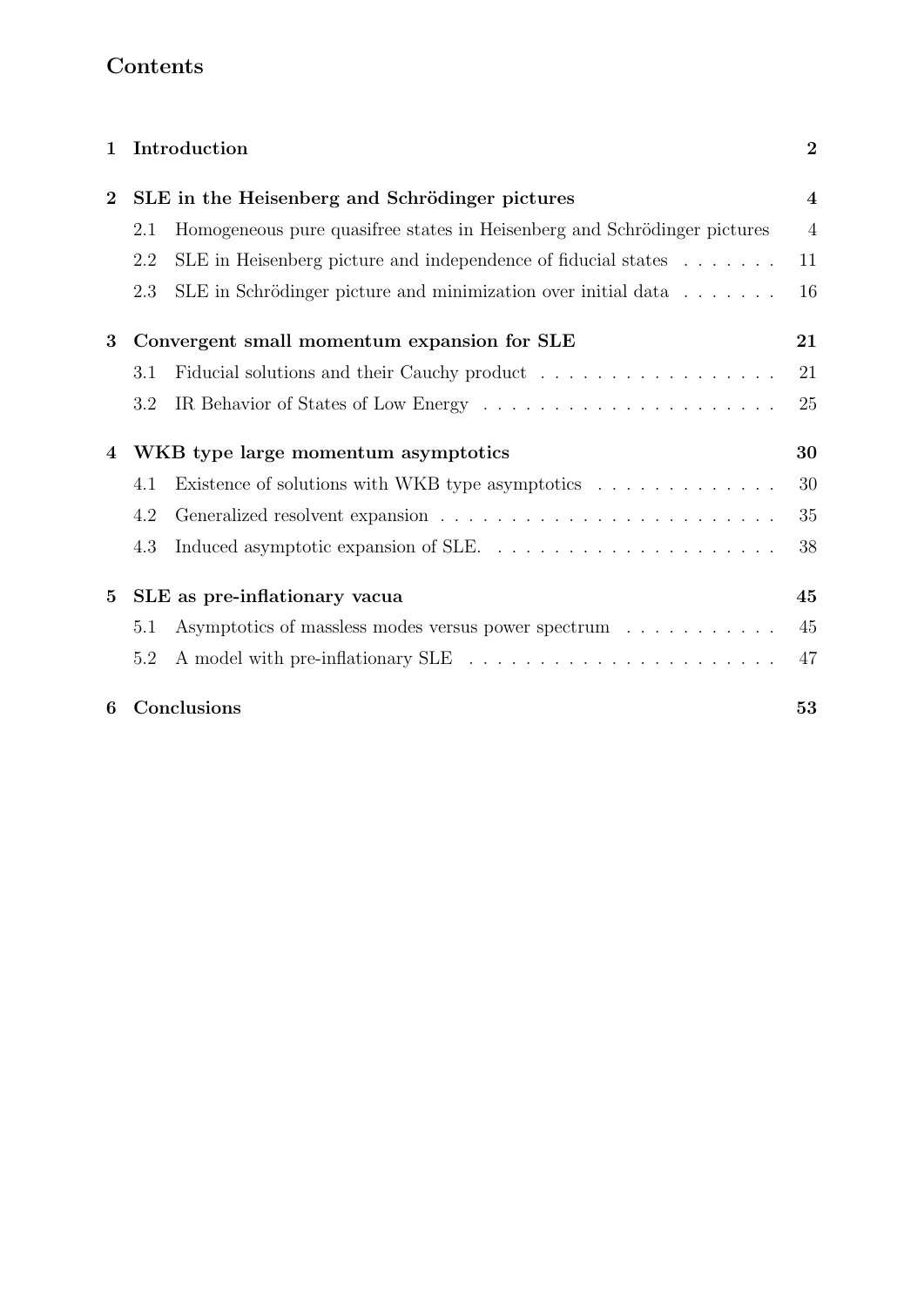## 1. Introduction

For perturbatively defined quantum field theories on globally hyperbolic spacetimes there is a general consensus that the free state on which perturbation theory is based should be a Hadamard state. By-and-large the Hadamard property is necessary and sufficient for the existence of Wick powers of arbitrary order and hence for the perturbative series to be termwise well-defined at any order, see [1, 8] for recent accounts. On the other hand, Hadamard states are surprisingly difficult to construct concretely [2, 11, 14] even for background spacetimes with some degree of symmetry (other than maximal). The well-known adiabatic iteration [3] has certain characteristics necessary for the Hadamard property built in, but is not convergent and cannot be fruitfully extended to small spatial momenta. The iteration can, however, serve as a conduit to establish the existence of states locally indistinguishable from Hadamard states [11].

An important class of backgrounds are generic Friedmann-Lemaître cosmologies, where a construction of exact Hadamard states has become available only relatively recently [5]. These States of Low Energy (SLE) arise by minimizing the Hamiltonian's expectation value *after* averaging with a temporal window function  $f$ . The temporal averaging is crucial and avoids the pathologies [9] of the earlier instantaneous diagonalization procedure. The construction of a SLE takes some fiducial solution S of the homogeneous wave equation a starting point, considers arbitrary Bogoliubov transformations thereof, and then minimizes the temporal average of the energy with respect to them. Olbermann's theorem [5] states that (for a massive free quantum field theory an a Friedmann-Lemaître background) the minimizing solution  $T[S]$  gives rise to an exact Hadamard state. For given S the minimizer  $T[S]$  is unique up to a phase.

Here we show that the SLE have a number of bonus properties that make them mathematically even more appealing and which also render them good candidates for vacuum-like states in a pre-inflationary period. Specifically, we show that for a given temporal averaging function f:

- (a) The SLE two-point function  $W[S]$  based on a fiducial solution S is a Bogoliubov invariant,  $W[aS + bS^*] = W[S],$  with  $a, b \in \mathbb{C}$ ,  $|a|^2 - |b|^2 = 1$ . Hence  $W[S]$  is independent of the choice of fiducial solution S.
- (b) The minimization over Bogoliubov parameters relative to a given S can be replaced by a minimization over initial data, without reference to any fiducial solution. The resulting expression for the SLE solution  $T[\Delta]$  is fully determined by the (Bogoliubov invariant and state independent) commutator function  $\Delta$ , making manifest the uniqueness of the SLE. The minimization over initial data has a natural interpretation in the Schrödinger picture.
- (c) The SLE solution admits a convergent series expansion in powers of the (modulus of the) spatial momentum, both for massive and for massless theories.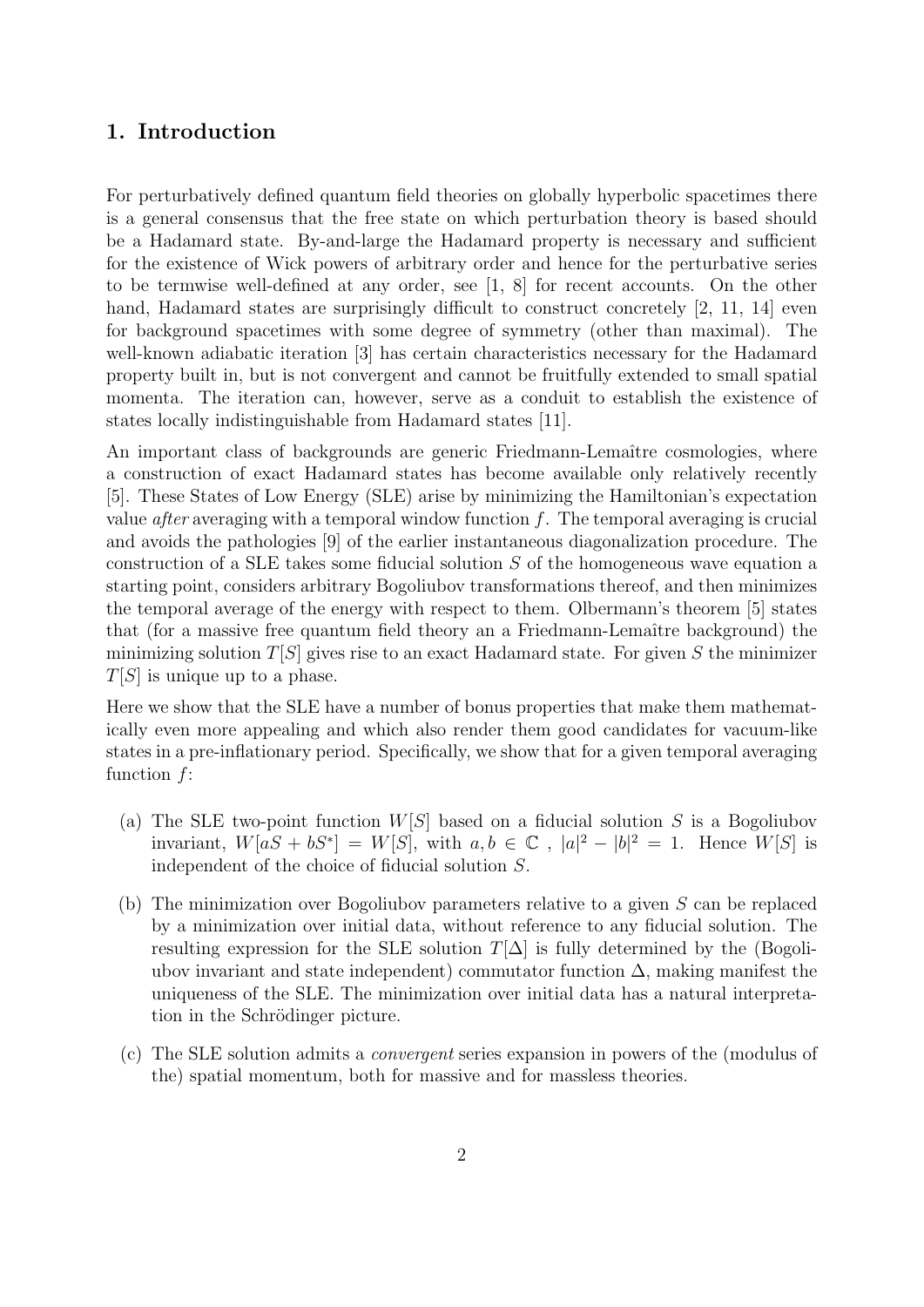- (d) In the massless case the leading infrared behavior is Minkowski-like for all cosmological scale factors. This provides a new cure for the long standing infrared divergences in Friedmann-Lemaître backgrounds with accelerated expansion [22].
- (e) The modulus square of an SLE solution admits an asymptotic expansion in inverse odd powers of the (modulus of the) spatial momentum, which is independent of the window function f. The coefficients of the expansion are local, recursively computable, and generalize the heat kernel coefficients. The asymptotics of the phase is governed by single integrals of the same coefficients. This short cuts the detour via the adiabatic expansion.

Since linearized cosmological perturbations are described by massless free fields, the property (d) renders SLE a legitimate choice for a vacuum-like state in the early universe. Specifically, we argue that within the standard paradigm (classical Friedmann-Lemaître backgrounds with selfinteracting scalar field) inflation must have been preceded by a period of non-accelerated expansion, for which the type with kinetic energy domination is mathematically preferred. The occurrence of the Bunch-Davies vacuum at the onset of inflation then requires extreme fine tuning. In contrast, postulating a SLE for the primordial vacuum in the pre-inflationary phase is shown to automatically produce a qualitatively realistic power spectrum at the end of inflation.

The paper is organized as follows. After introducing the SLE in the Heisenberg and the Schrödinger pictures we establish properties (a) and (b) in Sections 2.2 and 2.3, respectively. The existence of a convergent small momentum expansion is shown in Section 3.1, with the massless case detailed in Section 3.2. For large momentum, the existence of the WKB type expansion governed by generalized heat kernel coefficients is shown in Section 4. Finally, we study the viability of massless SLE as pre-inflationary vacua in Section 5.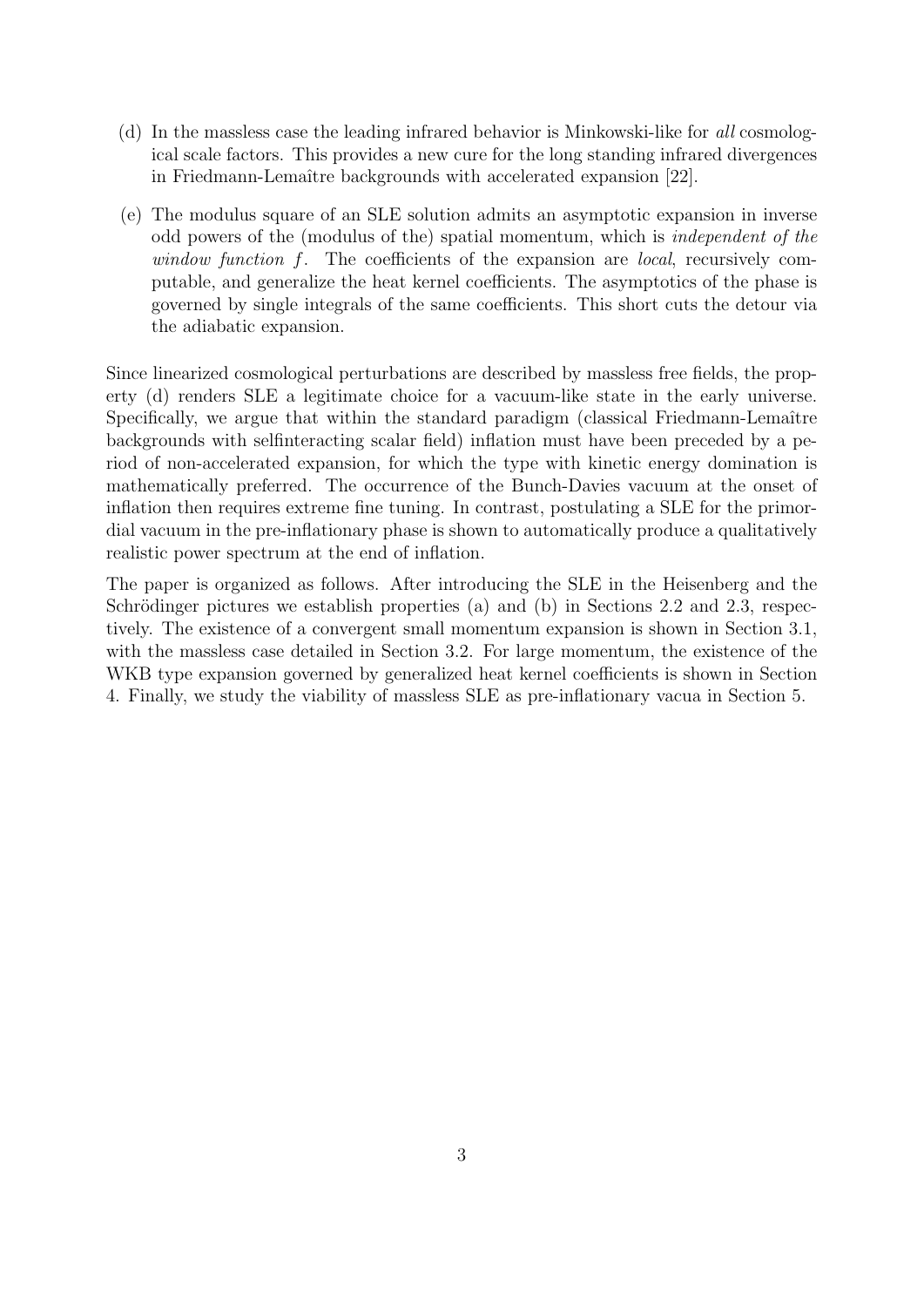## 2. SLE in the Heisenberg and Schrödinger pictures

A State of Low Energy (SLE) was originally defined in the Heisenberg picture by minimizing with respect to Bogoliubov parameters relating the corresponding solution of the wave equation to a reference solution S. As such, the SLE construction depends on the reference solution. Here we show that the SLE two-point function (which specifies the state completely) is independent of  $S$ . Next, the energy functional in the Schrödinger picture is naturally regarded as a function of the wave function's initial data. By minimizing over initial data an alternative explicit expression for the SLE is obtained, which depends only on the (Bogoliubov invariant and state independent) commutator function.

#### 2.1 Homogeneous pure quasifree states in Heisenberg and Schrödinger pictures

Throughout, the background geometry will be a  $1+d$  dimensional, spatially flat Friedmann-Lemaître (FL) cosmology with line element

$$
ds^{2} = -\bar{N}(t)^{2}dt^{2} + a(t)^{2}\delta_{ij}dx^{i}dx^{j}, \qquad (2.1)
$$

where  $\overline{N} : \mathbb{R}_+ \to \mathbb{R}_+$  is the lapse function,  $a : \mathbb{R}_+ \to \mathbb{R}_+$  is the cosmological scale factor, and  $x^i$ ,  $i = 1, \ldots, d$  are adapted spatial coordinates. The form of the line element (2.1) is preserved under  $\text{Diff}[t_i, t_f] \times \text{ISO}(d)$  transformations, where  $\text{Diff}[t_i, t_f]$  are endpoint preserving reparameterizations of some time interval  $[t_i, t_f]$ ,  $0 < t_i < t_f < \infty$ , and the Euclidean group  $ISO(d)$  acts via global spatial diffeomorphisms connected to the identity. On this background we consider a scalar field  $\chi : \mathbb{R}_+ \times \mathbb{R}^d \to \mathbb{R}$ , which is minimally coupled and initially selfinteracting with potential  $U(\chi)$ . Under the temporal reparameterizations  $a(t)$  and  $\chi(t,x)$  transform as scalars, while  $\tilde{\overline{N}}(t)$  and  $\bar{n}(t) := \overline{\overline{N}(t)}/a(t)^d$  are temporal densities,  $\bar{n}'(t') = \bar{n}(t)/|\partial t'/\partial t|$ , etc.. This is such that  $\int_{t_i}^{t_f} dt \bar{N}(t) a(t)^p = \int_{t_i}^{t_f} dt \bar{n}(t) a(t)^{p+d}$ is invariant for any  $p$ . Next, we expand the minimally coupled scalar field action on  $[t_i, t_f] \times \mathbb{R}^d$  around a spatially homogeneous background scalar  $\varphi(t)$  to quadratic order in the fluctuations  $\phi(t,x) := \chi(t,x) - \varphi(t)$ . This gives a leading term  $\bar{S}^{\varphi}$  (multiplied by a spatial volume term) whose field equation is one of the evolution equations for a FL cosmology. For  $\varphi(t)$  solving it (with prescribed  $a(t)$ ) the term linear in the  $\phi$  reduces to a boundary term and may be omitted. The quadratic piece reads

$$
S^{\phi} = \frac{1}{2} \int_{t_i}^{t_f} dt \int_{\Sigma} dx \left\{ \frac{1}{\bar{n}(t)} (\partial_t \phi)^2 - \bar{n}(t) a(t)^{2d} U''(\varphi) \phi^2 - \bar{n}(t) a(t)^{2d-2} \partial_i \phi \delta^{ij} \partial_j \phi \right\}.
$$
 (2.2)

So far,  $\varphi$  is for prescribed  $a(t)$  a solution of  $\partial_t(\bar{n}^{-1}\partial_t\varphi) + \epsilon_g\bar{n}a^{2d}U'(\varphi) = 0$ , but  $a(t)$  itself is unconstrained. As far as the homogeneous background is concerned one could now augment the missing gravitational dynamics by the other FL field equations. This would turn  $a(t)$ ,  $\varphi(t)$  into a solution of the Einstein equations and classical backreaction effects would be taken into account in the homogeneous sector. The standard "Quantum Field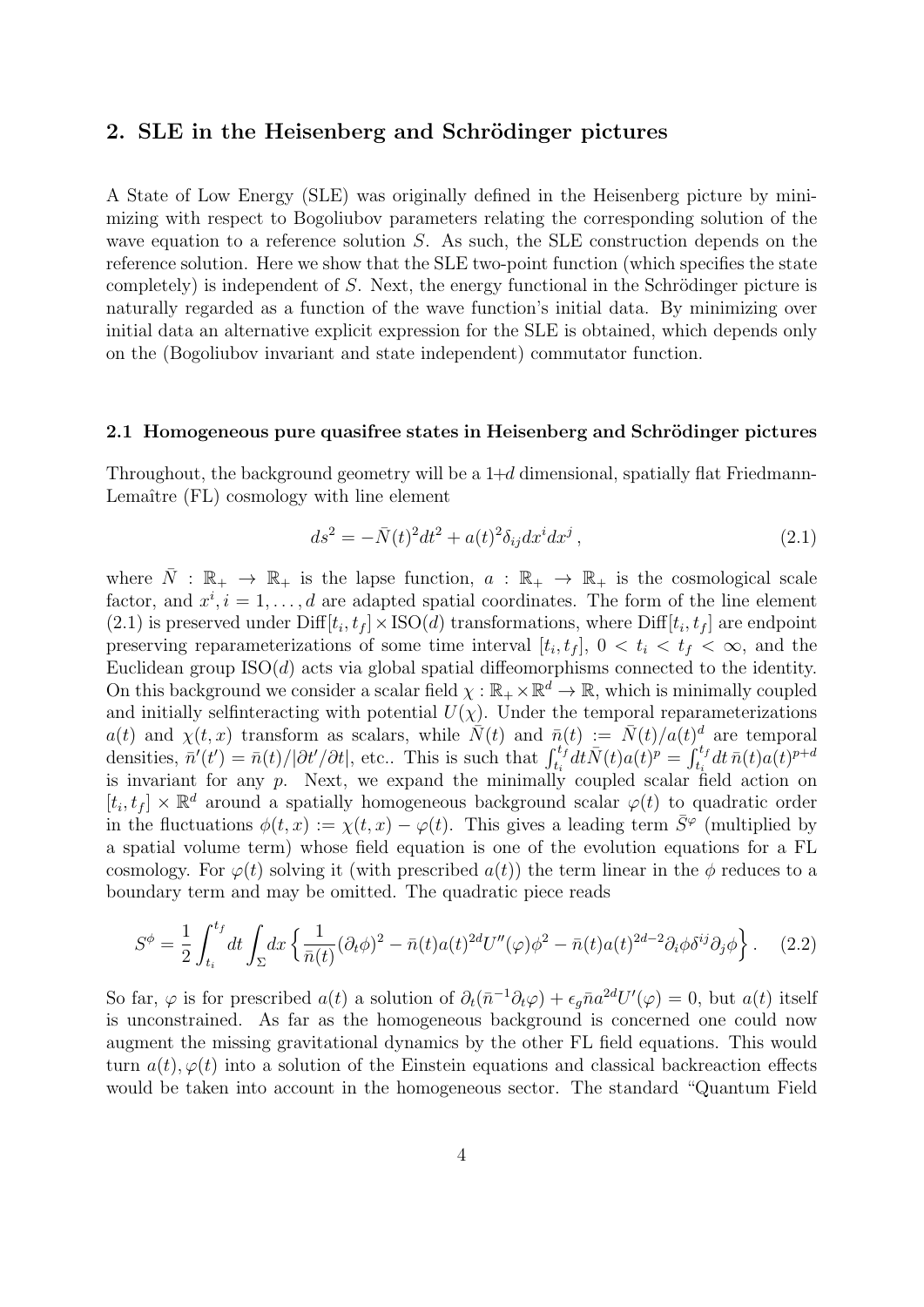Theory (QFT) on curved background" viewpoint, on the other hand, treats the geometry as external, in which case (2.2) adheres to the minimal coupling principle only if  $U''(\varphi) = m_0^2$ is identified with a constant mass squared. In order to be able to switch back and forth between both settings we shall view  $U''(\varphi) = m(t)^2$  formally as a time dependent mass and carry it along, specifying its origin only when needed. In the field equations  $\delta S^{\phi}/\delta \phi = 0$ a spatial Fourier transform is natural,  $\phi(t,x) = \int dp(2\pi)^{-d} e^{ipx} \phi(t,p)$ . Then  $-\partial_i \delta^{ij} \partial_j$  acts like  $p^2 := p_i \delta^{ij} p_i$ , which converts the field equation into an ordinary differential equation for each p mode, viz  $[(\bar{n}^{-1}\partial_t)^2 + a(t)^{2d}m(t)^2 + a(t)^{2d-2}p^2]\phi(t,p) = 0.$ 

Homogeneous pure quasifree states. On a FL background geometry there are, in general, infinitely many physically viable vacuum-like states for a QFT. A vacuum-like state is in particular a "homogeneous pure quasifree" state. A "state" is normally defined algebraically as a positive linear functional over the Weyl algebra [1]. For the present purposes a "state" can be identified with the set of multi-point functions it gives rise to. Then "quasifree" means that all odd  $n$ -point functions in the state vanish while the even *n*-point functions can be expressed in terms of the two-point function  $W(t, x; t', x')$ via Wick's theorem. Being a "state" entails certain properties of the two-point function that allow one to realize it via the Gelfand-Naimark-Segal (GNS) construction in the form  $(\Omega, u(t, x)u(t', x')\Omega)$ , for field operators  $u(t, x)$  on vectors  $\Omega$  in the reconstructed state space. "Pure" means that  $\Omega$  cannot be written as a convex combination of other states. Finally, for a spatially flat FL background, "homogeneous" just means "translation invariant", i.e.  $W(t, x; t', x')$  depends only on  $x-x'$ .

The GNS reconstructed field operators  $u(t, x)$  turn out to coincide with the Heisenberg field operators  $\phi(t, x)$  (which are denoted by the same symbol as the classical field, as the latter will no longer occur.) The GNS vector  $\Omega$  turns out to correspond to a Fock vacuum  $|0_T\rangle$ , annihilated by annihilation operators defined by a mode expansion of the Heisenberg field operator

$$
\phi(t,x) = \int \frac{dp}{(2\pi)^d} \left[ T_p(t)\mathbf{a}_T(p)e^{ipx} + T_p(t)^*\mathbf{a}_T^*(p)e^{-ipx} \right],
$$
  
\n
$$
\left[ \mathbf{a}_T(p), \mathbf{a}_T^*(p') \right] = (2\pi)^d \delta(p - p'), \quad \mathbf{a}_T(p)|0_T\rangle = 0,
$$
\n(2.3)

where  $T_p(t)$  is a complex solution of the above classical wave equation, and in the massless case  $p = 0$  needs to be excluded in the definition of  $|0_T\rangle$ . In order for the equal time commutation relations  $[\phi(t, p), (\bar{n}^{-1}\partial_t \phi)(t, p')] = i(2\pi)^d \delta(p+p')$  to hold, this solution must obey the Wronskian normalization condition  $(\bar{n}^{-1}\partial_t T_p)(t)T_p(t)^* - (\bar{n}^{-1}\partial_t T_p)(t)^*T_p(t) = -i.$ Then

$$
W(t, x; t', x') = \langle 0_T | \phi(t, x) \phi(t', x') | 0_T \rangle = \int \frac{dp}{(2\pi)^d} T_p(t) T_p(t')^* e^{ip(x - x')}.
$$
 (2.4)

One sees that modulo phase choices a "homogeneous pure quasifree" state is characterized by a choice of Wronskian normalized solution  $T_p(t)$  of the wave equation or, equivalently, by a choice of Fock vacuum  $|0_T\rangle$  via  $(2.3)$ .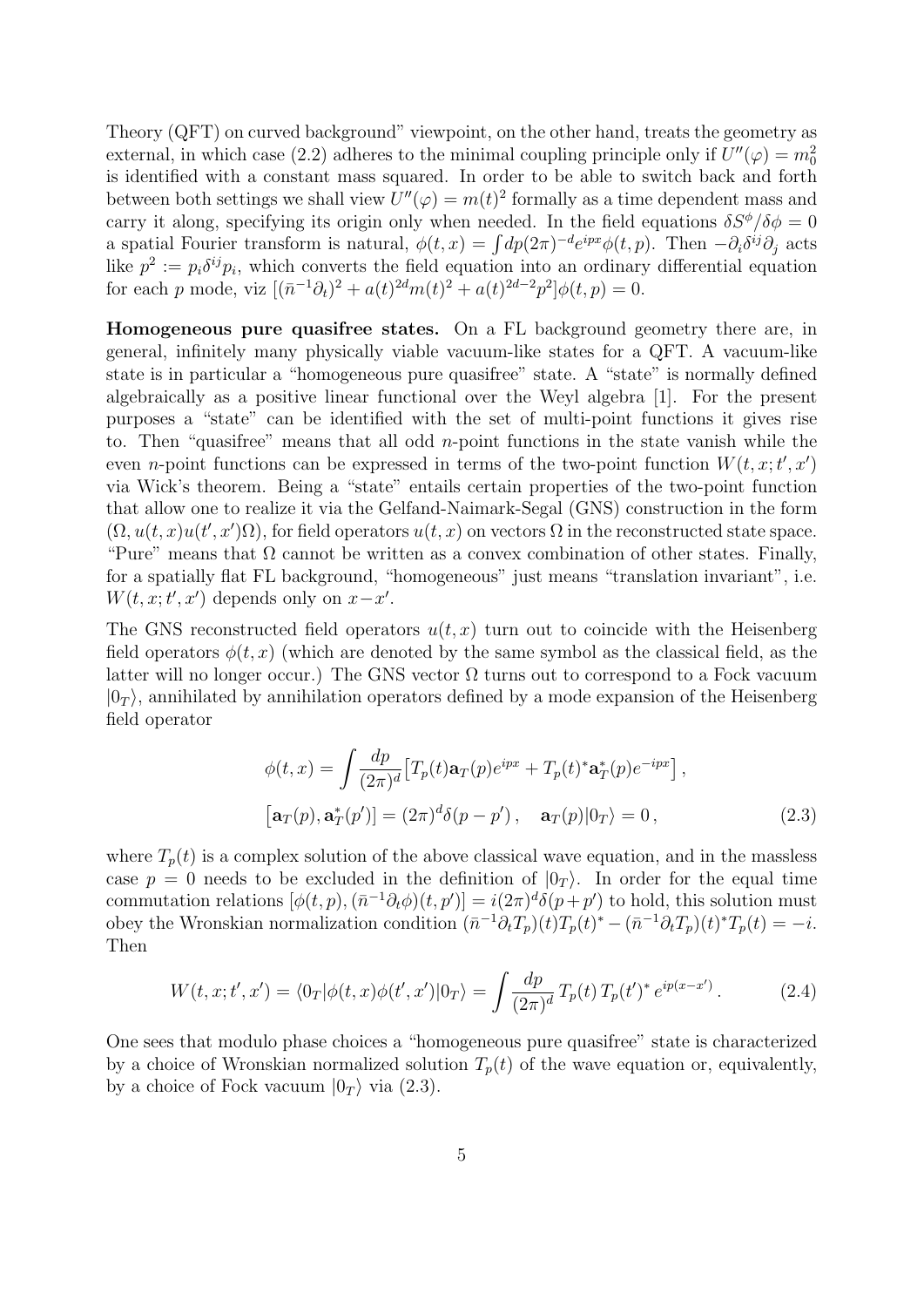**Conventions.** We briefly comment on our choice of conventions. In (2.3) often the  $\mathbf{a}_T^*(p)$ is paired with  $T_p(t)$  not with  $T_p(t)^*$ . Then the sign in the Wronskian normalization condition has to be flipped correspondingly. More importantly, we seek to preserve temporal reparameterization invariance by carrying the lapse-like  $\bar{n}(t) = \bar{N}(t)/a(t)^d$  along. Since in the wave equation  $\bar{n}$  only occurs in the combination  $\bar{n}^{-1}\partial_t$ , it is convenient to introduce a new time function

$$
\tau := \int_{t_i}^t dt' \bar{n}(t'), \quad \partial_\tau = \bar{n}(t)^{-1} \partial_t,
$$
\n(2.5)

for some  $t_i$ . Note that  $\tau(t) = \tau'(t')$  is a scalar under reparameterizations  $t' = \chi^0(t)$  of the coordinate time t, and that  $d\tau = dt\bar{n}(t)$ ,  $\bar{n}(t)^{-1}\delta(t,t') = \delta(\tau,\tau')$  are likewise invariant. Here  $t' = \chi^0(t)$  with  $\chi^0(t_i) = t_i < t_f = \chi^0(t_f)$  must be strictly increasing to qualify as a diffeomorphism. We write  $a(\tau)$  for the cosmological scale factor viewed as a function of  $\tau$  rather than t, and similarly for  $m(\tau)$  as well as  $T_p(\tau)$ . The defining relations for  $T_p(\tau)$ then read

$$
\left[\partial_{\tau}^{2} + \omega_{p}(\tau)^{2}\right]T_{p}(\tau) = 0, \quad \omega_{p}(\tau)^{2} := a(\tau)^{2d}m(\tau)^{2} + p^{2}a(\tau)^{2d-2},
$$
\n
$$
\partial_{\tau}T_{p}T_{p}^{*} - \partial_{\tau}T_{p}^{*}T_{p} = -i.
$$
\n(2.6)

This setting has the advantage that the results in different time variables can be obtained by specialization:

Cosmological time : 
$$
\bar{n}(t) = a(t)^{-d}
$$
 gauge, i.e.  $\bar{N}(t) = 1$ ,  
Conformal time :  $\bar{n}(t) = a(t)^{1-d}$  gauge, i.e.  $\bar{N}(t) = a(t)$ ,  
Proper time :  $\bar{n}(t) = 1$  gauge, i.e.  $\bar{N}(t) = a(t)^d$ . (2.7)

The first two gauges are standard; commonly one writes  $\eta$  for t in conformal time gauge. The last gauge is the FL counterpart of the proper time gauge  $\partial_t n(t, x) = 0$  often adopted for the evolution of generic foliated spacetimes.

Generally,  $(\bar{n}^{-1}\partial_t)^2 = \bar{n}^{-2}(\partial_t^2 - \bar{n}^{-1}\partial_t\bar{n}\partial_t)$  and the first order term can be removed by the redefinition  $T_p(t) = \bar{n}(t)^{1/2} \chi_p(t)$ . This gives

$$
\left[\partial_t^2 + \bar{n}(t)^2 \omega_p(t)^2 + \bar{s}(t)\right] \chi_p(t) = 0,
$$
  
\n
$$
\bar{s}(t) := \frac{1}{2} \frac{\partial_t^2 \bar{n}}{\bar{n}} - \frac{3}{4} \left(\frac{\partial_t \bar{n}}{\bar{n}}\right)^2,
$$
  
\n
$$
\partial_t \chi_p \chi_p^* - (\partial_t \chi_p)^* \chi_p = -i.
$$
\n(2.8)

In conformal time,  $\bar{n}(t) = a(t)^{1-d}$  the coefficient of  $p^2$  is unity and after renaming t into  $\eta$ one has

$$
\left[\partial_{\eta}^{2} + p^{2} + \frac{m(\eta)^{2}}{a(\eta)^{2}} + \bar{s}(\eta)\right]\chi_{p}(\eta) = 0,
$$
  
\n
$$
\bar{s}(\eta) := -\frac{d-1}{2}\frac{\partial_{\eta}^{2}a}{a} - \frac{(d-3)(d-1)}{4}\left(\frac{\partial_{\eta}a}{a}\right)^{2},
$$
  
\n
$$
\partial_{\eta}\chi_{p}\chi_{p}^{*} - (\partial_{\eta}\chi_{p})^{*}\chi_{p} = -i.
$$
\n(2.9)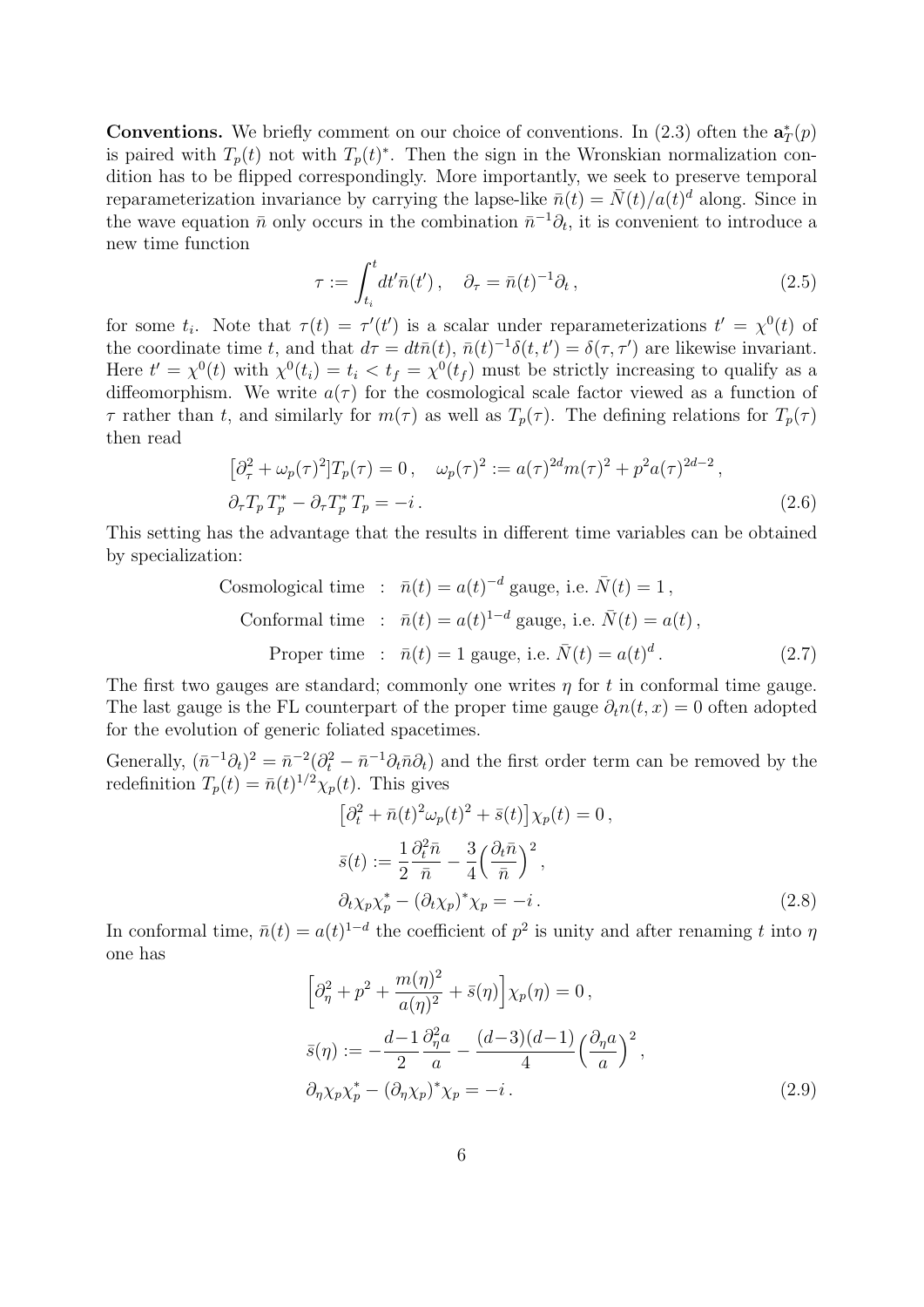We shall occasionally discretize the flat spatial sections of (2.1), which are isometric to  $\mathbb{R}^d$ , in order to regularize momentum integrals. A hypercubic lattice  $\Lambda = \{x =$  $a_s(n_1,\ldots,n_d),\ n_j=0,\ldots,L-1\}$  suffices, with dual lattice  $\hat{\Lambda}=\{p=\frac{2\pi}{a_s}\}$  $\frac{2\pi}{a_s L}(n_1,\ldots,n_d),\ n_j=$  $0, \ldots, L-1$ , where  $a_s > 0$  is the spatial lattice spacing and  $L \in \mathbb{N}$  is large. A discretized Fourier transform  $\hat{f} : \hat{\Lambda} \to \mathbb{C}$  is defined for real valued functions  $f : \Lambda \to \mathbb{R}$  with periodic boundary conditions  $f(x + a_sL\hat{i}) = f(x), i = 1, ..., d$ . The direct and inverse transforms read

$$
\hat{f}(p) = a_s^d \sum_{x \in \Lambda} e^{-ipx} f(x), \quad f(x) = \frac{1}{(a_s L)^d} \sum_{p \in \hat{\Lambda}} e^{ip \cdot x} \hat{f}(p).
$$
\n(2.10)

The continuum limit is taken by first sending  $L \to \infty$ , which converts  $(a_s L)^{-d} \sum_{p \in \hat{\Lambda}}$  into an integral  $(2\pi)^{-d} \int d^d p$  over the Brillouin zone  $p \in [-\pi/a_s, \pi/a_s]^d$ , and then taking  $a_s \to 0$ . As usual, the lattice Laplacian  $\Delta_s$  acts by multiplication in Fourier space

$$
-\Delta_s e^{ip\cdot x} = \hat{p}^2 e^{ip\cdot x}, \quad \hat{p}^2 := \sum_{j=1}^d \hat{p}_j^2 = \frac{4}{a_s^2} \sum_{j=1}^d \sin^2\left(\frac{p_j a_s}{2}\right). \tag{2.11}
$$

Unless confusing we shall set  $a_s = 1$  and omit the 'hat' on the Fourier transformed functions.

Heisenberg picture. Time evolution in the Heisenberg picture is generated by the canonical Hamiltonian derived from (2.2) with the field operators (2.3) inserted. After Fourier decomposition this leads to

$$
\mathbb{H}(\tau) = \int \frac{dp}{(2\pi)^d} \mathbb{H}_p(\tau), \qquad \omega_p(\tau)^2 := m(\tau)^2 a(\tau)^{2d} + p^2 a(\tau)^{2d-2},
$$
\n
$$
\mathbb{H}_p(\tau) = \frac{1}{2} |\pi(\tau, p)|^2 + \frac{1}{2} \omega_p(\tau)^2 |\phi(\tau, p)|^2
$$
\n
$$
= \frac{1}{2} (|\partial_\tau T_p|^2 + \omega_p(\tau)^2 |T_p|^2) (\mathbf{a}_T(-p)\mathbf{a}_T^*(-p) + \mathbf{a}_T^*(p)\mathbf{a}_T(p))
$$
\n
$$
+ \frac{1}{2} ((\partial_\tau T_p)^2 + \omega_p(\tau)^2 T_p^2) \mathbf{a}_T(-p)\mathbf{a}_T(p) + \frac{1}{2} ((\partial_\tau T_p^*)^2 + \omega_p(\tau)^2 (T_p^*)^2) \mathbf{a}_T^*(p)\mathbf{a}_T^*(-p).
$$
\n(2.12)

In particular

$$
\partial_{\tau} \phi(\tau, p) = i[\mathbb{H}(\tau), \phi(\tau, p)] = \pi(\tau, p), \n\partial_{\tau} \pi(\tau, p) = i[\mathbb{H}(\tau), \pi(\tau, p)] = -\omega_p(\tau)^2 \phi(\tau, p),
$$
\n(2.13)

are the Heisenberg picture evolution equations. For later use we prepare their solution in terms of the (real, anti-symmetric) commutator function  $\Delta_p(\tau', \tau)$  defined by

$$
\left[\partial_{\tau}^{2} + \omega_{p}(\tau)^{2}\right] \Delta_{p}(\tau, \tau_{0}) = 0 = \left[\partial_{\tau_{0}}^{2} + \omega_{p}(\tau_{0})^{2}\right] \Delta_{p}(\tau, \tau_{0}),
$$
  

$$
\Delta_{p}(\tau, \tau_{0}) = -\Delta_{p}(\tau_{0}, \tau), \quad \partial_{\tau} \Delta_{p}(\tau, \tau_{0})\big|_{\tau = \tau_{0}} = 1.
$$
 (2.14)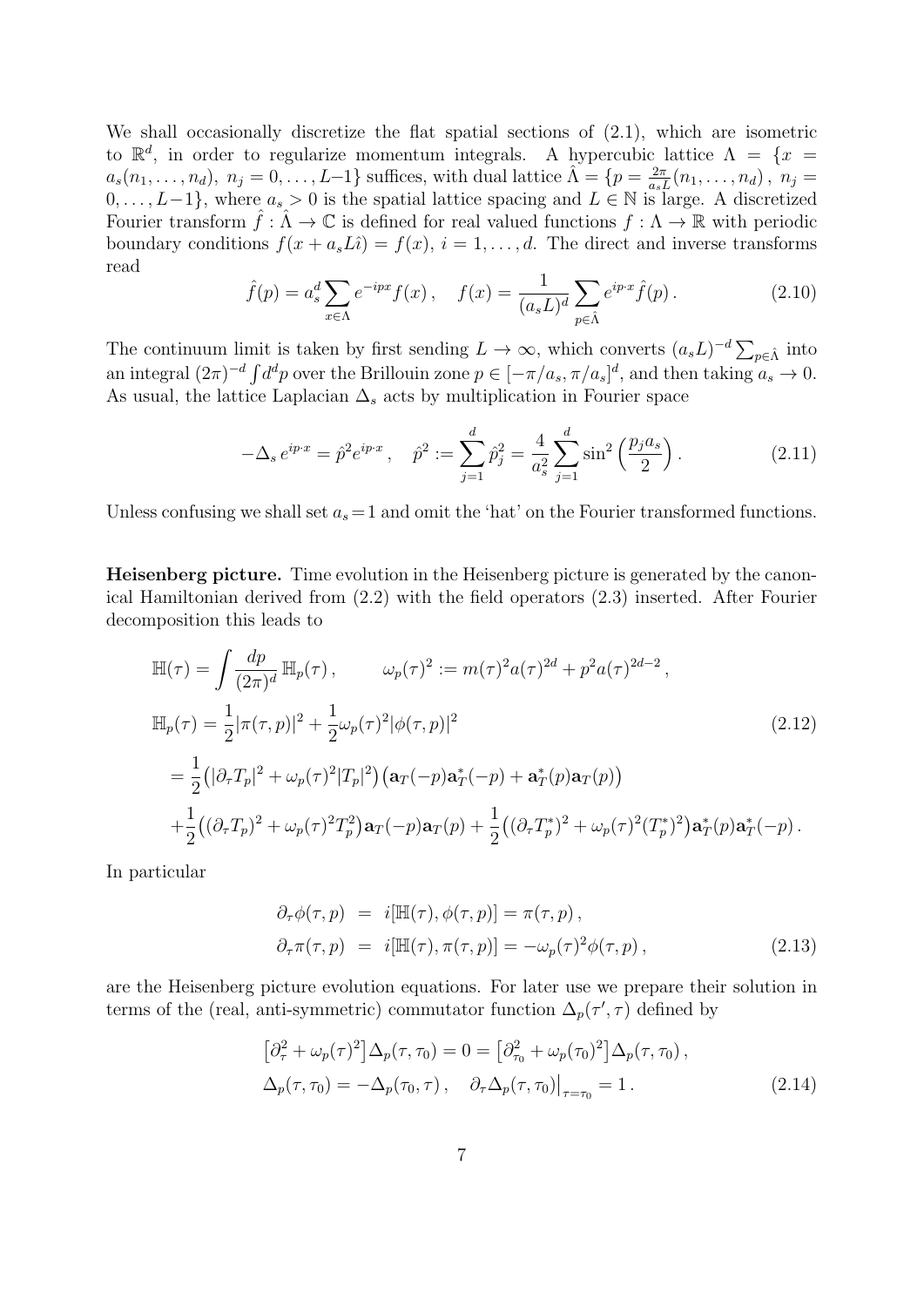The terminology of course refers to the relations

$$
i[\phi(\tau, p), \phi(\tau_0, p_0)] = (2\pi)^d \delta(p + p_0) \Delta_p(\tau, \tau_0),
$$
  
\n
$$
\Delta_p(\tau, \tau_0) := i(T_p(\tau) T_p(\tau_0)^* - T_p(\tau)^* T_p(\tau_0)),
$$
\n(2.15)

so that  $\partial_{\tau}\Delta_p(\tau,\tau_0)|_{\tau=\tau_0}=1$  codes the equal time commutation relations. Note that any other Wronskian normalized complex solution defines the same commutator function, see Lemma 2.3. The solution of the evolution equations (2.13) then reads

$$
\begin{array}{rcl}\n\phi(\tau,p) & = & \Delta_p(\tau,\tau_0)\pi(\tau_0,p) - \partial_{\tau_0}\Delta_p(\tau,\tau_0)\phi(\tau_0,p) \,, \\
\pi(\tau,p) & = & \partial_\tau\Delta_p(\tau,\tau_0)\pi(\tau_0,p) - \partial_\tau\partial_{\tau_0}\Delta_p(\tau,\tau_0)\phi(\tau_0,p) \,.\n\end{array} \tag{2.16}
$$

The central object later on will be the Hamilton operator (2.12) averaged with a smooth positive window function  $f(\tau)^2$  of compact support in  $(\tau_i, \tau_f)$ . We write

$$
\int d\tau f(\tau)^2 \mathbb{H}_p(\tau) = \mathcal{E}_p[T] \left( \mathbf{a}_T(-p) \mathbf{a}_T^*(-p) + \mathbf{a}_T^*(p) \mathbf{a}_T(p) \right) + \mathcal{D}_p[T] \mathbf{a}_T(-p) \mathbf{a}_T(p) + \mathcal{D}_p[T]^* \mathbf{a}_T^*(p) \mathbf{a}_T^*(-p) ,
$$
 (2.17)

with

$$
\mathcal{E}_p[T] := \frac{1}{2} \int d\tau f(\tau)^2 \left\{ |\partial_\tau T_p|^2 + \omega_p(\tau)^2 |T_p|^2 \right\} > |\mathcal{D}_p[T]|,
$$
  

$$
\mathcal{D}_p[T] := \frac{1}{2} \int d\tau f(\tau)^2 \left\{ (\partial_\tau T_p)^2 + \omega_p(\tau)^2 T_p^2 \right\}.
$$
 (2.18)

The above formulation preserves temporal reparameterization invariance through the use of  $\tau$  from (2.5). As a consequence, the solutions of the wave equation (2.6) can be interpreted as functions of the coordinate time t with a functional dependence on  $\bar{n}$ . We shall occasionally do so and then (by slight abuse of notation) keep the function symbols, writing  $T_p(\tau) = T_p(t)$ , etc.. When fixing a gauge as in (2.7) one will however normally absorb additional powers of  $a(t)$  into a redefined averaging function and frequency. Specifically,

$$
\mathcal{E}_p[T] = \frac{1}{2} \int dt f(t)^2 \bar{n}(t)^{-1} \left\{ |\partial_t T_p|^2 + (\bar{n}(t)\omega_p(t))^2 |T_p|^2 \right\},\tag{2.19}
$$

motivates

$$
f^{\text{cosm}}(t)^{2} := f(t)^{2} a(t)^{d}, \qquad \omega_{p}^{\text{cosm}}(t) := a(t)^{-d} \omega_{p}(t),
$$
  
\n
$$
f^{\text{conf}}(t)^{2} := f(t)^{2} a(t)^{d-1}, \qquad \omega_{p}^{\text{conf}}(t) := a(t)^{1-d} \omega_{p}(t),
$$
  
\n
$$
f^{\text{prop}}(t)^{2} := f(t)^{2}, \qquad \omega_{p}^{\text{prop}}(t) := \omega_{p}(t).
$$
\n(2.20)

In cosmological time gauge this matches the conventions in [5].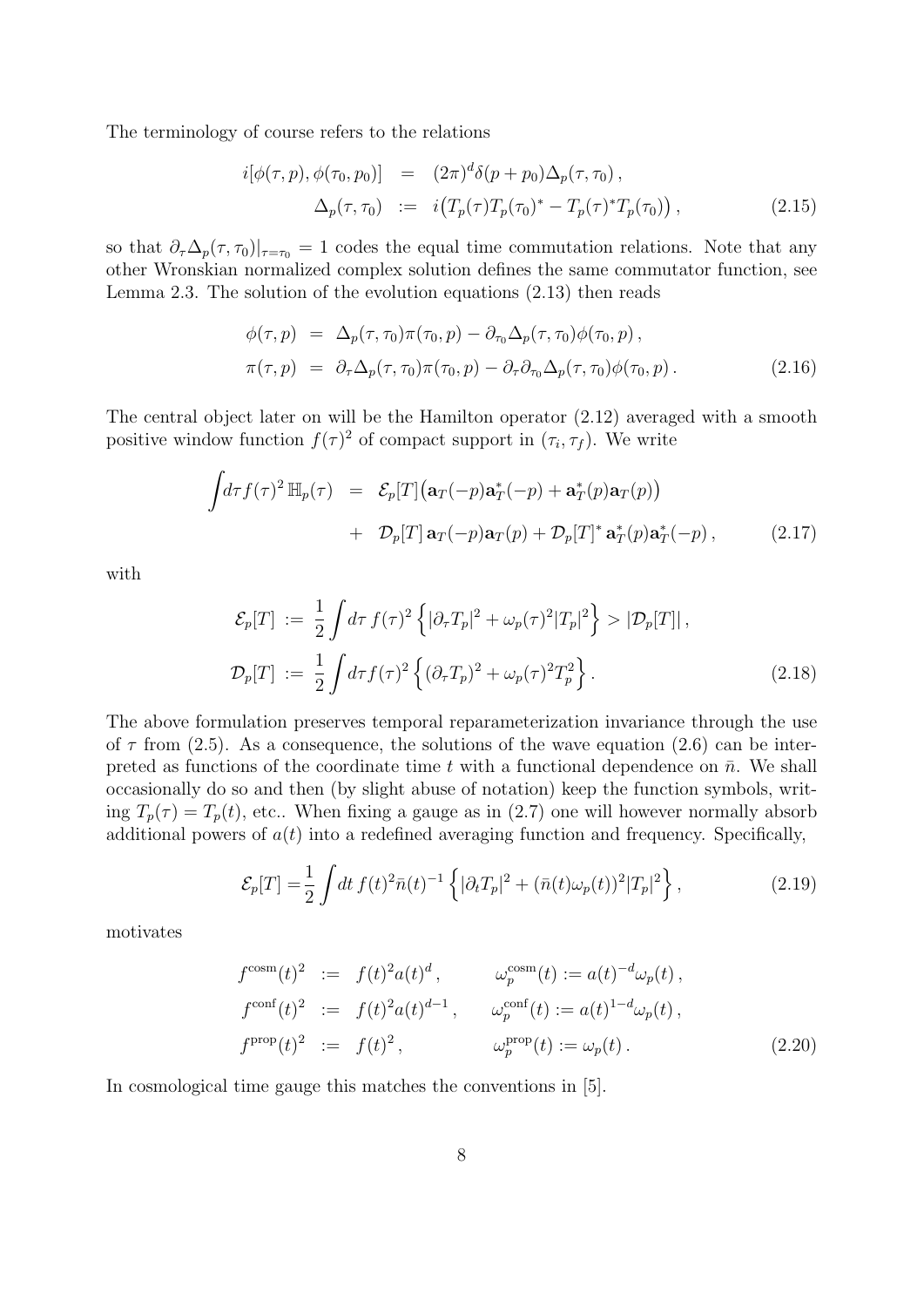The functional  $\mathcal{E}_p[T]$  can be related to a point-split subtracted version of the 00-component of the energy momentum tensor  $[5, 4]$  and as such can be interpreted as the energy *density* of a given  $p$  mode. The same interpretation arises when the spatial sections are discretized. In the conventions of  $(2.10)$ , the main change is that the commutation relations in  $(2.3)$ are replaced by  $[\mathbf{a}_T(p), \mathbf{a}_T^*(p')] = L^d \delta_{p,p'}$ . This gives  $\mathcal{E}_p[T]$  (without subtractions) the interpretation as the energy density of the Hamiltonian's temporal average. Indeed, from (2.17) one has

$$
\langle 0_T | \int d\tau f(\tau)^2 \mathbb{H}_p(\tau) | 0_T \rangle = L^d \mathcal{E}_p[T]. \qquad (2.21)
$$

Schrödinger picture. Recall that the Heisenberg picture and the Schrödinger picture are related by a unitary transformation implemented by the propagation operator  $U(\tau, \tau_0)$ . The Schrödinger picture is designed such that expectation values are the same as in the Heisenberg picture but the dynamical evolution is attributed to the states. Whence

$$
|\psi;\tau\rangle_{\mathsf{s}} := U(\tau,\tau_0)^{-1}|\psi\rangle\,,\quad A_{\mathsf{s}}(\tau) := U(\tau,\tau_0)^{-1}A(\tau)U(\tau,\tau_0)\,.
$$

Here  $A(\tau)$  carries both the dynamical and potentially an explicit time dependence while  $A_{s}(\tau)$  carries only the residual explicit time dependence. The states  $|\psi\rangle$  are normalizable and time independent while the Schrödinger picture states evolve according to

$$
i\partial_{\tau}|\psi;\tau\rangle_{\mathsf{s}} = \mathbb{H}_{\mathsf{s}}(\tau)|\psi;\tau\rangle_{\mathsf{s}}, \quad \mathbb{H}_{\mathsf{s}}(\tau) := U(\tau,\tau_0)^{-1}\mathbb{H}(\tau)U(\tau,\tau_0). \tag{2.23}
$$

This is such that  $\langle \psi | A(\tau) | \psi \rangle = \zeta \psi; \tau | A_{\mathsf{s}}(\tau) | \psi; \tau \rangle_{\mathsf{s}}$ . As the propagation operator's generator one can alternatively take  $\mathbb{H}(\tau)$  or  $\mathbb{H}_{s}(\tau)$ ; in terms of the path ordered exponentials one formally has

$$
U(\tau, \tau_0) = \exp_+\left\{i \int_{\tau_0}^{\tau} ds \, \mathbb{H}(s)\right\} = \exp_-\left\{i \int_{\tau_0}^{\tau} ds \, \mathbb{H}_{\mathsf{s}}(s)\right\},\tag{2.24}
$$

where  $\exp_{+}$  orders the operators from left to right in decreasing order of the argument and vice versa for exp\_. Similar relations exist for the inverse. Note that only the  $\exp_+$ versions will satisfy the usual composition law. Results on convergence properties will not be needed.

For the basic operators of our scalar QFT the Schrödinger picture operators can be identified with the initial values of the Heisenberg picture operators. We transition to a lattice description (in order for the Schrödinger picture to be rigorously defined) with  $a_s = 1$  and write

$$
\phi_{\mathsf{s}}(p) = \phi(\tau_0, p) =: u(p), \quad \pi_{\mathsf{s}}(p) = \pi(\tau_0, p) =: -iL^d \frac{\delta}{\delta u(-p)}, \quad p \in \hat{\Lambda}.
$$
 (2.25)

For the Hamiltonian this gives

$$
\mathbb{H}_{\mathsf{s}}(\tau) = \frac{1}{2L^d} \sum_{p \in \hat{\Lambda}} \left\{ -L^{2d} \frac{\delta^2}{\delta u(p)\delta u(-p)} + \omega_p(\tau)^2 u(p) u(-p) \right\}.
$$
 (2.26)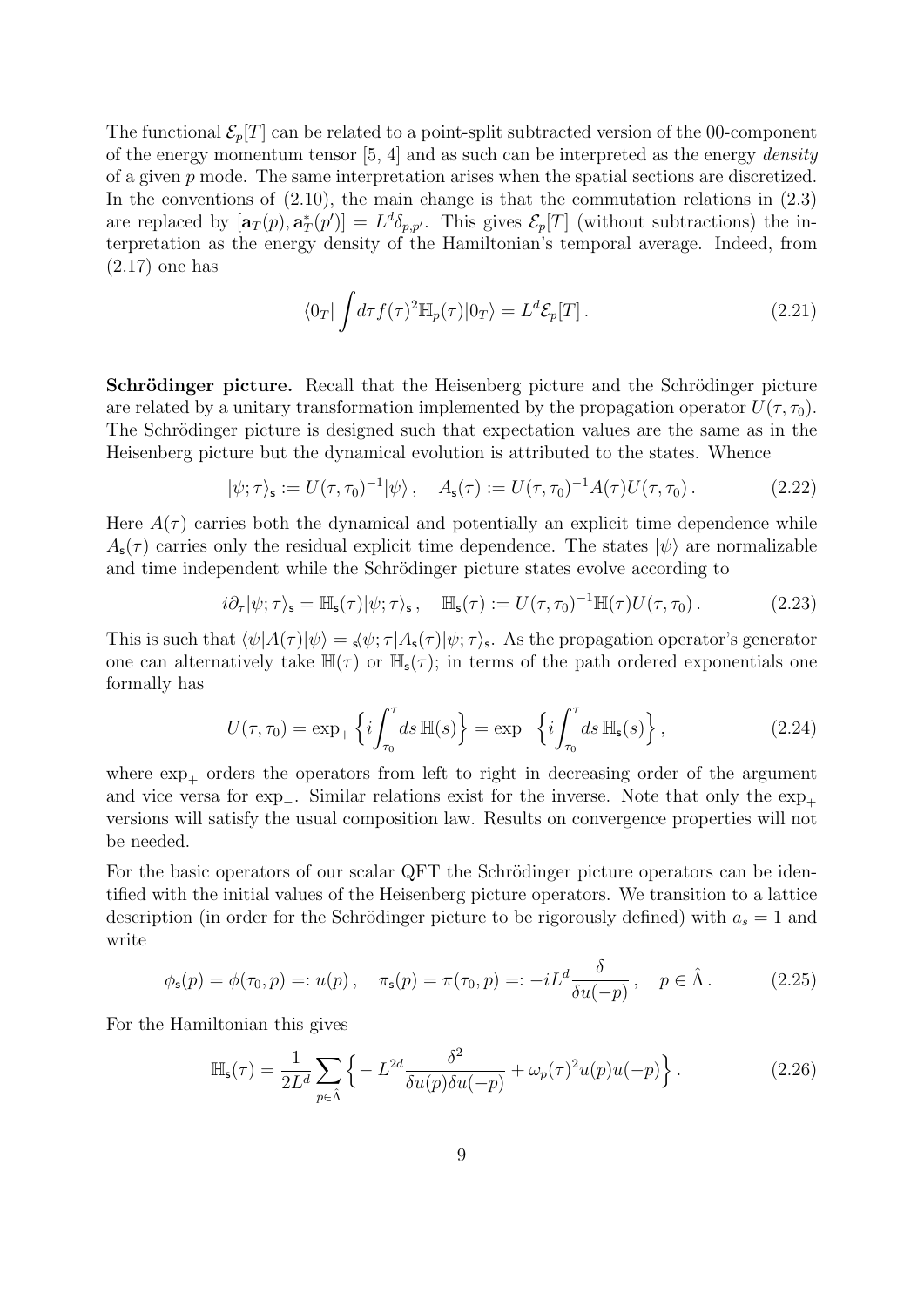The matrix elements of the time averaged Heisenberg picture Hamiltonian become the time averages of the Schrödinger picture matrix elements

$$
\langle \psi | \int d\tau f(\tau)^2 \mathbb{H}(\tau) | \psi \rangle = \int d\tau f(\tau)^2 \mathbf{s} \langle \psi; \tau | \mathbb{H}_{\mathbf{s}}(\tau) | \psi; \tau \rangle_{\mathbf{s}} = \int d\tau f(\tau)^2 \mathbf{s} \langle \psi; \tau | i \partial_{\tau} | \psi; \tau \rangle_{\mathbf{s}}.
$$
 (2.27)

We state without derivation the counterpart of the Fock vacuum  $|0_T\rangle$  in the Schrödinger picture, see [19, 20, ?, 21] for related accounts.

**Proposition 2.1.** The Schrödinger picture state  $|\Omega_T; \tau \rangle_s := U(\tau, \tau_0)^{-1} |0_T\rangle$  evaluates on a finite lattice  $\Lambda$  to

$$
\Omega_T[u] = \mathcal{N}(\tau) \exp\left\{\frac{i}{2L^d} \sum_{p \in \hat{\Lambda}} \Xi_p(\tau) u(p) u(-p)\right\}.
$$
  

$$
\Xi_p(\tau) = \frac{\partial_\tau T_p(\tau)^*}{T_p(\tau)^*} = \frac{i + \partial_\tau |T_p(\tau)|^2}{2|T_p(\tau)|^2},
$$
 (2.28)

with  $\mathcal{N}(\tau) = \Omega_T[0]$ . Separating modulus and phase,  $\Omega_T[u] = |\Omega_T[u]|e^{iA_T[u]}$ , one has

$$
|\Omega_T[u]| = |\Omega_0(\tau)| \prod_{p \neq 0} |\Omega_p(\tau)|, \quad A_T[u] = A_0(\tau) + \sum_{p \neq 0} A_p(\tau)
$$
  
\n
$$
|\Omega_0(\tau)| = \frac{1}{(2\pi L^d)^{1/4}} \frac{1}{\sqrt{T_0(\tau)}} \exp\left\{-\frac{u_0^2}{4L^d |T_0(\tau)|^2}\right\},
$$
  
\n
$$
|\Omega_p(\tau)| = \frac{1}{(\pi L^d)^{1/4}} \frac{1}{\sqrt{T_p(\tau)}} \exp\left\{-\frac{u_p^2}{4L^d |T_p(\tau)|^2}\right\},
$$
  
\n
$$
A_0(\tau) = \frac{1}{2} \arg T_0(\tau) + \frac{1}{2L^d} \partial_\tau \ln |T_0(\tau)| u_0^2,
$$
  
\n
$$
A_p(\tau) = \frac{1}{2} \arg T_p(\tau) + \frac{1}{2L^d} \partial_\tau \ln |T_p(\tau)| |u_p|^2,
$$
\n(2.29)

with normalization

$$
\int \prod_{p} du(p) |\Omega_T[u]|^2 := \int du_0 |\Omega_0(\tau)|^2 \int \prod_{p_d>0} du(p) |\Omega_p(\tau)|^4 = 1.
$$
 (2.30)

With this in place we can return to (2.27) and evaluate

$$
{}_{\mathsf{s}}\langle\Omega_T;\tau|i\partial_{\tau}|\Omega_T;\tau\rangle_{\mathsf{s}} = \int \prod_p du(p) \left\{ \frac{i}{2} \partial_{\tau} |\Omega_T[u]|^2 - \partial_{\tau} A_T[u] |\Omega_T[u]|^2 \right\}.
$$
 (2.31)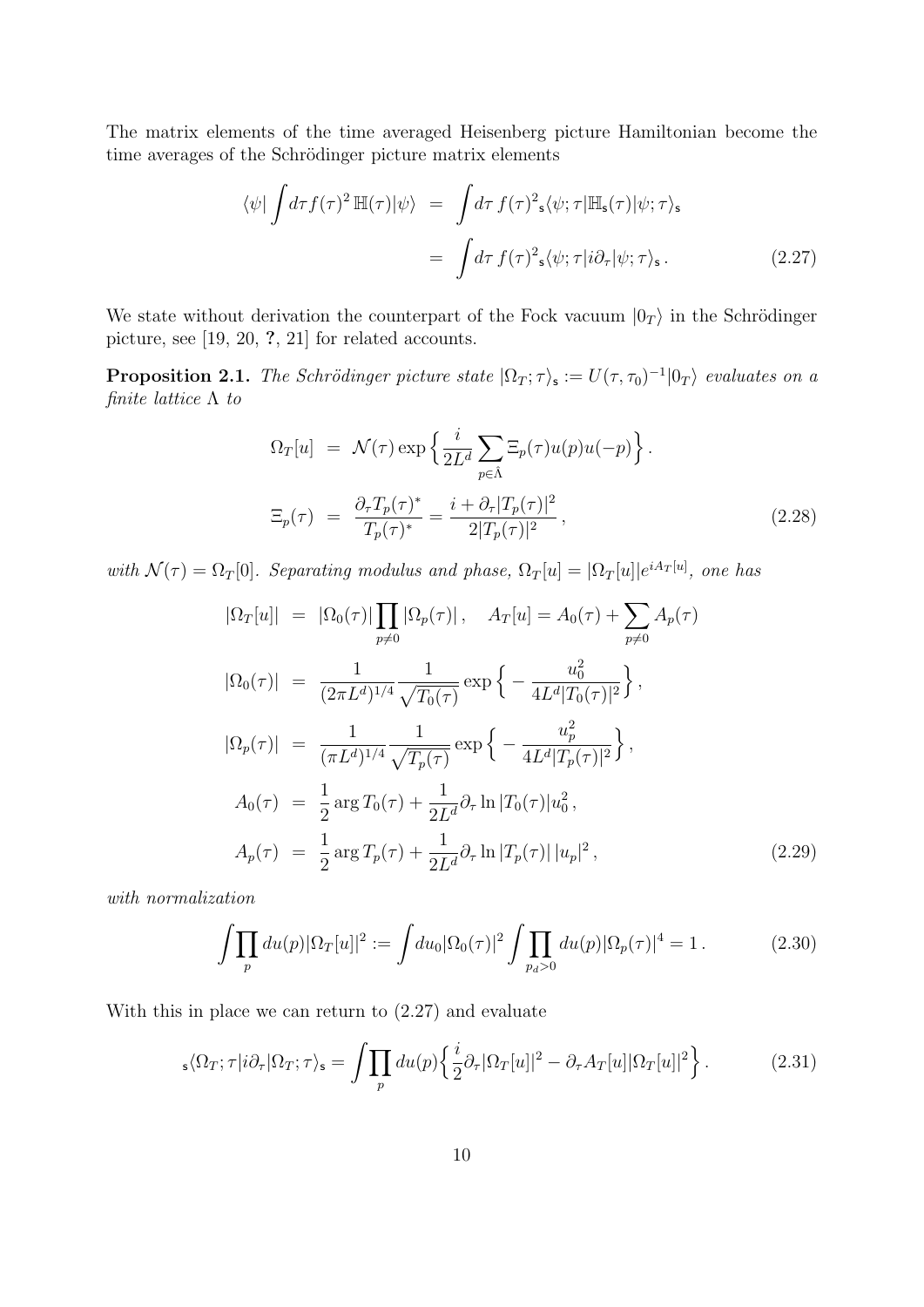The imaginary part vanishes because  $\Omega_T[u]$  is  $L^2$  normalized. The real part essentially is a Gaussian with a  $|u|^2$  insertion. We interpret  $|\Omega[u]|$  as in (2.29) and find

$$
s\langle \Omega_T; \tau | i \partial_\tau | \Omega_T; \tau \rangle_s = -\frac{1}{2} \sum_p \left\{ |T_p(\tau)|^2 \partial_\tau^2 \ln |T_p(\tau)| + \partial_\tau \arg T_p(\tau) \right\}.
$$
 (2.32)

Next we use

$$
\partial_{\tau} \arg T_p(\tau) = \frac{1}{2i} \partial_{\tau} \ln \frac{T_p(\tau)}{T_p(\tau)^*} = -\frac{1}{2|T_p(\tau)|^2} \,, \quad \partial_{\tau}^2 \xi_p + \omega_p(\tau)^2 \xi_p = \frac{1}{4\xi_p^3} \,, \tag{2.33}
$$

with  $\xi_p(\tau) := |T_p(\tau)|$ . The differential equation for  $\xi_p$  is the Ermakov-Pinney equation. Together

$$
\begin{split} \mathbf{s} \langle \Omega_T; \tau | i \partial_\tau | \Omega_T; \tau \rangle_{\mathbf{s}} &= \frac{1}{2} \sum_p \left\{ (\partial_\tau \xi_p)^2 + \omega_p(\tau)^2 \xi_p^2 + \frac{1}{4 \xi_p^2} \right\} \\ &= \frac{1}{2} \sum_p \left\{ |\partial_\tau T_p(\tau)|^2 + \omega_p(\tau)^2 |T_p(\tau)|^2 \right\}. \end{split} \tag{2.34}
$$

Upon temporal averaging the right hand side equals  $\sum_{p} \mathcal{E}_p[T]$ , with  $\mathcal{E}_p[T]$  from (2.18). Hence

$$
\int d\tau \, f(\tau)^2 \, \mathbf{s} \langle \Omega_T; \tau | i \partial_\tau | \Omega_T; \tau \rangle_{\mathbf{s}} = \sum_p \mathcal{E}_p[T] \,. \tag{2.35}
$$

As expected, the right hand side equals the  $L^{-d}\sum_{p}$  summation over p-fibres of (2.21) in the Heisenberg picture. The Schrödinger picture, however, lends itself to a different minimization procedure described in Section 2.3.

#### 2.2 SLE in Heisenberg picture and independence of fiducial states

So far  $T_p$  has been an arbitrary solution of (2.6). We now regard  $\mathcal{E}_p[T]$  from (2.18) as a functional of  $T_p$  and aim at minimizing it for fixed p. This is a finite dimensional minimization problem because the solutions of (2.18) are in one-to-one correspondence to their Wronskian normalized complex initial data. We shall pursue this route towards minimization in Section 2.3.

**SLE via fiducial solutions.** Alternatively, one can fix a fiducial solution  $S_p(\tau)$  of (2.6) and write any solution in the form

$$
T_p(\tau) = \lambda_p S_p(\tau) + \mu_p S_p(\tau)^*, \quad |\lambda_p|^2 - |\mu_p|^2 = 1. \tag{2.36}
$$

With  $S_p$  and p held fixed the minimization is then over the parameters  $\lambda_p, \mu_p \in \mathbb{C}$ . Since  $e^{-iArg\mu_p}T_p(\tau)$  is a solution of (2.6) if  $T_p(\tau)$  is we may assume wlog that  $\mu_p$  is real. Since  $|\lambda_p| = \sqrt{1 + \mu_p^2}$ , only  $\mu_p$  and the phase of  $\lambda_p$  are real parameters over which the minimum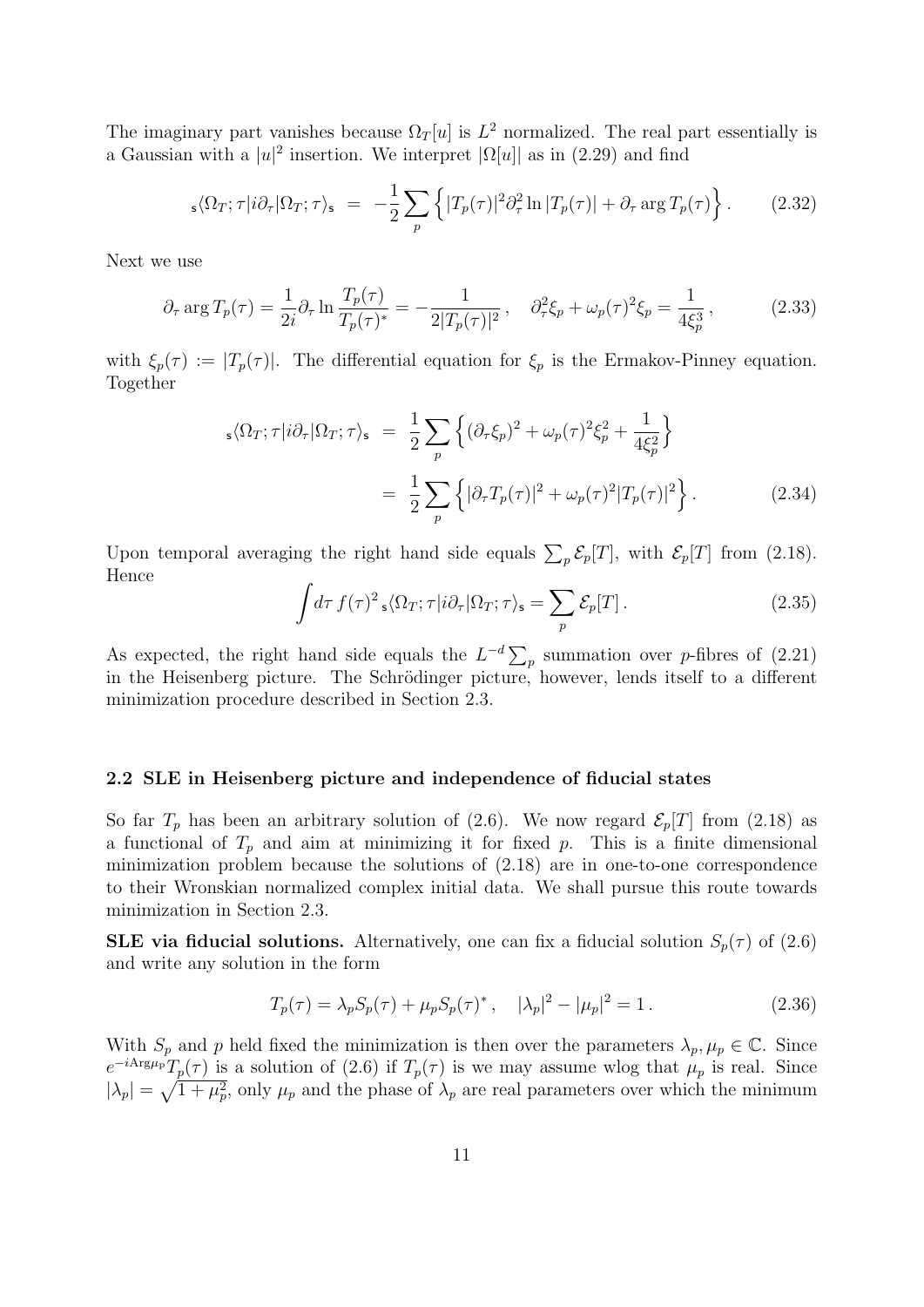of  $\mathcal{E}_p[T_p]$  is sought. Inserting (2.36) with the simplified parameterization into (2.18) one has

$$
\mathcal{E}_p[T] = (1 + 2\mu_p^2)\mathcal{E}_p[S] + \mu_p\sqrt{1 + \mu_p^2} \left(e^{i \arg \lambda_p} \mathcal{D}_p[S] + e^{-i \arg \lambda_p} \mathcal{D}_p[S]^* \right),
$$
  

$$
\mathcal{D}_p[T] = (1 + \mu_p^2)e^{2i \arg \lambda_p} \mathcal{D}_p[S] + \mu_p^2 \mathcal{D}_p[S]^* + 2\mu_p\sqrt{1 + \mu_p^2}e^{i \arg \lambda_p} \mathcal{E}_p[S].
$$
 (2.37)

Clearly, the minimizing phase is such that  $e^{i \arg \lambda_p} e^{i \arg \mathcal{D}_p[S]} = -1$ . The minimization in  $\mu_p$ then is straightforward and results in [5]

$$
\mu_p = \sqrt{\frac{c_1}{2\sqrt{c_1^2 - |c_2|^2}} - \frac{1}{2}}, \quad \lambda_p = -e^{-i \text{Arg } c_2} \sqrt{\frac{c_1}{2\sqrt{c_1^2 - |c_2|^2}} + \frac{1}{2}},\tag{2.38}
$$

where whenever the fixed fiducial solution is clear from the context one sets

$$
c_1 := \mathcal{E}_p[S] = \frac{1}{2} \int d\tau f(\tau)^2 \left[ |\partial_\tau S_p|^2 + \omega_p^2 |S_p|^2 \right] > |c_2|,
$$
  
\n
$$
c_2 := \mathcal{D}_p[S] = \frac{1}{2} \int d\tau f(\tau)^2 \left[ (\partial_\tau S_p)^2 + \omega_p^2 S_p^2 \right].
$$
\n(2.39)

Since only a phase choice has been made in arriving at (2.39) it is clear that the minimizing linear combination is unique up to a phase, for a fixed fiducial solution  $S$ . It is called the State of Low Energy (SLE) solution of  $(2.6)$  with fiducial solution S. We write

$$
T_{S,p}(\tau) := \lambda_p[S]S_p[\tau] + \mu_p[S]S_p(\tau)^*,
$$
\n(2.40)

with  $\lambda_p[S], \mu_p[S]$  the functionals from (2.38), (2.39). Olbermann's theorem [5] states that the homogeneous pure quasifree state associated with  $T<sub>S</sub>(\tau)$  via (2.4) is an exact Hadamard state. This is an important result which improves earlier ones based on the adiabatic expansion in several ways, as noted in the introduction. Its practical usefulness is somewhat hampered by the fact that one still needs to know an exact solution S of the wave equation to begin with and that the resulting Hadamard state off-hand depends on the choice of S. The second caveat is addressed in Theorem 2.1 below. In preparation, we note the following proposition, where we omit the subscript  $p$  for simplicity.

**Proposition 2.2.** Consider the following functionals:  $\mathcal{I}: C[\tau_i, \tau_f] \to \mathbb{R}_+ \cup \{0\}$ , and  $\mathcal{J}, \mathcal{K}: C[\tau_i, \tau_f] \to C[\tau_i, \tau_f]$ 

$$
\mathcal{I}[S] := \mathcal{E}[S]^2 - |\mathcal{D}[S]|^2,
$$
  
\n
$$
\mathcal{J}[S](\tau) := 2\mathcal{E}[S||S(\tau)|^2 - \mathcal{D}[S]^*S(\tau)^2 - \mathcal{D}[S]S(\tau)^{*2},
$$
  
\n
$$
\mathcal{K}[S](\tau) := 2\mathcal{E}[S]|\partial_{\tau}S(\tau)|^2 - \mathcal{D}[S]^*[\partial_{\tau}S(\tau)]^2 - \mathcal{D}[S][\partial_{\tau}S(\tau)^*]^2.
$$
\n(2.41)

For  $a, b \in \mathbb{C}$  they obey

$$
\mathcal{I}[aS + bS^*] = (|a|^2 - |b|^2)^2 \mathcal{I}[S],
$$
  
\n
$$
\mathcal{J}[aS + bS^*](\tau) = (|a|^2 - |b|^2)^2 \mathcal{J}[S](\tau),
$$
  
\n
$$
\mathcal{K}[aS + bS^*](\tau) = (|a|^2 - |b|^2)^2 \mathcal{K}[S](\tau).
$$
\n(2.42)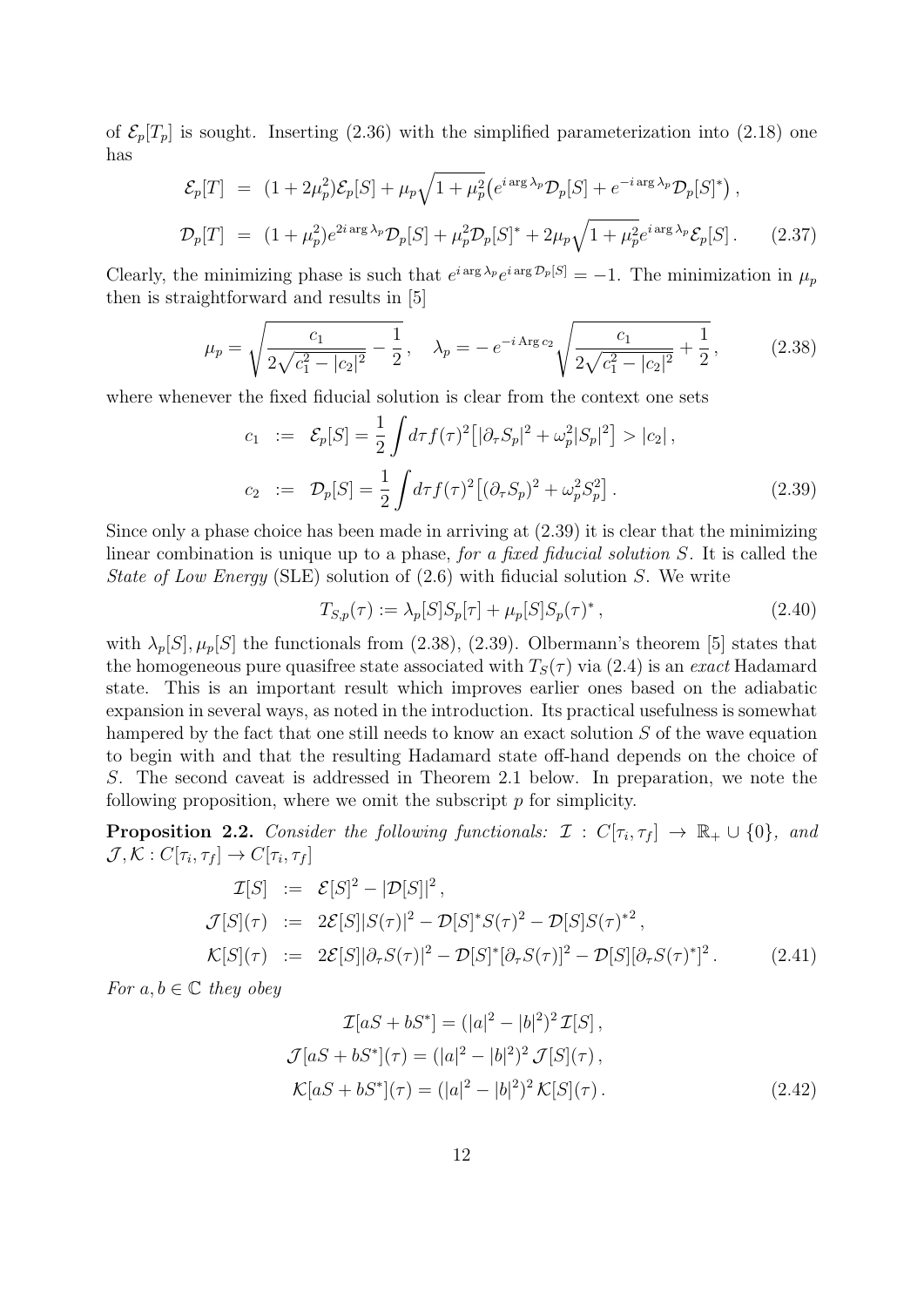This may be proven by lengthy direct computations; we shall present a more elegant derivation based on properties of the commutator function in Section 2.3.

#### Theorem 2.1.

(a) The SLE two-point function based on a fiducial solution S

$$
W[S](\tau, x; \tau', x') := \int \frac{d^d p}{(2\pi)^d} e^{ip(x - x')} T_{S, p}(\tau) T_{S, p}(\tau')^*,
$$
\n(2.43)

is a Bogoliubov invariant, i.e.  $W[aS + bS^*] = W[S],$  with  $a, b \in \mathbb{C}, |a|^2 - |b|^2 = 1$ . Hence  $W[S]$  is independent of the choice of the fiducial solution S.

(b) The modulus of an SLE solution can be written as a ratio of Bogoliubov invariants from Proposition 2.2.

$$
|T_{S,p}(\tau)|^2 = \frac{\mathcal{J}_p[S](\tau)}{2\sqrt{\mathcal{I}_p[S]}}.
$$
\n(2.44)

This also implies (a).

Proof.

For readability's sake, we omit the subscript  $p$  in the following.

(a) We first show that a minimum T of  $\mathcal E$  is a zero of  $\mathcal D$ . Assume to the contrary that T minimizes  $\mathcal E$  but  $\mathcal D[T] \neq 0$ . Consider  $\mu T + \lambda T^*$ , with  $\mu > 0$ ,  $\lambda = e^{i \arg \lambda} \sqrt{1 + \mu^2}$  and compute  $\mathcal{E}[\mu T + \lambda T^*]$  as in (2.37)

$$
\mathcal{E}[\mu T + \lambda T^*] = (1 + 2\mu^2)\mathcal{E}[T] + 2\mu \Re(\lambda \mathcal{D}[T]). \qquad (2.45)
$$

Then there exists a  $\mu \neq 0$  such that  $\mathcal{E}[\mu T + \lambda T^*] < \mathcal{E}[T]$ , contradicting the assumption that T minimizes  $\mathcal{E}$ . Subject to the minimizing phase choice  $e^{-i \arg \lambda} e^{i \arg \mathcal{D}[S]} = -1$  one can also see from (2.37) that  $(\partial \mathcal{E}[T]/\partial \mu)$  is proportional to  $\mathcal{D}[T]$ .

Let now  $T_{S_1}, T_{S_2}$  be two minimizers of  $\mathcal E$  associated with fiducial solutions  $S_1, S_2$ . Then there exist some  $a, b \in \mathbb{C}$  with  $|a|^2 - |b|^2 = 1$  such that  $T_{S_2} = aT_{S_1} + bT_{S_1}^*$ . Further,  $e^{-i\arg b}T_{S_2}$  is of the form used in (2.45) so that

$$
\mathcal{E}[e^{-i\arg b}T_{S_2}] = \mathcal{E}[T_{S_2}] = (2b^2 + 1)\mathcal{E}[T_{S_1}] + 2b\Re[a\,\mathcal{D}(T_{S_1})].\tag{2.46}
$$

By the previous step,  $\mathcal{D}(T_{S_1}) = 0$  as  $T_{S_1}$  is a minimizer of  $\mathcal{E}$ . Therefore (2.46) reduces to  $\mathcal{E}[T_{S_2}] = (2b^2 + 1)\,\mathcal{E}[T_{S_2}].$  Since  $\mathcal{E}[T_{S_2}] = \mathcal{E}[T_{S_1}]$  we must have  $b = 0$ . Hence  $e^{-i \arg b} T_{S_2} =$  $T_{S_1}$ , which implies (a).

(b) The expression (2.44) follows by direct computation. Hence (2.42) implies (a) via  $|T_{S_1}(\tau)| = |T_{S_2}(\tau)|$ , as any two fiducial solutions  $S_1, S_2$  must be related by  $S_2 = aS_1 + bS_2$  $bS_2^*$ ,  $|a|^2 - |b|^2 = 1$ . This also implies (a) since a Wronskian normalized solution of  $(2.6)$  is uniquely determined by its modulus, up to a time independent (but potentially  $p$ dependent) phase.  $\Box$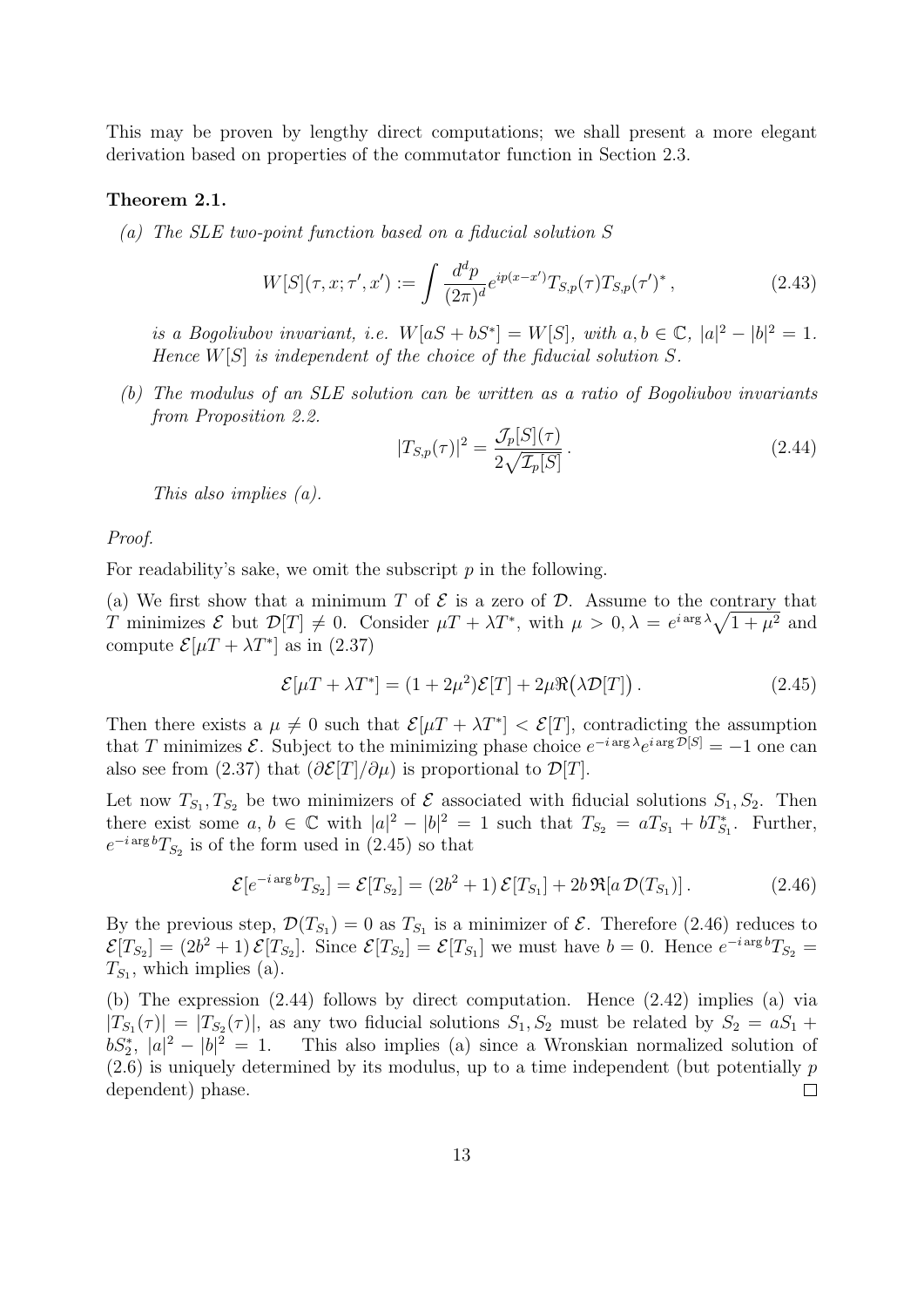#### Remarks.

(i) Uniqueness up a phase of the SLE modes has been asserted in Theorem 3.1 of [5] and justified (in the line preceding it) by noting that only a phase choice is being made in the process of obtaining the solution formulas (2.38). In itself, however, this only yields uniqueness relative to a choice of fiducial solution, as indicated in (2.40). We are not aware of a presention of SLE [5, 4, 6, 7] alluding to results of the above type. Lemma 4.5 of [5] shows the independence of a SLE solution from the order of the adiabatic vacuum used as a fiducial solution. This, however, only concerns the large momentum behavior, while Theorem 2.1 ascertains the independence (up to a phase) from *any* fiducial solution at *all* momenta.

(ii) Writing momentarily  $\mathcal{E}_S(\mu, \arg \lambda)$  for the right hand side of  $\mathcal{E}[T]$  in (2.37) one can of course trade a Bogoliubov transformation in S for one in the parameters. This gives  $\mathcal{E}_{S_1}(\mu_1, \arg \lambda_1) = \mathcal{E}_{S_2}(\mu_2, \arg \lambda_2)$  for any two fiducial solutions. For this to imply the existence of a unique minimum the gradients of  $\mathcal{E}_{S_1}$  and  $\mathcal{E}_{S_2}$  must be related by a 2 × 2 matrix which remains nonsingular on a zero of one (and then both) gradient(s). Further, the Hessian must be positive definite on a zero of the gradient. The above proof validates these properties, but they are not consequences merely of the fact that (2.38) is unique up to a choice of phase.

(iii) By rewriting (2.37) in matrix form one finds the minimizing parameters (2.38) to diagonalize the original  $c_1 = \mathcal{E}[S], c_2 = \mathcal{D}[S]$  matrix

$$
\begin{pmatrix}\n\mathcal{E}[T_S] & \mathcal{D}[T_S] \\
\mathcal{D}[T_S]^* & \mathcal{E}[T_S]\n\end{pmatrix} = \begin{pmatrix}\n\lambda & \mu \\
\mu & \lambda^*\n\end{pmatrix} \begin{pmatrix}\nc_1 & c_2 \\
c_2^* & c_1\n\end{pmatrix} \begin{pmatrix}\n\lambda^* & \mu \\
\mu & \lambda\n\end{pmatrix} = \begin{pmatrix}\n\sqrt{c_1^2 - |c_2|^2} & 0 \\
0 & \sqrt{c_1^2 - |c_2|^2}\n\end{pmatrix} . (2.47)
$$

The off-diagonal entries confirm the "Minimizer of  $\mathcal E$  is a zero of  $\mathcal D$ " assertion in part (a) of the proof of Theorem 2.1; the diagonal entries display the value of the minimizing energy  $\mathcal{E}[T_S]$ . In fact, the relation (2.47) could be taken as an alternative definition of the coefficients  $\lambda, \mu$  with solution (2.38).

Minimization in Fock space. We temporarily return to the lattice formulation. The minimization of  $\mathcal{E}_p[T]$  already assumed that the time averaged Hamiltonian  $\int d\tau f(\tau)^2 \mathbb{H}_p(\tau)$ is evaluated in the coordinated Fock vacuum  $|0_T\rangle$ , see (2.21). The operator (2.17) itself has well-defined expectation values on a dense subspace  $\mathcal{F}_0$  of the Fock space on which it is also selfadjoint and positive semidefinite. Hence

$$
\inf_{\psi \in \mathcal{F}_0} \frac{\langle \psi | \int d\tau \, f(\tau)^2 \, \mathbb{H}_p(\tau) | \psi \rangle}{\langle \psi | \psi \rangle} = E_p^{\text{inf}},\tag{2.48}
$$

is well defined with some  $E_p^{\text{inf}} \geq 0$ . By the min-max theorem for (possibly unbounded) selfadjoint operators [18], the quantity  $E_p^{\text{inf}}$  also coincides with the infimum of the spectrum of  $\int d\tau f(\tau)^2 \mathbb{H}_p(\tau)$ . In order to determine the infimum of the spectrum one can try to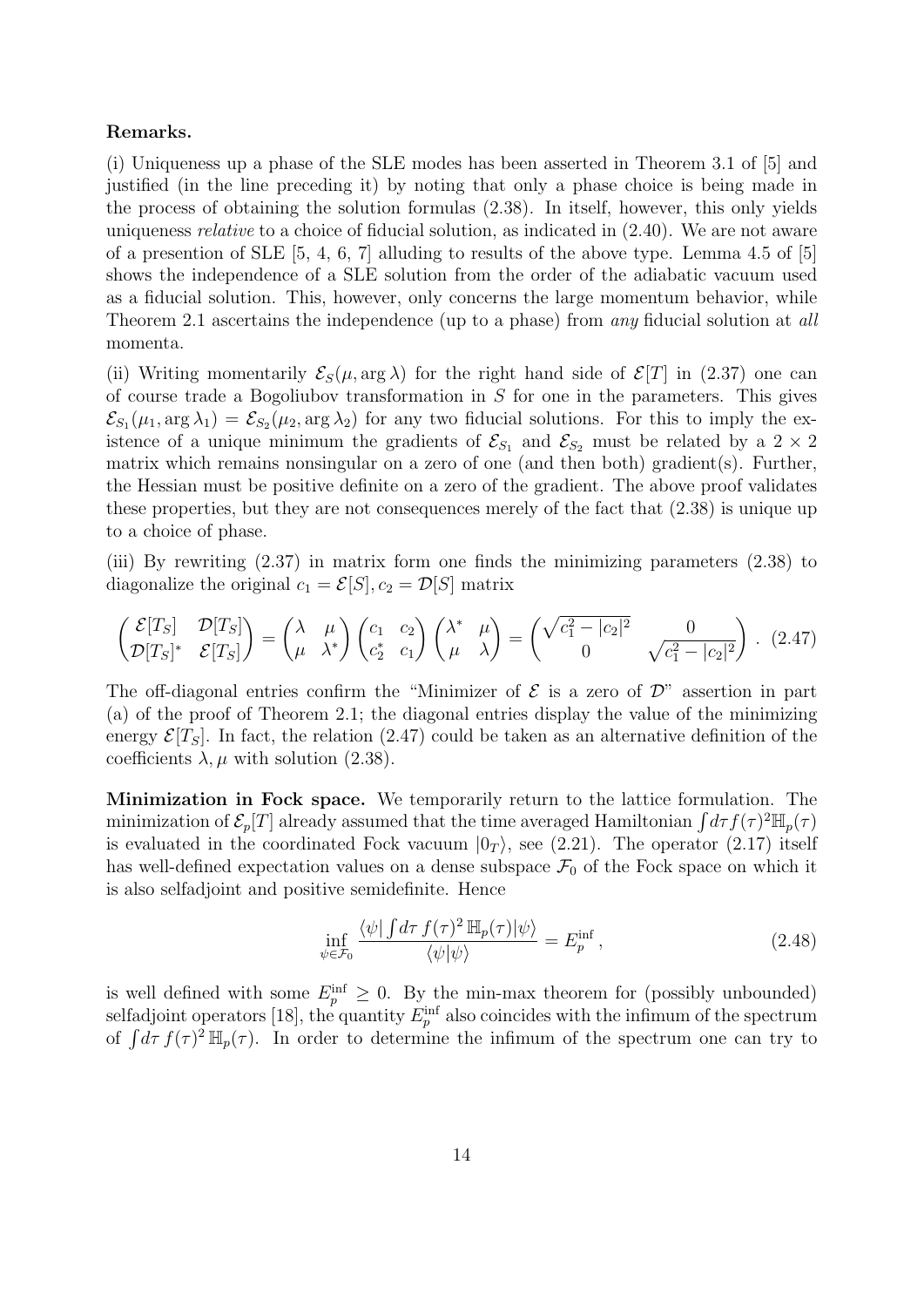diagonalize the operator. Using (2.17), (2.47), one has

$$
\int d\tau f(\tau)^2 \mathbb{H}_p(\tau) = (\mathbf{a}_S(-p), \mathbf{a}_S^*(p)) \begin{pmatrix} \mathcal{E}_p[S] & \mathcal{D}_p[S] \\ \mathcal{D}_p[S]^* & \mathcal{E}_p[S] \end{pmatrix} \begin{pmatrix} \mathbf{a}_S^*(-p) \\ \mathbf{a}_S(p) \end{pmatrix}
$$
  
=  $\mathcal{E}_p[T_S](\mathbf{a}_{T_S}(-p)\mathbf{a}_{T_S}^*(-p) + \mathbf{a}_{T_S}^*(p)\mathbf{a}_{T_S}(p)).$  (2.49)

From (2.49) it is clear that the infimum of the spectrum is a minimum and is assumed if  $|\psi\rangle = |0_{T_S}\rangle$  is the Fock vacuum associated with the SLE solution. Hence

$$
E_p^{\text{inf}} = \mathcal{E}_p[T_S] = \sqrt{\mathcal{E}_p[S]^2 - |\mathcal{D}_p[S]|^2} \,. \tag{2.50}
$$

Since the operator in (2.48) can be written in an arbitrary Bogoliubov frame one would expect that the infimum is a Bogoliubov invariant. By Proposition 2.2 this indeed the case.

**Instantaneous limit.** In general, the Fock vacuum  $\mathbf{a}_T(p)|0_T\rangle = 0$  is not an eigenstate of  $\mathbb{H}_p(\tau)$ . At any fixed time  $\tau_0$  one has however:

$$
|\partial_{\tau}T_{p}(\tau_{0})|^{2} + \omega_{p}(\tau_{0})^{2}|T_{p}(\tau_{0})|^{2} \stackrel{!}{=} \min ,
$$
  
iff  $T_{p}(\tau_{0}) = \frac{e^{i\nu_{0}}}{\sqrt{2\omega_{p}(\tau_{0})}}, \quad (\partial_{\tau}T_{p})(\tau_{0}) = -ie^{i\nu_{0}}\sqrt{\frac{\omega_{p}(\tau_{0})}{2}}.$   
iff  $[\partial_{\tau}T_{p}(\tau_{0})]^{2} + \omega_{p}(\tau_{0})^{2}T_{p}(\tau_{0})^{2} = 0,$  (2.51)

for some  $\nu_0 \in [0, 2\pi)$ . Note that in Minkowski space the minimization reproduces  $T_p(t)$  $e^{-it\omega_p}/\sqrt{2\omega_p}$ ,  $\omega_p = \sqrt{p^2 + m_0^2}$ . Generally, the value of the minimum in the first line is  $\omega_p(\tau_0)$ . With the choice (2.51) of minimizing mode 'functions' the Hamilton operator at  $\tau_0$ simplifies to

$$
\mathbb{H}(\tau_0) = \frac{1}{2} \int \frac{dp}{(2\pi)^d} \omega_p(\tau_0) \big( \mathbf{a}_{\tau_0}(p) \mathbf{a}_{\tau_0}^*(p) + \mathbf{a}_{\tau_0}^*(p) \mathbf{a}_{\tau_0}(p) \big) . \tag{2.52}
$$

On a finite lattice this also turns the Fock vacuum  $a_{\tau_0}(p)|0_{\tau_0}\rangle = 0$  into the ground state of  $\mathbb{H}(\tau_0)$ . This "instantaneous diagonalization" has originally been pursued in an attempt to introduce a particle concept at each instant. The "instantaneous Fock vacuum"  $|0_{\tau_0}\rangle$ does however *not* give rise to a physically viable state, as for  $\tau \neq \tau_0$  the norm-squared of the normal-ordered Hamiltonian,  $\langle 0_{\tau_0} | : \mathbb{H}(\tau) : \mathbb{H}(\tau) : |0_{\tau_0} \rangle$ , in general diverges [9, 8]. The temporal averaging resolves this problem in a simple and satisfactory manner.

Consistency requires that in the instantaneous limit  $f(\tau)^2 \to \delta(\tau - \tau_0)$  the SLE solution (2.40) reduces to the one in (2.51). One can check that this indeed the case

$$
T_{S,p}(\tau_0) = \lambda_p[S]S_p(\tau_0) + \mu_p[S]S_p^*(\tau_0) \longrightarrow \frac{1}{\sqrt{2\omega_p(\tau_0)}},
$$
  

$$
\partial_{\tau}T_{S,p}(\tau_0) = \lambda_p[S](\partial_{\tau}S_p)(\tau_0) + \mu_p[S](\partial_{\tau}S_p)^*(\tau_0) \longrightarrow -i\sqrt{\frac{\omega_p(\tau_0)}{2}}.
$$
 (2.53)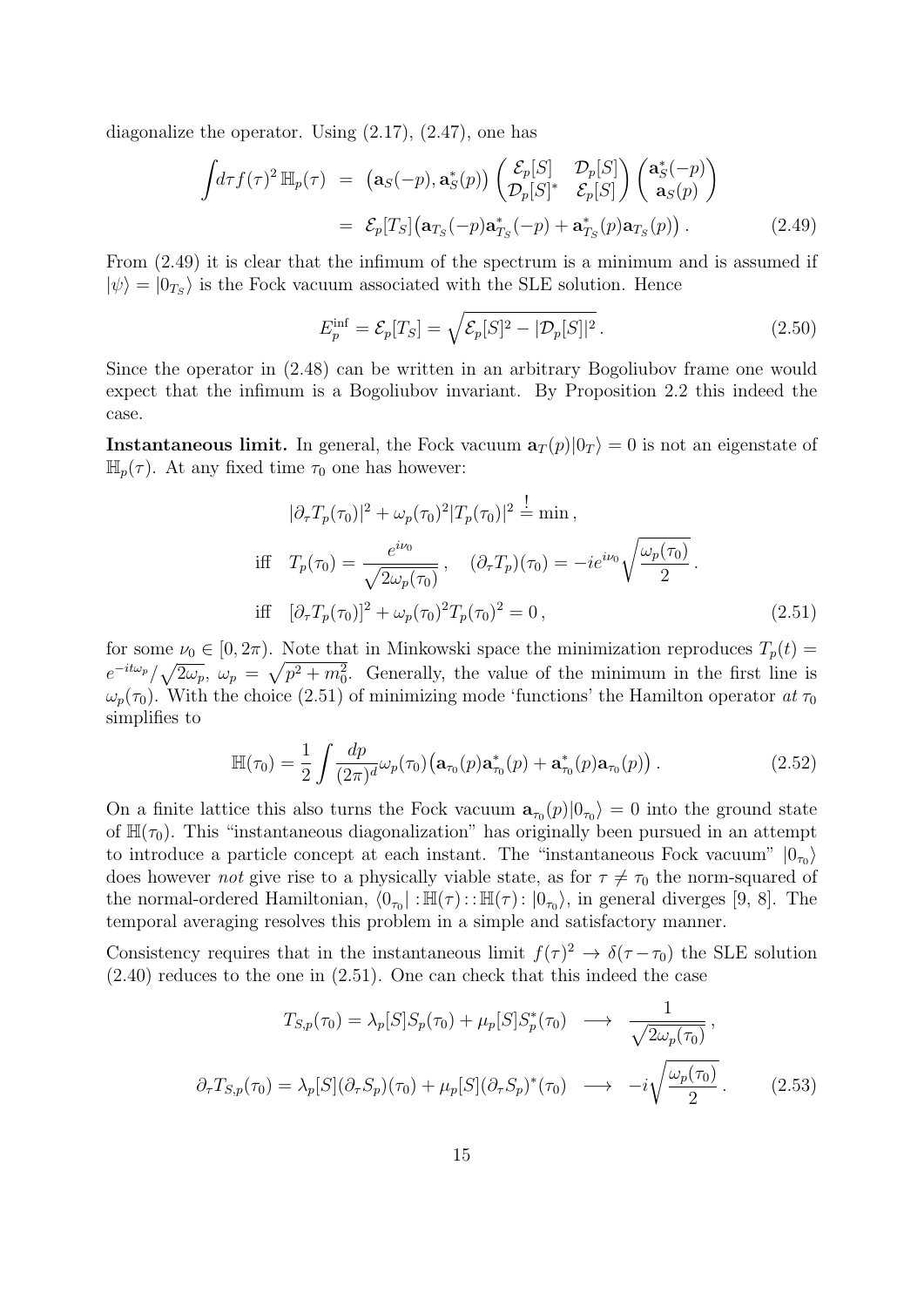#### 2.3 SLE in Schrödinger picture and minimization over initial data

As seen in (2.48), (2.50) a SLE can be obtained by a minimization over the state space in the Heisenberg picture. The relevant matrix element can be transcribed into the Schrödinger picture via (2.27). Since the state vectors now evolve, the natural minimization is over their initial vectors  $|\psi; \tau_0\rangle_S$ , which can be identified with the Heisenberg picture states. The minimization in the Schrödinger picture therefore assumes the form

$$
\inf_{|\psi;\tau_0\rangle_{\mathsf{s}}\in\mathcal{F}_0} \int d\tau \, f(\tau)^2 \, \mathsf{s} \langle \psi;\tau | i \partial_\tau | \psi;\tau \rangle_{\mathsf{s}} \,. \tag{2.54}
$$

The Fock vacua correspond to time dependent Gaussians (2.28), (2.29) satisfying the functional Schrödinger equation. The identity (2.35) shows that the functional  $\mathcal{E}_p$  on the space of solutions of the wave equation to be minimized is the same as in the Heisenberg picture. However, the relevant parameters are now the *initial data*.

In order to reformulate the minimization problem as one with respect to the initial data we proceed as follows. The solution formula  $(2.16)$  can be applied to the mode functions themselves giving

$$
T_p(\tau) = \Delta_p(\tau, \tau_0) \partial_{\tau_0} T_p(\tau_0) - \partial_{\tau_0} \Delta_p(\tau, \tau_0) T_p(\tau_0).
$$
\n(2.55)

Inserting (2.55) and its time derivative into the definitions of  $\mathcal{E}_p$  and  $\mathcal{D}_p$  gives

$$
\mathcal{E}_p = J_p(\tau_0)|w_p|^2 + K_p(\tau_0)|z_p|^2 - \partial_{\tau_0}J_p(\tau_0)\Re(w_p z_p),
$$
  
\n
$$
\mathcal{D}_p = J_p(\tau_0)w_p^2 + K_p(\tau_0)z_p^2 - \partial_{\tau_0}J_p(\tau_0)w_p z_p,
$$
\n(2.56)

with  $z_p := T_p(\tau_0)$ ,  $w_p := \partial_{\tau_0} T_p(\tau_0)$ , subject to  $w_p z_p^* - w_p^* z_p = -i$ . The coefficients

$$
J_p(\tau_0) = \frac{1}{2} \int d\tau f(\tau)^2 \left[ \left( \partial_\tau \Delta_p(\tau, \tau_0) \right)^2 + \omega_p(\tau)^2 \Delta_p(\tau, \tau_0)^2 \right],
$$
  
\n
$$
K_p(\tau_0) = \frac{1}{2} \int d\tau f(\tau)^2 \left[ \left( \partial_\tau \partial_{\tau_0} \Delta_p(\tau, \tau_0) \right)^2 + \omega_p(\tau)^2 \left( \partial_{\tau_0} \Delta_p(\tau, \tau_0) \right)^2 \right],
$$
\n(2.57)

are manifestly positive and are invariant under Bogoliubov transformations because the commutator function is. They are also independent of the initial data because  $\Delta_p(\tau, \tau_0)$ is uniquely characterized by (2.14). No reference to any fiducial solution is made, instead  $\mathcal{E}_p, \mathcal{D}_p$  in (2.56) are functions of the constrained complex initial data  $z_p, w_p$ .

Neither the sign nor the modulus of of  $\partial_{\tau_0} J_p(\tau_0)$  is immediate. For the subsequent analysis we anticipate the inequality

$$
4K_p(\tau_0)J_p(\tau_0) - (\partial_{\tau_0}J_p(\tau_0))^2 > 0.
$$
\n(2.58)

Further we momentarily simplify the notation by writing  $K, J, \dot{J}$  for  $K_p(\tau_0), J_p(\tau_0), \partial_{\tau_0} J_p(\tau_0)$ , respectively. In addition we omit the subscripts p from  $z_p, w_p, \mathcal{E}_p, \mathcal{D}_p$ . Since  $T_p(\tau)$  in (2.55)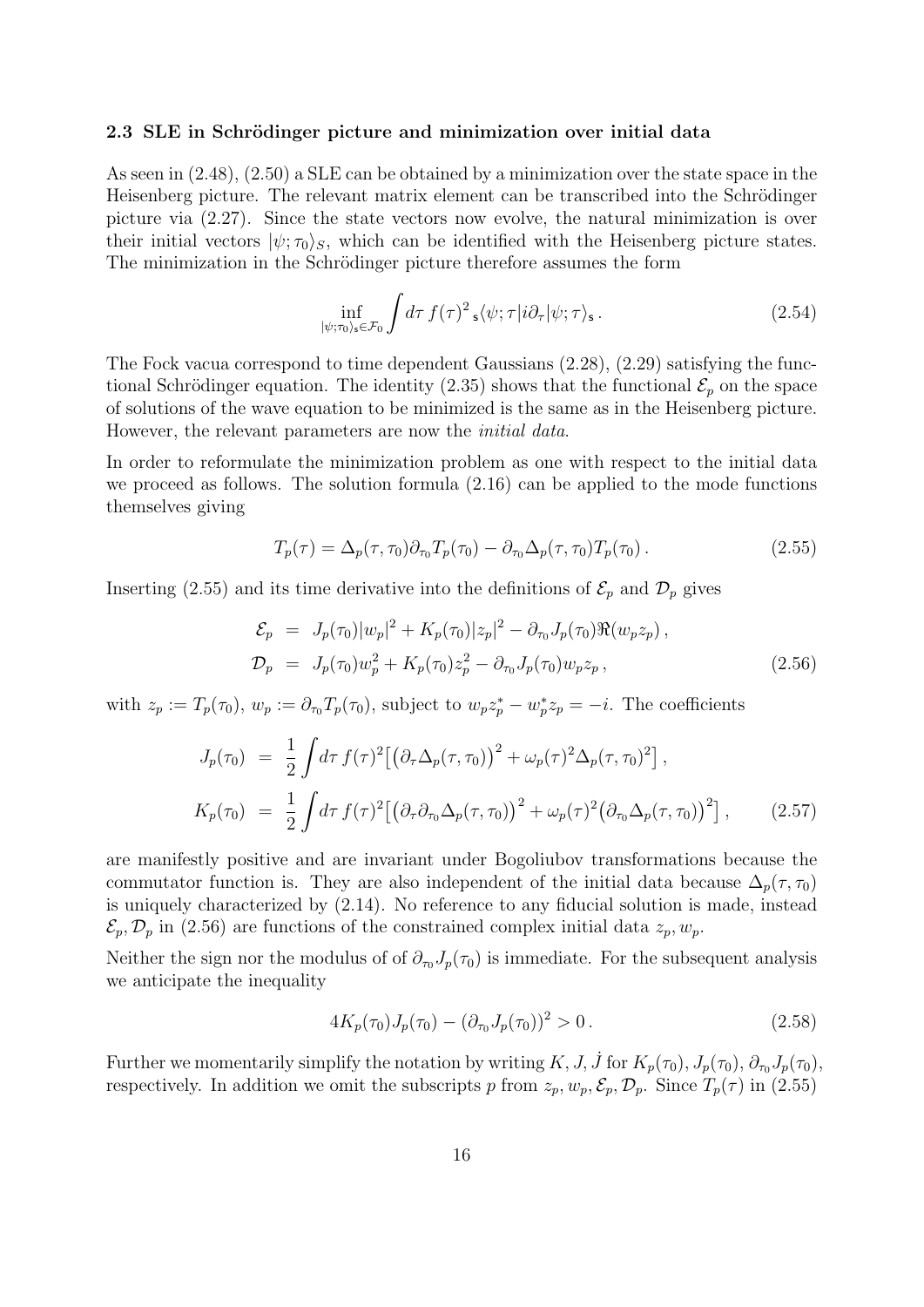can be multiplied by a  $\tau$ -independent phase we may assume z to be real and positive. The solution of the Wronskian condition then gives

$$
w = w_R - \frac{i}{2z}, \quad w_R, \, z > 0. \tag{2.59}
$$

Inserting  $(2.59)$  into the above  $\mathcal E$  one is lead to minimize

$$
\mathcal{E} = J\left(w_R^2 + \frac{1}{4z^2}\right) + Kz^2 - jzw_R\,,\tag{2.60}
$$

which gives

$$
(z^{\min})^2 = \frac{J}{\sqrt{4KJ - \dot{J}^2}}, \quad w_R^{\min} = \frac{z^{\min}}{2} \frac{\dot{J}}{J}.
$$
 (2.61)

On general grounds the minimizer should be a zero of  $\mathcal{D}$ . Since

$$
\frac{w^{\min}}{z^{\min}} = \frac{j}{2J} - i\frac{\sqrt{4KJ - J^2}}{2J},\tag{2.62}
$$

this is indeed the case. Reinserting  $(2.61)$  into  $\mathcal E$  gives

$$
\mathcal{E}^{\min} = \frac{1}{2}\sqrt{4KJ - \dot{J}^2}.
$$
\n(2.63)

Since  $\mathcal E$  in the original form (2.18) is manifestly non-negative this shows the selfconsistency of (2.58). The solution is unique up to a constant phase left undetermined by choosing  $z > 0$ . Upon insertion of  $(2.57)$  in  $(2.61)$ ,  $(2.62)$  the minimizing initial data become functionals of  $\Delta$ , for which we write  $z_p[\Delta](\tau_0) = z^{\min}$ ,  $w_p[\Delta](\tau_0) = w^{\min}$ . In summary

#### Theorem 2.2.

- (a) A SLE can be characterized as a solution  $|\psi; \tau \rangle$ , of the time dependent Schrödinger equation (2.23), (2.26) with initial data  $|\psi; \tau_0\rangle$ , that minimize (for fixed window function f) the quantity  $\int d\tau f(\tau)^2 s \langle \psi; \tau | i \partial_{\tau} | \psi; \tau \rangle_s$ . The minimizing wave function is a Gaussian  $\Omega_T[u]$  of the form (2.28) with  $T=T^{\text{SLE}}$ , which is up to a time independent, potentially p dependent, phase uniquely determined by the commutator function.
- (b) Specifically

$$
T_p^{\text{SLE}}(\tau) = \Delta_p(\tau, \tau_0) w_p[\Delta](\tau_0) - \partial_{\tau_0} \Delta_p(\tau, \tau_0) z_p[\Delta](\tau_0),
$$
  
\n
$$
z_p[\Delta](\tau_0) = \sqrt{\frac{J_p(\tau_0)}{2\mathcal{E}_p^{\text{SLE}}}} = T_p^{\text{SLE}}(\tau_0),
$$
  
\n
$$
w_p[\Delta](\tau_0) = \partial_{\tau_0} T_p^{\text{SLE}}(\tau_0) - i \sqrt{\frac{\mathcal{E}_p^{\text{SLE}}}{2J_p(\tau_0)}} = (\partial_{\tau} T_p^{\text{SLE}})(\tau_0),
$$
\n(2.64)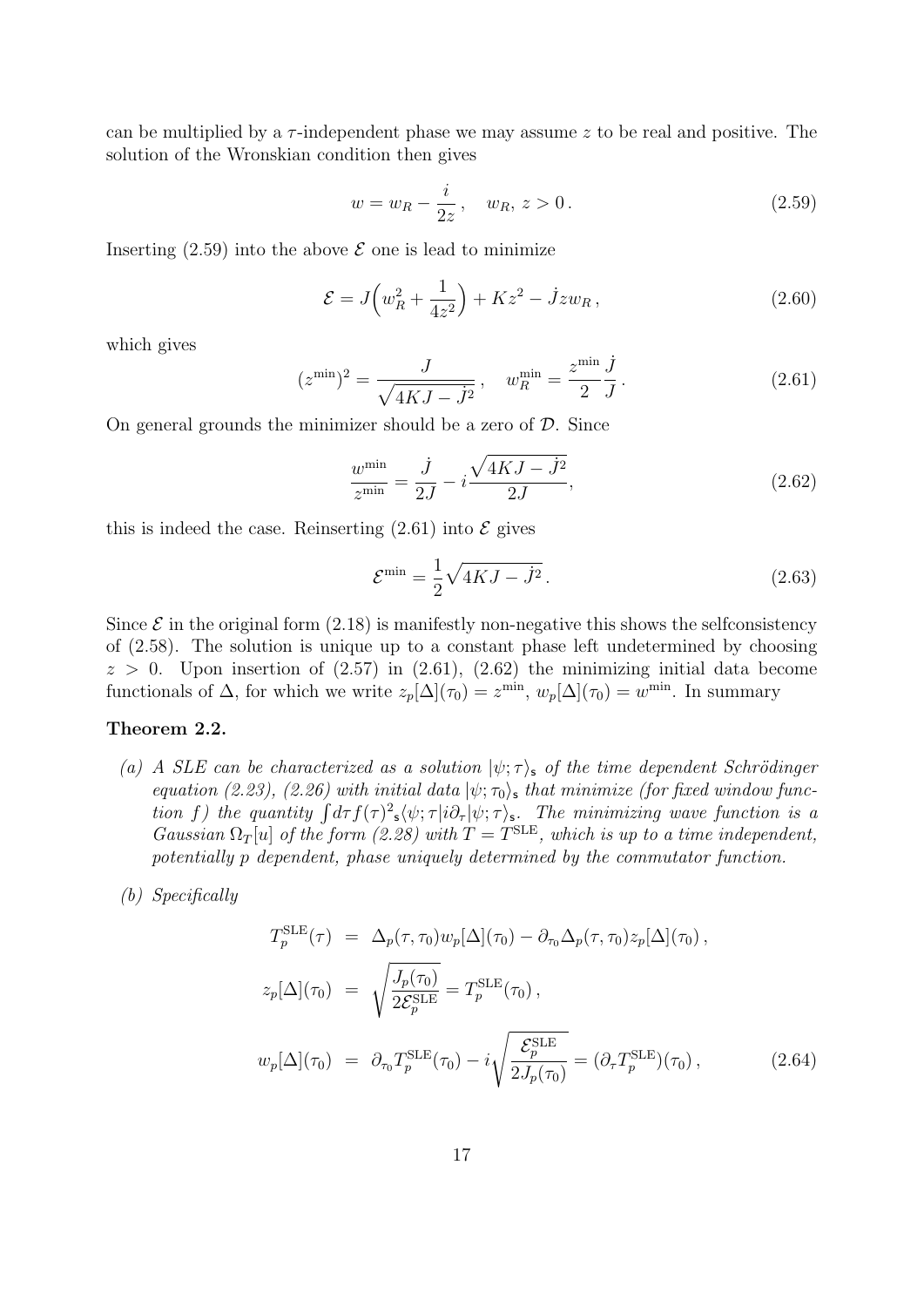where  $J_p(\tau_0)$  is as in (2.57), and  $\mathcal{E}_p^{\text{SLE}}$  is the minimal energy given by

$$
\begin{split} \left(\mathcal{E}_p^{\text{SLE}}\right)^2 &= \frac{1}{8} \int d\tau d\tau' f(\tau)^2 f(\tau')^2 \Big\{ \left(\partial_\tau \partial_{\tau'} \Delta_p(\tau, \tau')\right)^2 + 2\omega_p(\tau')^2 (\partial_\tau \Delta_p(\tau', \tau))^2 \\ &+ \omega_p(\tau)^2 \omega_p(\tau')^2 \Delta_p(\tau, \tau')^2 \Big\} \,. \end{split} \tag{2.65}
$$

For the modulus and the phase this gives

$$
\left|T_p^{\text{SLE}}(\tau)\right|^2 = \frac{J_p(\tau)}{2\mathcal{E}_p^{\text{SLE}}}, \quad \tan\left(\arg T_p^{\text{SLE}}(\tau)\right) = -\frac{\mathcal{E}_p^{\text{SLE}}\Delta_p(\tau, \tau_0)}{J_p(\tau, \tau_0)},\tag{2.66}
$$

with

$$
J_p(\tau, \tau_0) := \frac{1}{2} \int d\tau_1 f(\tau_1)^2 \left[ \partial_{\tau_1} \Delta_p(\tau_1, \tau) \partial_{\tau_1} \Delta_p(\tau_1, \tau_0) + \omega_p(\tau_1)^2 \Delta_p(\tau_1, \tau) \Delta_p(\tau_1, \tau_0) \right].
$$
\n(2.67)

We note that  $J_p(\tau_0)$  coincides with  $J_p(\tau_0, \tau_0)$ .

Proof.

(a) This follows from (2.27), (2.48), (2.50) and (2.35).

(b) Eq.  $(2.64)$  is the explicit form of  $(2.55)$  with minimizing parameters  $(2.61)$ ,  $(2.63)$ . In the explicit expressions  $(2.66)$  with  $(2.65)$  and  $(2.67)$  a reduction of order occurs: where naively terms fourth or third order in  $\Delta$  and its derivatives appear, repeated use of

$$
\partial_{\tau_0} \Delta_p(\tau, \tau_0) \Delta_p(\tau', \tau_0) - \Delta_p(\tau, \tau_0) \partial_{\tau_0} \Delta_p(\tau', \tau_0) = \Delta_p(\tau, \tau'), \qquad (2.68)
$$

(as well as its  $\partial_{\tau}, \partial_{\tau'}$  and  $\partial_{\tau}\partial_{\tau'}$  derivatives) leads to results merely quadratic in  $\Delta$  and its derivatives. In detail, by inserting the definitions into  $(\mathcal{E}_p^{\text{SLE}})^2 = K_p(\tau_0)J_p(\tau_0)$  $(\partial_{\tau_0} J_p(\tau_0))^2/4$ , one obtains an expression which is initially quartic in  $\Delta$ . Repeated application of  $(2.68)$  then leads to  $(2.65)$ . Since the right hand side of  $(2.65)$  is manifestly non-negative also the anticipated inequality (2.58) follows (without presupposing the minimization procedure). The result for the modulus-square follows from

$$
K_p(\tau_0)\Delta(\tau,\tau_0)^2 + J_p(\tau_0)(\partial_{\tau_0}\Delta(\tau,\tau_0))^2 - \Delta(\tau,\tau_0)\partial_{\tau_0}\Delta(\tau,\tau_0)\partial_{\tau_0}J_p(\tau_0) = J_p(\tau) \qquad (2.69)
$$

and can be verified along similar lines. Finally, the ratio  $\Im T_p^{\text{SLE}}/\Re T_p^{\text{SLE}}$  can be read off from (2.64) and gives the tan of the phase. Initially the ratio has as denominator the left hand side of

$$
2J_p(\tau_0)\partial_{\tau_0}\Delta_p(\tau_0,\tau) - \partial_{\tau_0}J_p(\tau_0)\Delta_p(\tau_0,\tau) = 2J_p(\tau,\tau_0). \qquad (2.70)
$$

The reduction of order occurs as before.

 $\Box$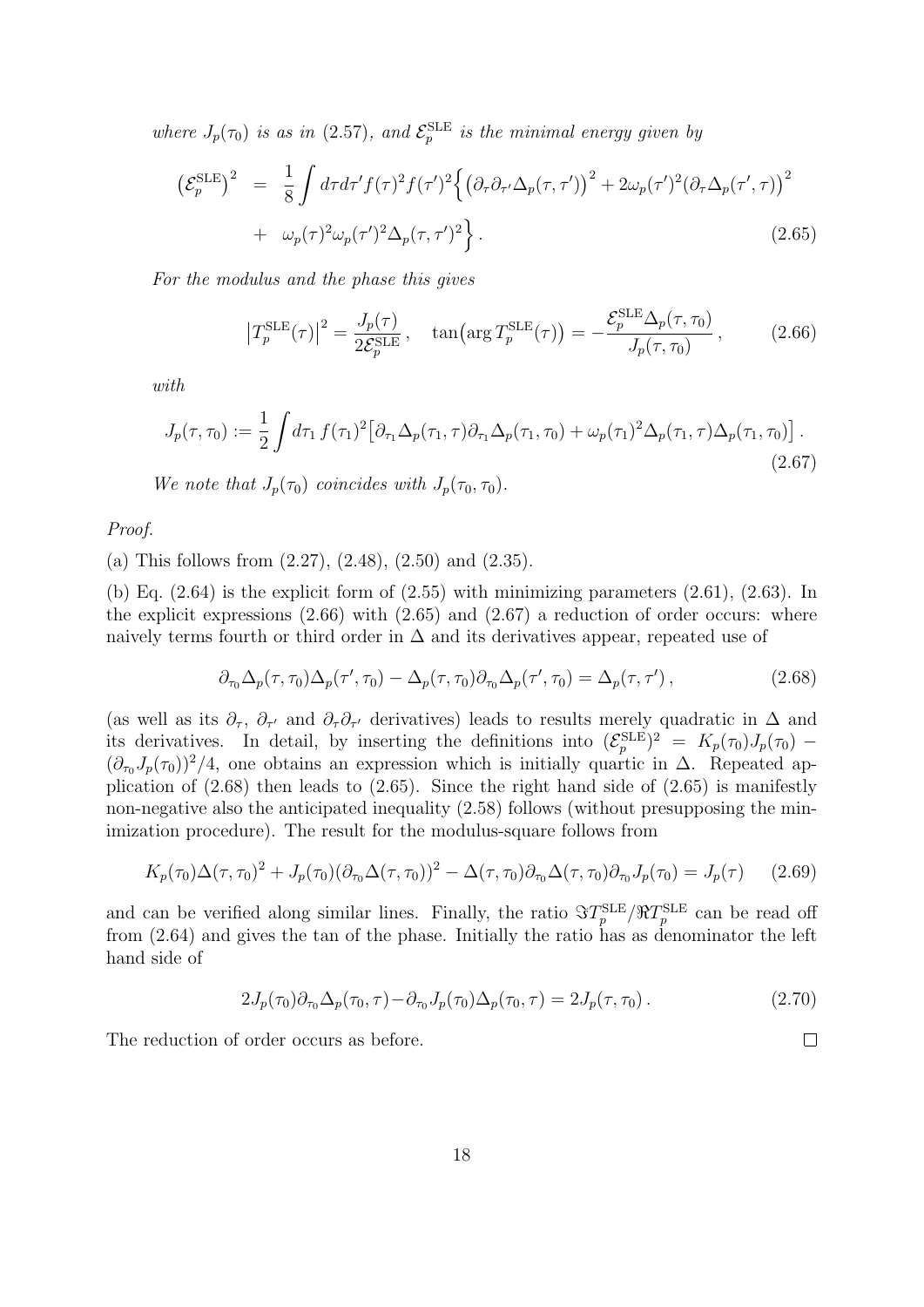#### Remarks

(i) Modulo the dependence on the averaging function the expression (2.64) realizes the goal of constructing a Hadamard state solely from the state independent commutator function in a way different from [13, 14].

(ii) The parts (a) and (b) are logically independent and (b) can be obtained solely from minimizing  $\mathcal{E}_p$  in (2.56). A minimization over initial data in the Heisenberg picture is however less compelling because for selfinteracting QFTs the fields (as operator valued distributions) do in general not admit a well-defined restriction to a sharp constant time hypersurface. On the other hand, the Schrödinger picture in QFT is frequently by default defined on a spatial lattice, see Proposition 2.1 here. The Gaussian (2.28) is then uniquely determined by the parameters  $z_p = T_p(\tau_0)$ ,  $w_p = (\partial_\tau T_p)(\tau_0)$  in its initial value  $\Omega_T[u]|_{\tau=\tau_0}$ . Conceptually, therefore (b) is naturally placed in the context of (a).

(iii) The relation  $|T_p^{\text{SLE}}(\tau)| \propto \sqrt{J_p(\tau)}$  also implies that  $J(\tau)$  solves the Ermakov-Pinney equation with very specific f-dependent initial conditions implicitly set by those of  $\Delta_p$ .

(iv) In terms of the data in (2.66) the SLE two-point function can be expressed as

$$
T_p^{\text{SLE}}(\tau) T_p^{\text{SLE}}(\tau')^*
$$
  
= 
$$
\frac{\sqrt{J_p(\tau)J_p(\tau')}}{2\mathcal{E}_p^{\text{SLE}}}\left(\frac{J_p(\tau,\tau_0) - i\mathcal{E}_p^{\text{SLE}}\Delta_p(\tau,\tau_0)}{J_p(\tau,\tau_0) + i\mathcal{E}_p^{\text{SLE}}\Delta_p(\tau,\tau_0)}\frac{J_p(\tau',\tau_0) + i\mathcal{E}_p^{\text{SLE}}\Delta_p(\tau',\tau_0)}{J_p(\tau',\tau_0) - i\mathcal{E}_p^{\text{SLE}}\Delta_p(\tau',\tau_0)}\right)^{1/2}.
$$
 (2.71)

 $(v)$  In principle, the equivalence of  $(2.64)$  to the original expression  $(2.40)$  is a consequence of the respective, independently established, uniqueness and the identity (2.35). It is nevertheless instructive to verify the equivalence of (2.64) and (2.40) directly. The main ingredient is the postponed proof of Proposition 2.2 to which we now turn.

We begin with a simple basic fact

**Lemma 2.3.** Let  $\Delta$  :  $C([\tau_i, \tau_f]) \rightarrow C([\tau_i, \tau_f]^2)$  be the following commutator functional  $\Delta[S](\tau, \tau_0) = i(S(\tau)S(\tau_0)^* - S(\tau)^*S(\tau_0))$ . Then  $\Delta[S]$  is real valued, antisymmetric in  $\tau, \tau_0$ , and obeys  $\Delta[aS+bS^*](\tau,\tau_0) = (|a|^2-|b|^2)\Delta[S](\tau,\tau_0)$ ,  $a,b \in \mathbb{C}$ . On a solution S of the differential equation (2.6)  $\Delta[S]$  becomes the commutator function, which is characterized by (2.14) and is independent of the choice of Wronskian normalized fiducial solution.

#### Proof of Proposition 2.2.

We can regard  $J_p(\tau_0)$ ,  $K_p(\tau_0)$  as functionals over the differentiable functions  $C^1([\tau_i, \tau_f])$ , by replacing the commutator function by the commutator functional  $\Delta_p(\tau, \tau_0) \mapsto \Delta_p[S](\tau, \tau_0) =$  $i(S(\tau)S(\tau_0)^* - S(\tau)^*S(\tau_0))$ . Inserting this into (2.57) and comparing with the definitions  $(2.39)$  one finds

$$
J_p(\tau_0) = 2|S_p(\tau_0)|^2 c_1 - [S_p(\tau_0)^*]^2 c_2 - S_p(\tau_0)^2 c_2^* = \mathcal{J}[S](\tau_0),
$$
  
\n
$$
K_p(\tau_0) = 2|\partial_{\tau_0} S_p(\tau_0)|^2 c_1 - [\partial_{\tau_0} S_p(\tau_0)^*]^2 c_2 - [\partial_{\tau_0} S_p(\tau_0)]^2 c_2^* = \mathcal{K}[S](\tau_0).
$$
 (2.72)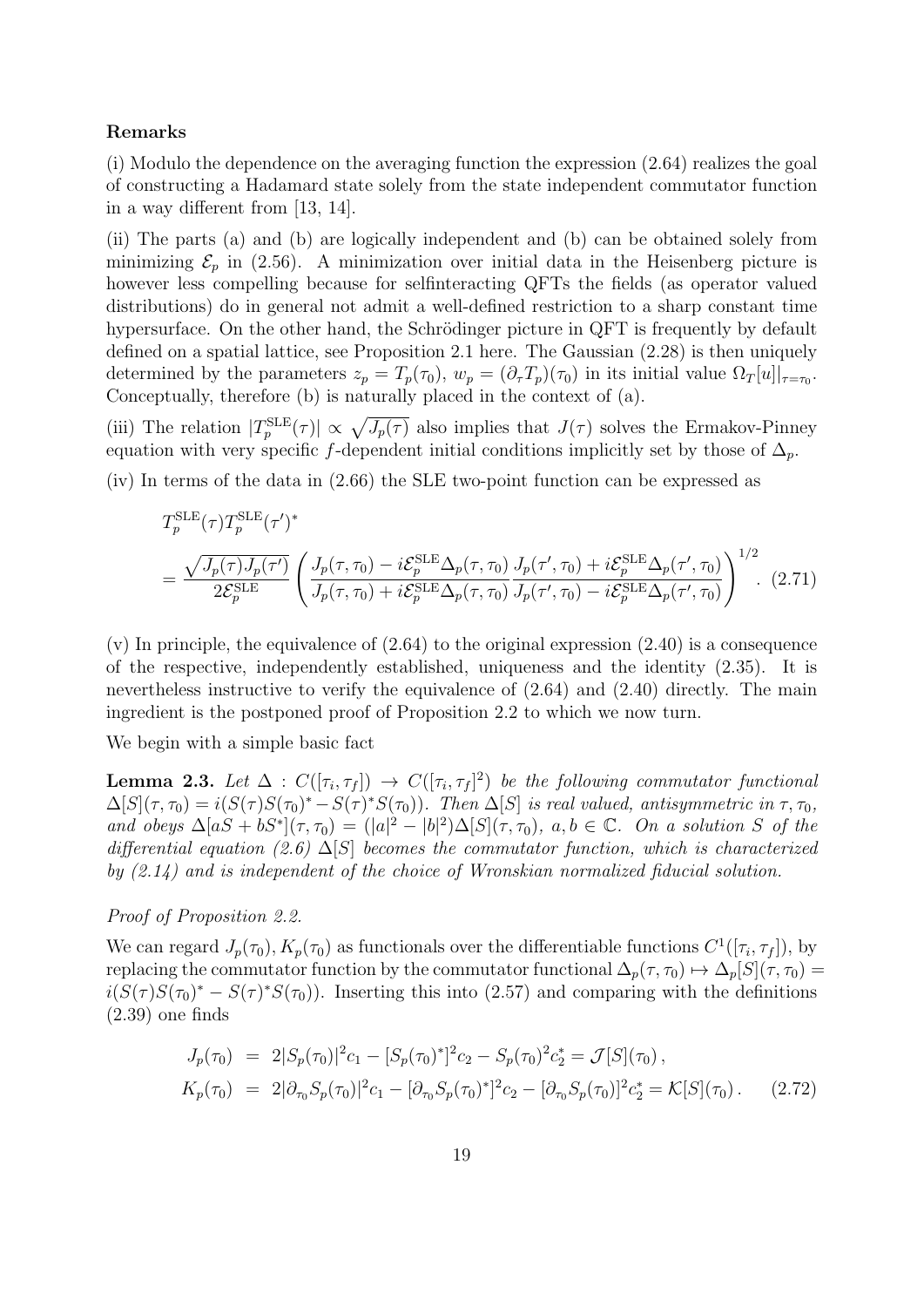Using (2.72) one can compute the left hand side of (2.58) in terms of  $c_1, c_2$ . The result is

$$
4K_p(\tau_0)J_p(\tau_0) - (\partial_{\tau_0}J_p(\tau_0))^2 = 4(c_1^2 - |c_2|^2) = 4\mathcal{I}[S].\tag{2.73}
$$

Since  $c_1 \geq |c_2|$  this reconfirms (2.58). The invariance (2.42) of  $\mathcal{I}, \mathcal{J}, \mathcal{K}$  follows from Lemma 2.3.  $\Box$ 

Finally, we verify the equivalence of (2.64) and (2.40). For a general solution  $T_p(\tau)$  one can match the parameterizations (2.36) and (2.55) by realizing the commutator function in terms of S. This gives

$$
\lambda = i(S_p(\tau_0)^*w - \partial_{\tau_0}S_p(\tau_0)^*z),
$$
  
\n
$$
\mu = i(\partial_{\tau_0}S_p(\tau_0)z - S_p(\tau_0)w).
$$
\n(2.74)

The same must hold for the minimizing parameters. A brute force verification of the latter is cumbersome. Instead we compare the modulus square computed from (2.37), i.e.  $(|\mu|^2 + |\lambda|^2)|S_p(\tau)|^2 + \mu \lambda^* S(\tau)^2 + \lambda \mu^* [S(\tau)^*]^2$  with  $J_p(\tau)/(2\sqrt{c_1^2 - |c_2|^2})$ , taking advantage of the directly verified Eq. (2.69). Inserting (2.69) for  $J_p(\tau)$  and comparing coefficients of  $|S_p(\tau)|^2$ ,  $S_p(\tau)^2$ , one finds

$$
|\mu^{\min}|^2 + |\lambda^{\min}|^2 = \frac{c_1}{\sqrt{c_1^2 - |c_2|^2}}, \quad (\lambda^{\min})^* \mu^{\min} = -\frac{c_2^*}{2\sqrt{c_1^2 - |c_2|^2}}.
$$
 (2.75)

These can be solved for  $\mu^{\min}$ ,  $\lambda^{\min}$ , and with the choice of phase  $\arg \lambda^{\min} = \pi - \arg c_2$ one recovers  $(2.47)$ . This provides a direct verification – modulo phase choices – of  $(2.74)$ for the minimizers (2.61) and (2.47). The phases are however not necessarily matched, in particular real  $\mu$  does not automatically correspond to real z.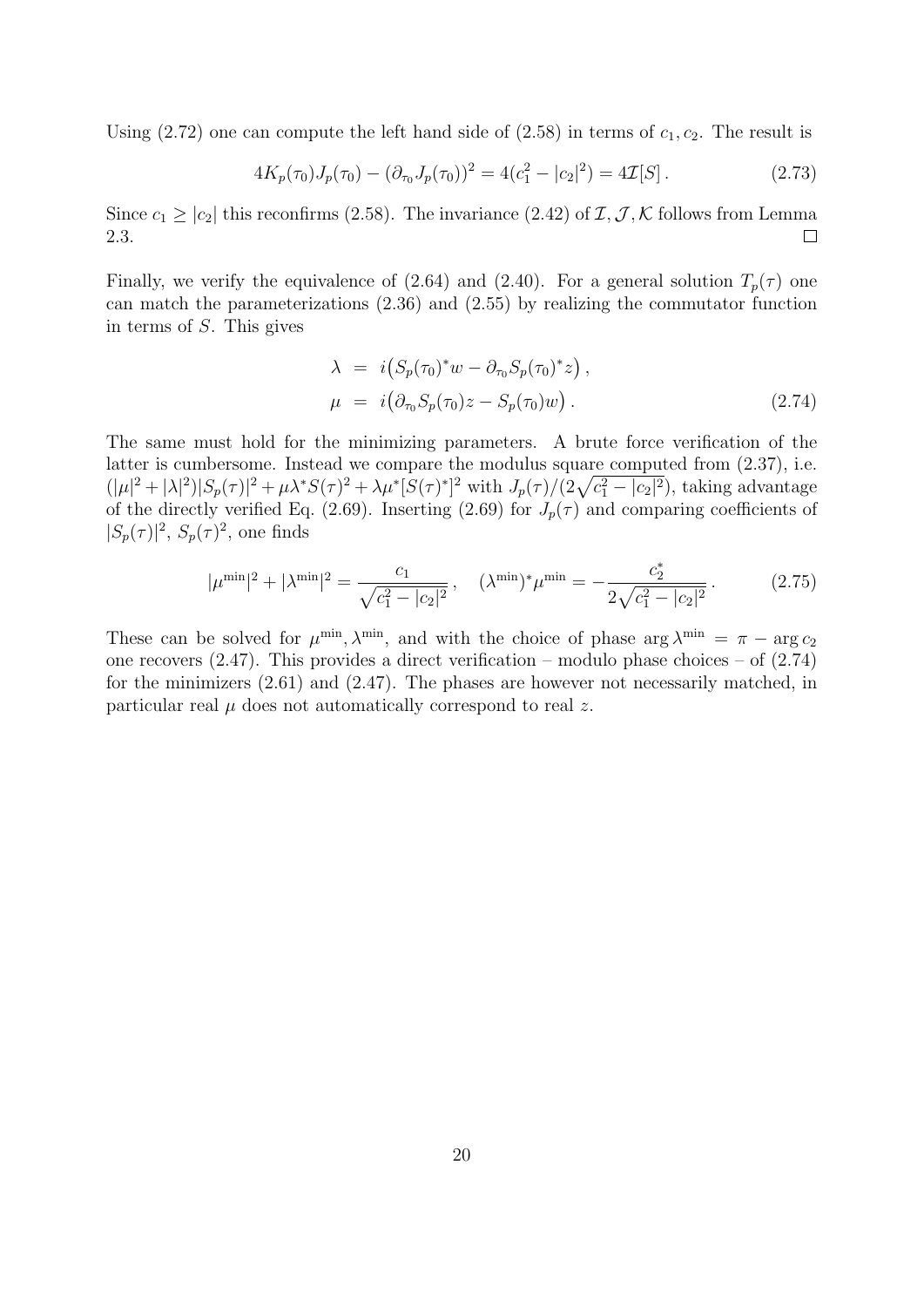### 3. Convergent small momentum expansion for SLE

The SLE have been introduced on account of their Hadamard property, which relates to a Minkowski-like behavior at large spatial momentum. Here we show that SLE admit a convergent small momentum expansion, both for massive and for massless theories. Remarkably, the momentum dependence turns out to Minkowski-like also for small momentum. In the massless case this provides a cure for the infrared divergences plaguing the two-point functions on FL cosmologies with accelerated expansion. In fact, for any scale factor the leading terms are given by

$$
T_p^{\text{SLE}}(\tau) T_p^{\text{SLE}}(\tau')^* = \frac{\bar{a}}{2p} - \frac{i}{2}(\tau - \tau') + O(p) \,, \quad \bar{a} := \left(\frac{\int d\tau f(\tau)^2}{\int d\tau f(\tau)^2 a(\tau)^{2d-2}}\right)^{\frac{1}{2}}.\tag{3.1}
$$

#### 3.1 Fiducial solutions and their Cauchy product

A SLE can be defined either in terms of a fiducial solution  $S_p$  or in terms of the Commutator function  $\Delta_p$ . Here we prepare results establishing uniformly convergent series for these solutions as well as their Cauchy products. Throughout we consider the differential equation

$$
[\partial_{\tau}^{2} + \omega_{p}(\tau)^{2}]S_{p}(\tau) = 0, \quad \omega_{p}(\tau)^{2} = \omega_{0}(\tau)^{2} + p^{2}\omega_{2}(\tau)^{2}, \tag{3.2}
$$

where  $\omega_0, \omega_2$  are continuous real-valued functions on  $[\tau_i, \tau_f]$  and  $\omega_2$  is not identically zero. The case  $\omega_0(\tau)^2 = m(\tau)^2 a(\tau)^{2d}$ ,  $\omega_2(\tau)^2 = a(\tau)^{2d-2}$  corresponds to the dispersion relation arising from the Klein Gordon equation; the function  $m(\tau)$  may have zeros or vanish identically (massless case). Throughout we write  $p$  for the modulus of the spatial momentum.

Proposition 3.1. The differential equation (3.2) admits convergent series solutions with a radius of convergence  $p_* > 0$  on  $[\tau_i, \tau_f]$ , such that for any  $p < p_*$ 

$$
S_p(\tau) = \sum_{n=0}^{\infty} S_n(\tau) p^{2n}, \text{ and } \partial_{\tau} S_p(\tau) = \sum_{n=0}^{\infty} \partial_{\tau} S_n(\tau) p^{2n}, \qquad (3.3)
$$

and the sums converge uniformly on  $[\tau_i, \tau_f]$ .

These solutions in particular have IR finite initial data

$$
\lim_{p \to 0} S_p(\tau_0) =: z_0 < \infty \,, \quad \lim_{p \to 0} \partial_{\tau_0} S_p(\tau_0) =: w_0 < \infty \,. \tag{3.4}
$$

The proof below entails that the subspace of solutions described by the proposition can be characterized by (3.4). In order to prove the proposition, we shall need the following standard existence and uniqueness result for the solutions of a second order linear ODE (which we state without proof):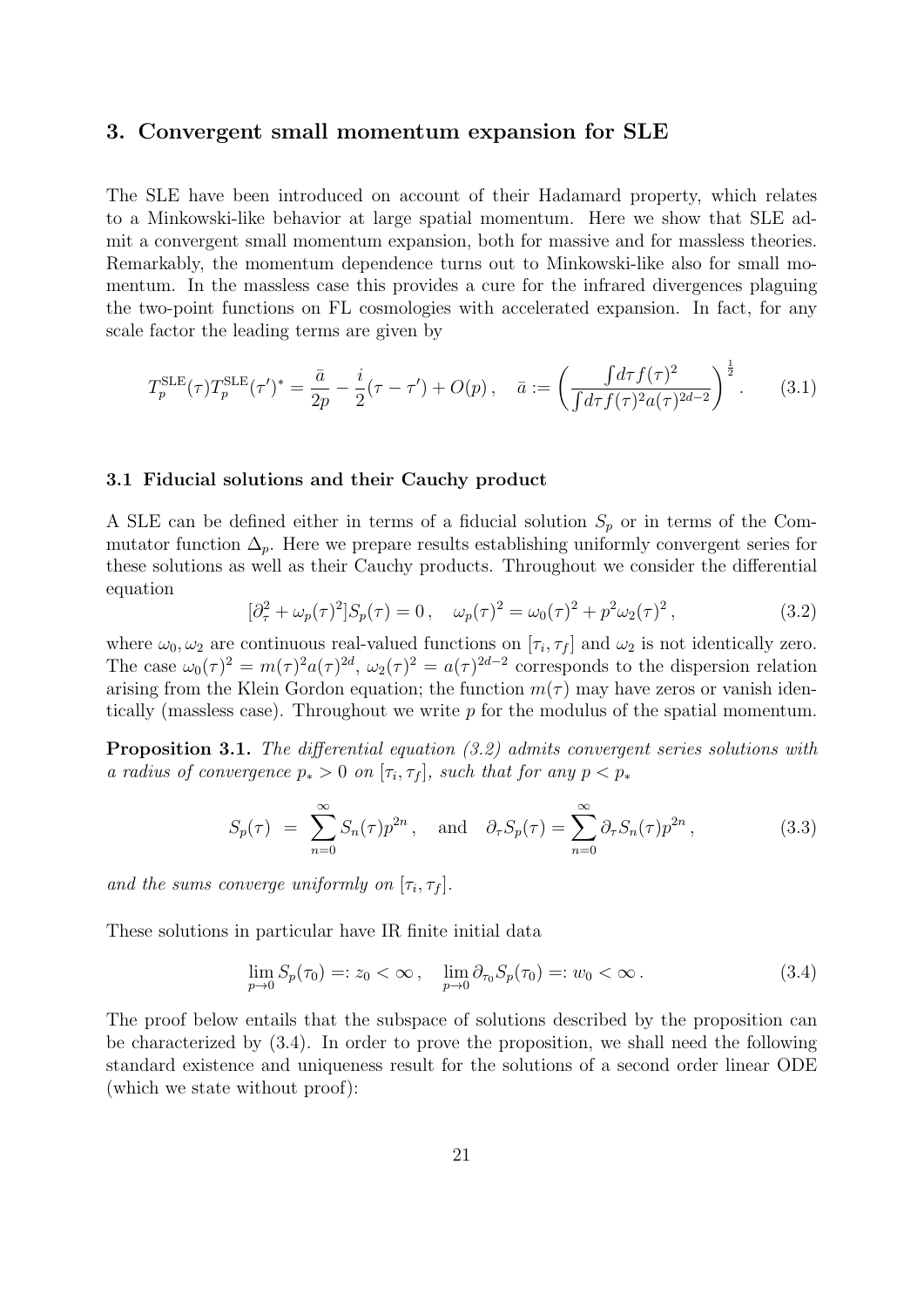Lemma 3.1. Consider the initial value problem

$$
y''(\tau) + \alpha(\tau)y'(\tau) + \beta(\tau)y(\tau) = g(\tau), \quad y(\tau_0) = u, \ y'(\tau_0) = v. \tag{3.5}
$$

If  $\alpha$ ,  $\beta$ ,  $q$  are continuous functions on an open interval  $I \ni \tau_0$ , then there exists a unique solution of this initial value problem, and this solution exists throughout the interval I.

#### Proof of Proposition 3.1.

First consider the " $p = 0$ " equation, *i.e.*  $[\partial^2 + \omega_0(\tau)^2]S_0(\tau) = 0$ . Lemma 3.1 implies that there exists a complex solution  $S_0(\tau)$ , which may be Wronskian normalized to satisfy  $\partial_{\tau}S_0 S_0^* - S_0 \partial_{\tau} S_0^* = -i$ . In the case  $\omega_0(\tau) = 0$  on  $[\tau_i, \tau_f]$ , the solution with initial data  $w_0, z_0$  is  $S_0(\tau) = w_0(\tau - \tau_0) + z_0$ ,  $w_0 z_0^* - z_0 w_0^* = -i$ . Remaining with general  $\omega_0(\tau)$  we reformulate (3.2) as an integral equation. Defining the kernel<sup>∗</sup>

$$
K(\tau, \tau') := i\theta(\tau - \tau')S_0(\tau)S_0(\tau')^* + i\theta(\tau' - \tau)S_0(\tau)^*S_0(\tau'), \qquad (3.6)
$$

a function  $S(\tau)$  satisfying

$$
S(\tau) = S_0(\tau) - p^2 \int_{\tau_i}^{\tau_f} K(\tau, \tau') \omega_2(\tau')^2 S(\tau') d\tau'
$$
 (3.7)

solves (3.2). Further,  $\partial_{\tau}S(\tau)$  satisfies

$$
\partial_{\tau} S(\tau) = \partial_{\tau} S_0(\tau) - p^2 \int_{\tau_i}^{\tau_f} \partial_{\tau} K(\tau, \tau') \omega_2(\tau')^2 S(\tau') d\tau'.
$$
 (3.8)

In terms of

$$
\mathcal{S}(\tau) := \begin{pmatrix} S(\tau) \\ \tilde{S}(\tau) \end{pmatrix}, \quad \mathcal{S}_0(\tau) := \begin{pmatrix} S_0(\tau) \\ \partial_\tau S_0(\tau) \end{pmatrix}, \quad \mathcal{K}(\tau, \tau') := \begin{pmatrix} K(\tau, \tau') \omega_2(\tau')^2 & 0 \\ \partial_\tau K(\tau, \tau') \omega_2(\tau')^2 & 0 \end{pmatrix}, \quad (3.9)
$$

we search for a solution of the integral equation

$$
\mathcal{S}(\tau) = \mathcal{S}_0(\tau) - p^2 \int_{\tau_i}^{\tau_f} \mathcal{K}(\tau, \tau') \mathcal{S}(\tau') d\tau'.
$$
 (3.10)

As the underlying Banach space we take  $(X, \|\cdot\|) := (C([\tau_i, \tau_f], \mathbb{C}^2), \|\cdot\|)_{\sup})$ , where  $\mathbb{C}^2$  is being equipped with the sup-norm. Next, we define the linear operator  $L: X \to X$ 

$$
\forall u \in X: (Lu)(\tau) := \mathcal{S}_0(\tau) - p^2 \int_{\tau_i}^{\tau_f} \mathcal{K}(\tau, \tau') u(\tau') d\tau', \qquad (3.11)
$$

and show that for sufficiently small  $p$ , this map is actually a contraction.

<sup>∗</sup>This is the (generalized) Feynman Greens function. Any other choice of Greens function also renders L in (3.11) a contraction, merely the value of  $p_*$  may change.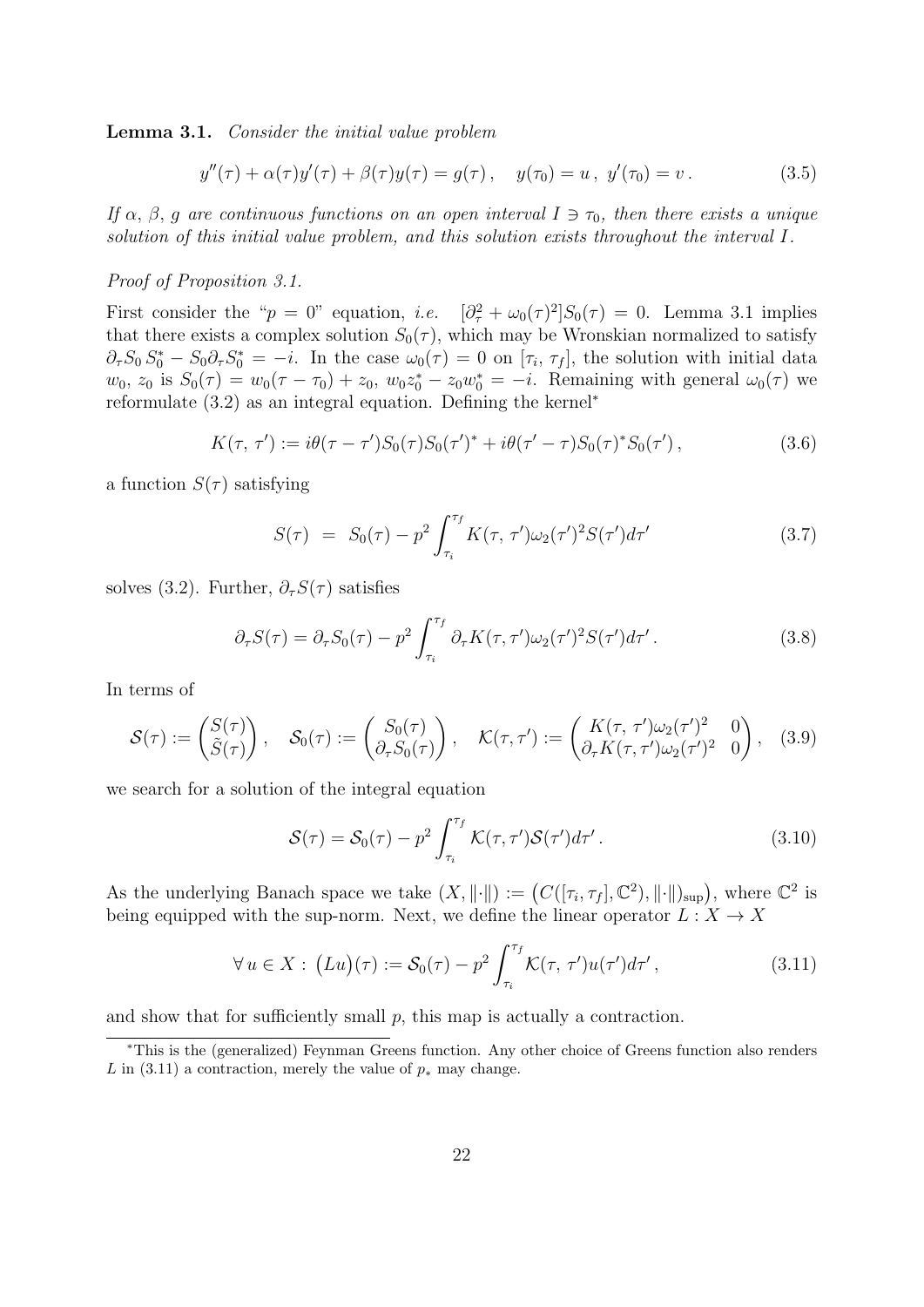Since  $S_0$  is a  $C^1$  function, it is clear that both  $K(\tau, \tau')$  and  $\partial_{\tau} K(\tau, \tau')$  are bounded functions on  $[\tau_i, \tau_f]^2$ . As  $\omega_2$  is also continuous, there is  $R > 0$  such that  $|\mathcal{K}(\tau, \tau')_{ij}| < R$  on  $[\tau_i, \tau_f]^2$ . Then for any  $u, v \in X$ 

$$
|Lu(\tau) - Lv(\tau)|_{\max} = p^2 \Big| \int_{\tau_i}^{\tau_f} \mathcal{K}(\tau, \tau') \big( u(\tau') - v(\tau') \big) d\tau' \Big|_{\max}
$$
  
\n
$$
\leq p^2 \int_{\tau_i}^{\tau_f} \Big| \mathcal{K}(\tau, \tau') \big( u(\tau') - v(\tau') \big) \Big|_{\max} d\tau'
$$
  
\n
$$
\implies ||Lu - Lv||_{\sup} \leq p^2 (\tau_f - \tau_i) R ||u - v||_{\sup}, \qquad (3.12)
$$

and so there is  $p_* > 0$  such that for all  $p < p_*, L$  is a contraction.

Assuming that  $p < p_*$ , the Banach Fixed Point theorem implies that there exists a *unique*  $\mathcal{S}_p = (S_p, \tilde{S}_p)^T \in X$  such that  $L\mathcal{S}_p = \mathcal{S}_p$ , *i.e.* 

$$
S_p(\tau) = S_0(\tau) - p^2 \int_{\tau_i}^{\tau_f} K(\tau, \tau') \omega_2(\tau')^2 S_p(\tau') d\tau',
$$
  

$$
\tilde{S}_p(\tau) = \partial_\tau S_0(\tau) - p^2 \int_{\tau_i}^{\tau_f} \partial_\tau K(\tau, \tau') \omega_2(\tau')^2 S_p(\tau') d\tau'. \qquad (3.13)
$$

Comparing (3.13) and (3.8), it is clear that  $\partial_{\tau} S_n(\tau)$  satisfies the second equation above. The uniqueness of the fixed point  $S_p$  then implies that  $\tilde{S}_p = \partial_{\tau} S_p$ .

Further, the iterated sequence  $L^m \mathcal{S}_0$ ,  $m \in \mathbb{N}$ , converges to  $\mathcal{S}_p$  in the sup-norm. It is then easily verified that there is a sequence of  $C^1$  functions  $S_n(\tau)$  such that we have the uniformly convergent power series representations of the form asserted in (3.3).  $\Box$ 

Next we consider the product of two series solutions and state, without proof, the following slight generalization of Merten's theorem.

Lemma 3.2. Let

$$
A(\tau) = \sum_{n=0}^{\infty} a_n(\tau) p^{2n}, \quad B(\tau) = \sum_{n=0}^{\infty} b_n(\tau) p^{2n}, \qquad (3.14)
$$

be power series in the Banach space  $C([\tau_i, \tau_f], \mathbb{C})$  with radius of convergence  $p_* > 0$ . Consider the map  $C : [\tau_i, \tau_f] \times [\tau_i, \tau_f] \to \mathbb{C}$  defined by  $C(\tau_1, \tau_2) := A(\tau_1)B(\tau_2)$ , and the coefficients of the unequal time Cauchy product of A and B,

$$
c_n(\tau_1, \tau_2) := \sum_{i=0}^n a_i(\tau_1) b_{n-i}(\tau_2).
$$
 (3.15)

Then for any  $p < p_*$ 

$$
\sum_{n=0}^{\infty} c_n(\tau_1, \tau_2) p^{2n} = C(\tau_1, \tau_2), \qquad (3.16)
$$

with uniform convergence in  $[\tau_i, \tau_f] \times [\tau_i, \tau_f]$ . The same holds for the equal time Cauchy product  $(\tau_1 = \tau_2 \text{ in } (3.15), (3.16)$  ) with uniform convergence in  $[\tau_i, \tau_f]$ .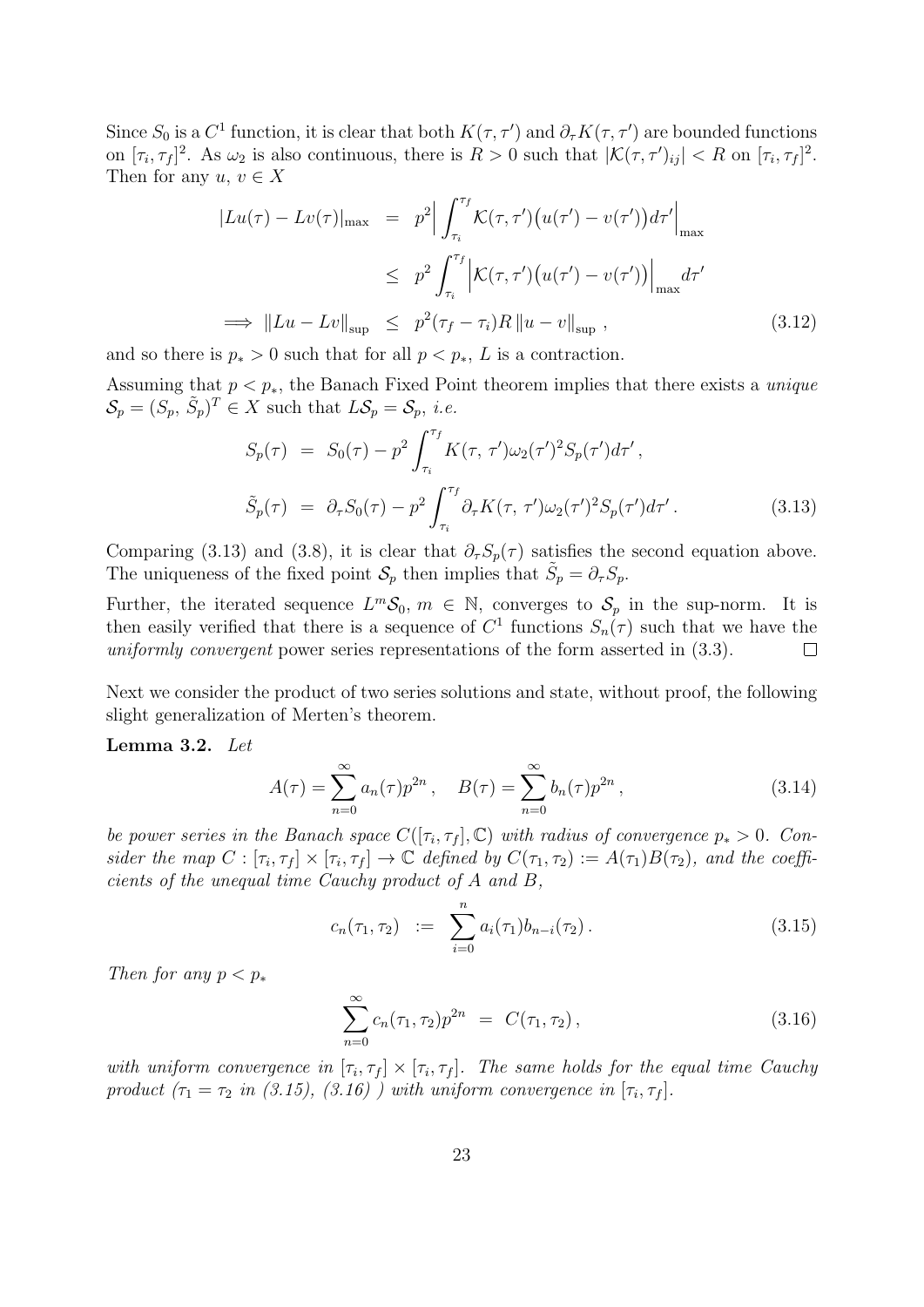An immediate corollary of Proposition 3.1 and Lemma 3.2 is:

**Corollary 3.3.** The Commutator function  $\Delta_p(\tau, \tau')$  and the Greens functions defined in terms of it have uniformly convergent series expansions in  $p < p_*$  for distinct  $(\tau, \tau') \in$  $[\tau_i, \tau_f] \times [\tau_i, \tau_f].$ 

So far these are mostly existence results. For the actual construction of these series solutions one will solve the implied recursion relations. For a solution  $S_p(\tau)$  of the form (3.3) one has

$$
\begin{aligned}\n[\partial_{\tau}^2 + \omega_0(\tau)^2] S_0(\tau) &= 0, \\
[\partial_{\tau}^2 + \omega_0(\tau)^2] S_n(\tau) &= -\omega_2(\tau)^2 S_{n-1}(\tau), \quad n \ge 1.\n\end{aligned} \tag{3.17}
$$

Each  $S_n$  is only unique up to addition of a solution of the homogeneous equation, characterized by two complex parameters. These ambiguities account for the initial data of the series solution

$$
S_p(\tau_0) = \sum_{n\geq 0} z_n p^{2n} =: z_p, \quad \partial_{\tau_0} S_p(\tau_0) = \sum_{n\geq 0} w_n p^{2n} =: w_p,
$$
  
with 
$$
\sum_{j=0}^n (w_j z_{n-j}^* - w_j^* z_{n-j}) = 0, \quad n \geq 1,
$$
 (3.18)

where the constraint stems from the Wronskian normalization. One can use the same Greens function  $G_0(\tau', \tau)$  at each order and adjust the initial data of the additive modification such that  $S_n(\tau_0) = z_n$ ,  $(\partial_\tau S_n)(\tau_0) = w_n$  holds, for given  $z_n, w_n \in \mathbb{C}$ , mildly constrained by (3.18).

Later on a series solution of this form will play the role of the fiducial solution in the construction of the SLE. Theorem 2.1 ensures that any such solution will produce the same SLE solution (within the implied radius of convergence) up to a phase. We are therefore free to choose one with especially simple, namely  $p$ -independent, initial data for  $\tau_0 = \tau_i$ :  $z_n = 0 = w_n$ ,  $n \ge 1$ . In this case the relevant Greens function is the retarded Greens function  $G_0^{\wedge}(\tau, \tau') := \theta(\tau - \tau')\Delta_0(\tau, \tau')$ , with  $\Delta_0$  the commutator function for  $\partial_{\tau}^{2} + \omega_{0}(\tau)^{2}$ . Further, no additive, order dependent, modification is needed and the solution of the iteration is simply

$$
S_n(\tau) = \int_{\tau_i}^{\tau_f} d\tau' K_n(\tau, \tau') S_0(\tau'), \quad n \ge 1,
$$
\n(3.19)

$$
K_1(\tau,\tau')\;:=\; -G_0^\wedge(\tau,\tau')\omega_2(\tau')^2\,,
$$

$$
K_{n+1}(\tau,\tau') := (-)^{n+1} \int_{\tau_i}^{\tau_f} d\tau_1 ... d\tau_n \, G_0(\tau,\tau_1) \omega_2(\tau_1)^2 \, G_0(\tau_1,\tau_2) \omega_2(\tau_2)^2 \, ... \, G_0(\tau_n,\tau') \omega_2(\tau')^2 \, .
$$

The kernel  $K_n$  is manifestly real and satisfies  $K_n(\tau_i, \tau') = 0 = \partial_\tau K_n(\tau, \tau')|_{\tau = \tau_i}$ , for  $\tau' \in$  $(\tau_i, \tau_f]$ . The associated series solution  $S_p(\tau)$  therefore satisfies  $S_p(\tau_i) = z_0$ ,  $(\partial_\tau S_p)(\tau_i) = w_0$ , for *p*-independent constants with  $w_0 z_0^* - w_0^* z_0 = -i$ .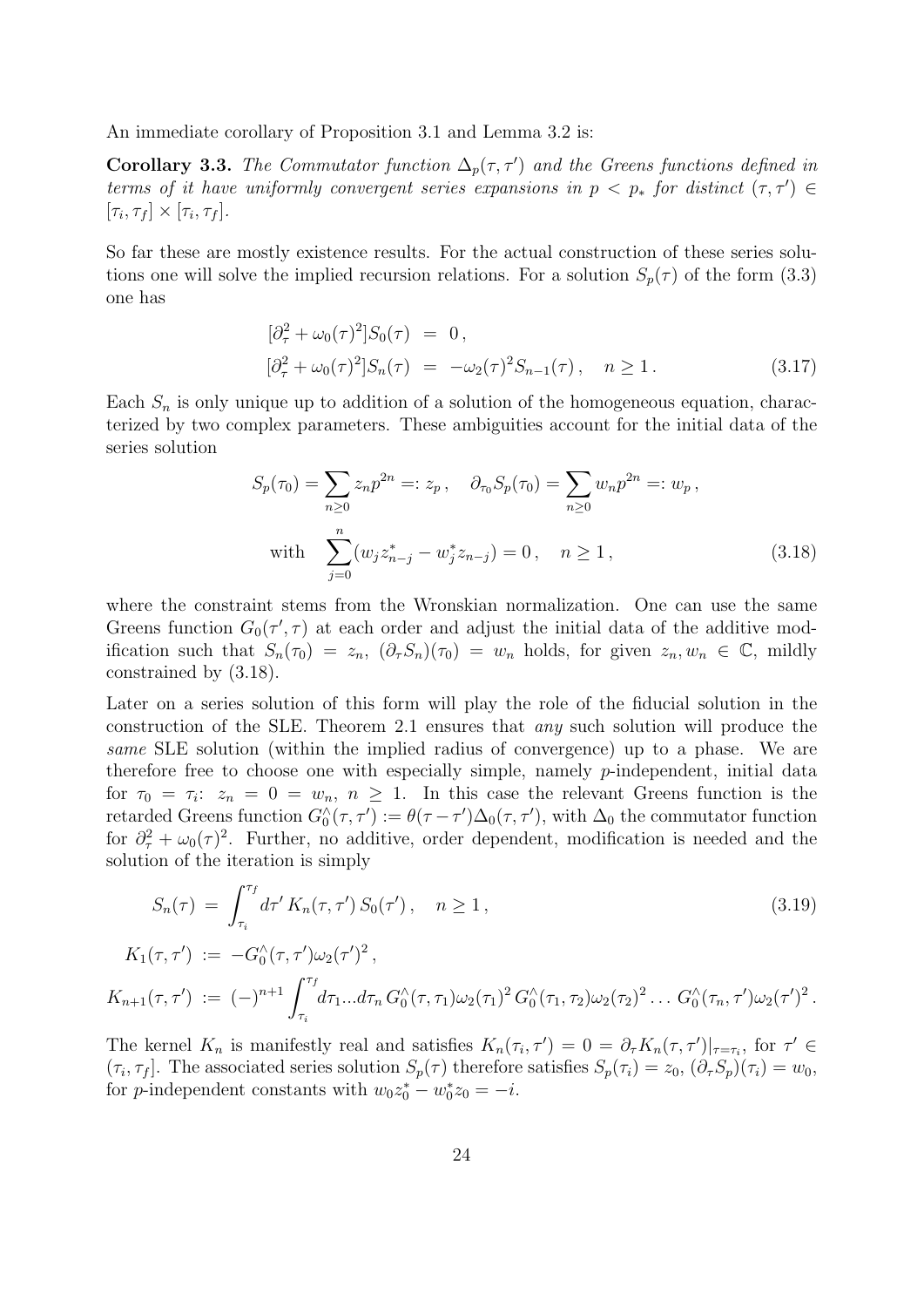The commutator function  $\Delta_p(\tau, \tau')$  is likewise independent of the choice of the Wronskian normalized solution used to realize it, see Lemma 2.3. We are thus free to use the solution (3.19) for this purpose. Writing  $\Delta_p(\tau, \tau') = \sum_{n\geq 0} \Delta_n(\tau, \tau') p^{2n}$ , one finds

$$
\Delta_n(\tau, \tau') = i \sum_{j=0}^n (S_j(\tau) S_{n-j}^*(\tau') - S_j^*(\tau) S_{n-j}(\tau'))
$$
  
\n
$$
= \int_{\tau_i}^{\tau_f} ds [K_n(\tau, s) \Delta_0(s, \tau') - K_n(\tau', s) \Delta_0(s, \tau)]
$$
  
\n
$$
+ \int_{\tau_i}^{\tau_f} ds_1 ds_2 \sum_{j=1}^{n-1} K_j(\tau, s_1) K_{n-j}(\tau', s_2) \Delta_0(s_1, s_2).
$$
 (3.20)

One can check that the coefficients satisfy all the relations implied by the expansion of the defining conditions (2.14)

$$
\begin{aligned}\n[\partial_{\tau}^{2} + \omega_{0}(\tau)^{2}] \Delta_{n}(\tau, \tau') &= -\omega_{2}(\tau)^{2} \Delta_{n-1}(\tau, \tau'), \quad \partial_{\tau} \Delta_{n}(\tau, \tau')\big|_{\tau = \tau'} = 0, \\
[\partial_{\tau'}^{2} + \omega_{0}(\tau')^{2}] \Delta_{n}(\tau, \tau') &= -\omega_{2}(\tau')^{2} \Delta_{n-1}(\tau, \tau'), \quad n \ge 1.\n\end{aligned} \tag{3.21}
$$

The two recursion relations follow from  $\left[\partial_{\tau}^2 + \omega_0(\tau)^2\right]K_n(\tau, \tau') = -\omega_2(\tau)^2 K_{n-1}(\tau, \tau'), n \geq 2.$ For the third relation it is convenient to first verify  $\partial_{\tau}[\partial_{\tau}\Delta_n(\tau, \tau')|_{\tau=\tau'}] = 0$ . Then, it suffices to show  $\partial_{\tau} \Delta_n(\tau, \tau_i)|_{\tau = \tau_i} = 0$ , which follows from  $K_n(\tau_i, \tau') = 0 = \partial_{\tau} K_n(\tau, \tau')|_{\tau = \tau_i}$ , for  $\tau' \in (\tau_i, \tau_f]$ .

#### 3.2 IR Behavior of States of Low Energy

We use the formulas from Theorem 2.2 to derive convergent series expansions for the SLE. The basic expansion is  $\Delta_p(\tau', \tau) = \sum_{n\geq 0} \Delta_n(\tau', \tau) p^{2n}$ , with coefficients from (3.20). In terms of it convergent expansions for the  $J_p(\tau_0), \partial_{\tau_0} J_p(\tau_0), K_p(\tau_0)$  in (2.57) can be derived. The uniform convergence of the various pointwise products is ensured by the results of Section 3.1 and allows one to exchange the order of summation and integration. The following notation is convenient

$$
C(\tau, \tau_0) = \sum_{n \ge 0} C_n(\tau, \tau_0) p^{2n} \implies C(\tau, \tau_0)^2 = \sum_{n \ge 0} C(\tau, \tau_0)_n^2 p^{2n}
$$
  
with 
$$
C(\tau, \tau_0)_n^2 := \sum_{j=0}^n C_j(\tau, \tau_0) C_{n-j}(\tau, \tau_0).
$$
 (3.22)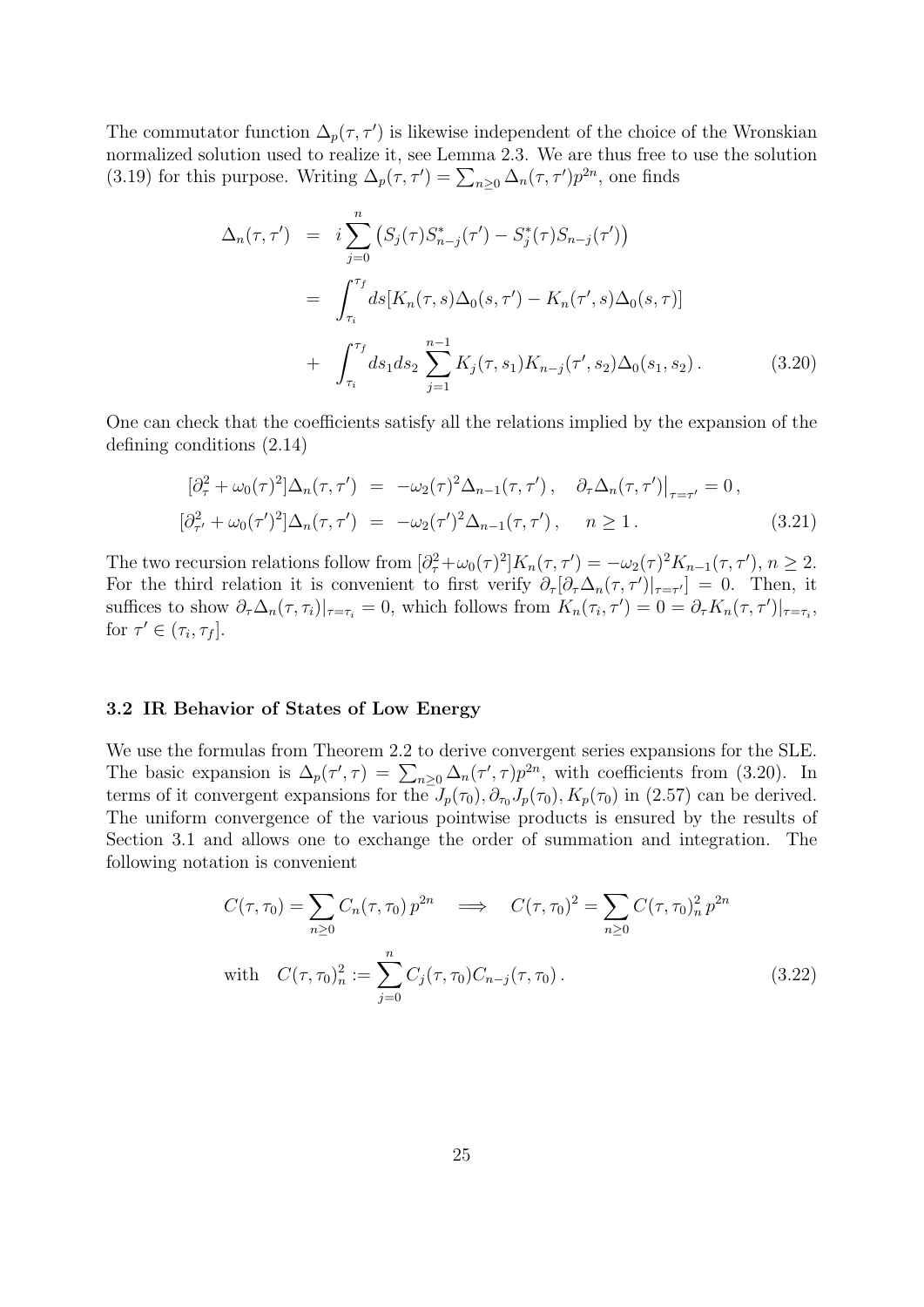In this notation one has

$$
J_p(\tau_0) = \sum_{n\geq 0} J_n(\tau_0) p^{2n}, \qquad K_p(\tau_0) = \sum_{n\geq 0} K_n(\tau_0) p^{2n},
$$
\n
$$
J_0(\tau_0) = \frac{1}{2} \int d\tau f(\tau)^2 \Big[ \left(\partial_\tau \Delta_0(\tau, \tau_0)\right)^2 + \omega_0(\tau)^2 \Delta_0(\tau, \tau_0)^2 \Big],
$$
\n
$$
J_n(\tau_0) = \frac{1}{2} \int d\tau f(\tau)^2 \Big[ \left(\partial_\tau \Delta(\tau, \tau_0)\right)_n^2 + \omega_0(\tau)^2 \Delta(\tau, \tau_0)_n^2 + \omega_2(\tau)^2 \Delta(\tau, \tau_0)_{n-1}^2 \Big],
$$
\n
$$
K_0(\tau_0) = \frac{1}{2} \int d\tau f(\tau)^2 \Big[ \left(\partial_\tau \partial_{\tau_0} \Delta_0(\tau, \tau_0)\right)^2 + \omega_0(\tau)^2 \left(\partial_{\tau_0} \Delta_0(\tau, \tau_0)\right)^2 \Big],
$$
\n
$$
K_n(\tau_0) = \frac{1}{2} \int d\tau f(\tau)^2 \Big[ \left(\partial_\tau \partial_{\tau_0} \Delta(\tau, \tau_0)\right)_n^2 + \omega_0(\tau)^2 \left(\partial_{\tau_0} \Delta(\tau, \tau_0)\right)_n^2 + \omega_0(\tau)^2 \left(\partial_{\tau_0} \Delta(\tau, \tau_0)\right)_n^2 \Big],
$$
\n
$$
(3.23)
$$

and  $\partial_{\tau_0} J_p(\tau_0) = \sum_{n\geq 0} \partial_{\tau_0} J_n(\tau, \tau_0) p^{2n}$  with the implied coefficients. Interpreting (2.65) as

$$
(\mathcal{E}_p^{\text{SLE}})^2 = \frac{1}{4} \int d\tau_0 f(\tau_0)^2 \left[ K_p(\tau_0) + \omega_p(\tau_0)^2 J_p(\tau_0) \right] =: \sum_{n \ge 0} \varepsilon_n^2 p^{2n},
$$
  
\n
$$
\varepsilon_0^2 = \frac{1}{4} \int d\tau_0 f(\tau_0)^2 \left[ K_0(\tau_0) + \omega_0(\tau_0)^2 J_0(\tau_0) \right],
$$
  
\n
$$
\varepsilon_n^2 = \frac{1}{4} \int d\tau_0 f(\tau_0)^2 \left[ K_n(\tau_0) + \omega_0(\tau_0)^2 J_n(\tau_0) + \omega_2(\tau_0)^2 J_{n-1}(\tau_0) \right], \quad n \ge 1,
$$
\n(3.24)

one sees that the energy's expansion is determined by the same coefficients. As a consequence all quantities in Theorem 2.2(b) admit convergent series expansions in powers of  $p$ whose coefficients can be expressed in terms of those in (3.23) only.

In the following we focus on the expansion of the energy  $\mathcal{E}_p^{\text{SLE}}$  and the modulus squared  $|T_p^{\text{SLE}}(\tau)|^2$ . It is useful to distinguish two cases (where the terminology will become clear momentarily).

**Massive:**  $\varepsilon_0 > 0$  and  $K_0(\tau_0) > 0$ .

$$
\mathcal{E}_p^{\text{SLE}} = \varepsilon_0 + \frac{\varepsilon_1^2}{2\varepsilon_0} p^2 - \frac{\varepsilon_1^4 - 4\varepsilon_0^2 \varepsilon_2^2}{8\varepsilon_0^3} p^4 + O(p^6),
$$
\n
$$
|T_p^{\text{SLE}}(\tau)|^2 = \frac{J_0(\tau)}{2\varepsilon_0} + \frac{2J_1(\tau)\varepsilon_0^2 - J_0(\tau)\varepsilon_1^2}{4\varepsilon_0^3} p^2
$$
\n
$$
+ \frac{1}{16\varepsilon_0^5} \left(8J_2(\tau)\varepsilon_0^4 - 4J_1(\tau)\varepsilon_0^2 \varepsilon_1^2 + 3J_0(\tau)\varepsilon_1^4 - 4J_0(\tau)\varepsilon_0^2 \varepsilon_2^2\right) p^4 + O(p^6).
$$
\n(3.25)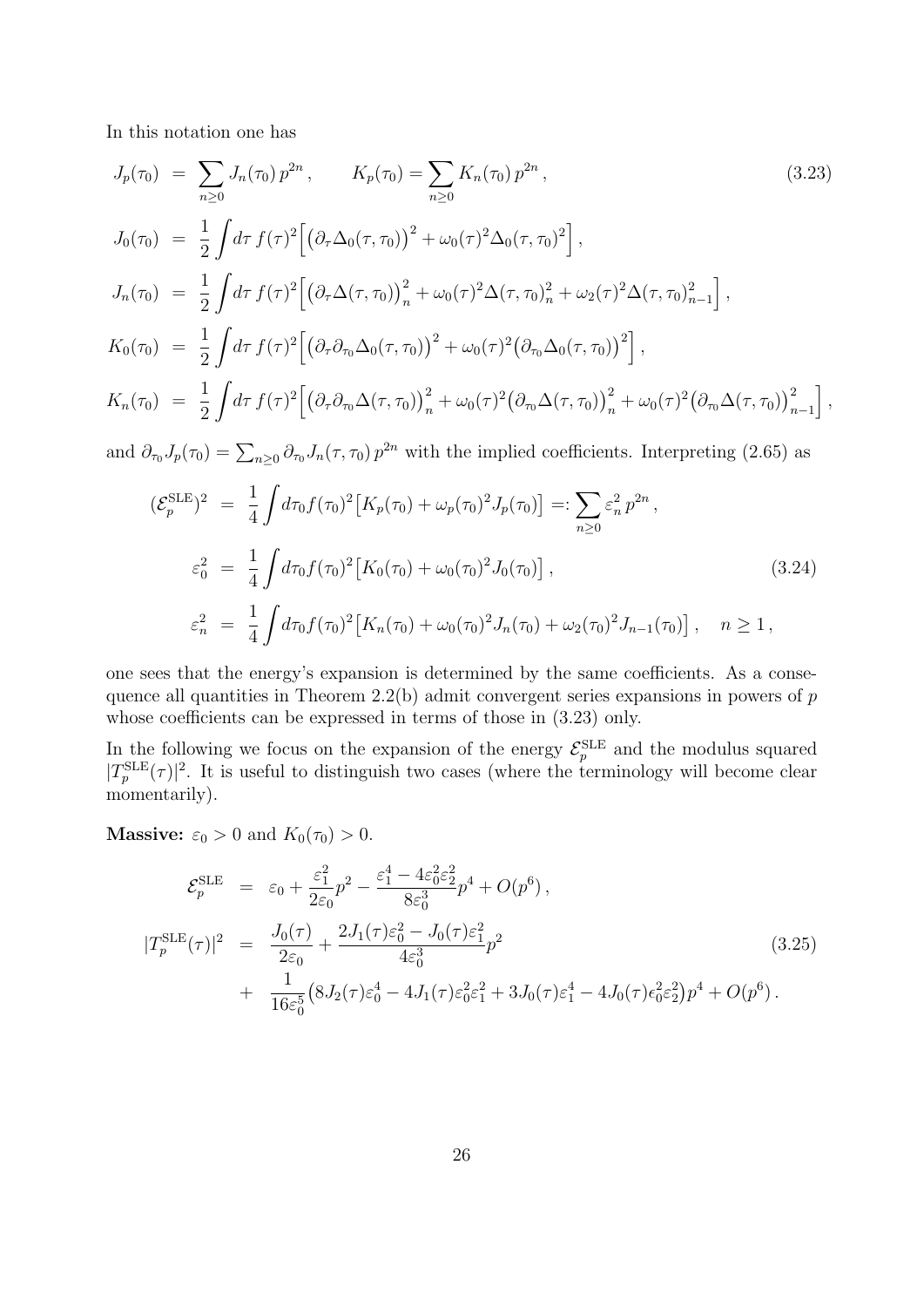**Massless:**  $\varepsilon_0 = 0$  and  $K_0(\tau_0) = 0$  and  $\varepsilon_1 > 0$ .

$$
\mathcal{E}_p^{\text{SLE}} = \varepsilon_1 p + \frac{\varepsilon_2^2}{2\varepsilon_1} p^3 - \frac{\varepsilon_2^4 - 4\varepsilon_1^2 \varepsilon_3^2}{8\varepsilon_1^3} p^5 + O(p^7) ,
$$
\n
$$
|T_p^{\text{SLE}}(\tau)|^2 = \frac{J_0(\tau)}{2\varepsilon_1} \frac{1}{p} + \frac{2J_1(\tau)\varepsilon_1^2 - J_0(\tau)\varepsilon_2^2}{4\varepsilon_1^3} p + \frac{1}{16\varepsilon_1^5} (8J_2(\tau)\varepsilon_1^4 - 4J_1(\tau)\varepsilon_1^2 \varepsilon_2^2 + 3J_0(\tau)\varepsilon_2^4 - 4J_0(\tau)\varepsilon_1^2 \varepsilon_3^2) p^3 + O(p^5) .
$$
\n(3.26)

The massive case corresponds to  $\omega_0(\tau) = m(\tau)^2 a(\tau)^{2d}, \omega_2(\tau)^2 = a(\tau)^{2d-2}$ . Even the lowest order commutator function  $\Delta_0(\tau, \tau')$  can then in general no longer be found in closed form. All other aspects of the expansions are however explicitly computable in terms of  $\Delta_0$ : the  $\Delta_n$ 's via (3.20), the  $J_n, K_n$ 's via (3.23), the  $\varepsilon_n$ 's from (3.24), and hence everything else.

Two-point function of massless SLE. The massless case corresponds to  $\omega_0(\tau) = 0$ ,  $\omega_2(\tau)^2 = a(\tau)^{2d-2}$ . The lowest order wave equation in (3.17) is then trivially soluble:  $S_0(\tau) = w_0(\tau - \tau_0) + z_0$ , with  $w_0 z_0^* - w_0^* z_0 = -i$ . The coefficients of the commutator function are explicitly known

$$
\Delta_0(\tau', \tau) = \tau' - \tau,
$$
  
\n
$$
\Delta_1(\tau', \tau) = \int_{\tau_i}^{\tau_f} ds [\theta(\tau - s) - \theta(\tau' - s)](\tau - s)(\tau' - s)a(s)^{2d - 2},
$$
\n(3.27)

etc. This entails  $K_0(\tau_0) = 0$ ,  $\varepsilon_0 = 0$ , and

$$
\varepsilon_1^2 = \frac{1}{4} \int d\tau f(\tau)^2 \int d\tau' f(\tau')^2 a(\tau')^{2d-2},
$$
  
\n
$$
J_0(\tau_0) = \frac{1}{2} \int d\tau f(\tau)^2, \quad J_1(\tau_0) = \int d\tau f(\tau)^2 \left[ \partial_\tau \Delta_1(\tau, \tau_0) + (\tau - \tau_0)^2 a(\tau)^{2d-2} \right],
$$
  
\n
$$
K_1(\tau_0) = \frac{1}{2} \int d\tau f(\tau)^2 a(\tau)^{2d-2}.
$$
\n(3.28)

This gives

$$
|T_p^{\text{SLE}}(\tau)|^2 = \frac{\bar{a}}{2p} + O(p) \,, \quad \mathcal{E}_p^{\text{SLE}} = \frac{p}{2\bar{a}} \int d\tau f(\tau)^2 \,, \quad \bar{a} := \left(\frac{\int d\tau f(\tau)^2}{\int d\tau f(\tau)^2 a(\tau)^{2d-2}}\right)^{\frac{1}{2}} \,, \tag{3.29}
$$

as claimed in (3.1). Since the leading term is  $\tau$  independent one obtains from (2.64)

$$
T_p^{\text{SLE}}(\tau) = \Delta_p(\tau, \tau_0) w_p^{\min} - \partial_{\tau_0} \Delta_p(\tau, \tau_0) z_p^{\min} = \sqrt{\frac{\bar{a}}{2p}} - i(\tau - \tau_0) \sqrt{\frac{p}{2\bar{a}}} + O(p^{3/2}).
$$
  

$$
z_p^{\min} = \sqrt{\frac{\bar{a}}{2p}} \Big( 1 + O(p^2) \Big), \quad w_p^{\min} = -i \sqrt{\frac{p}{2\bar{a}}} \Big( 1 + O(p^2) \Big). \tag{3.30}
$$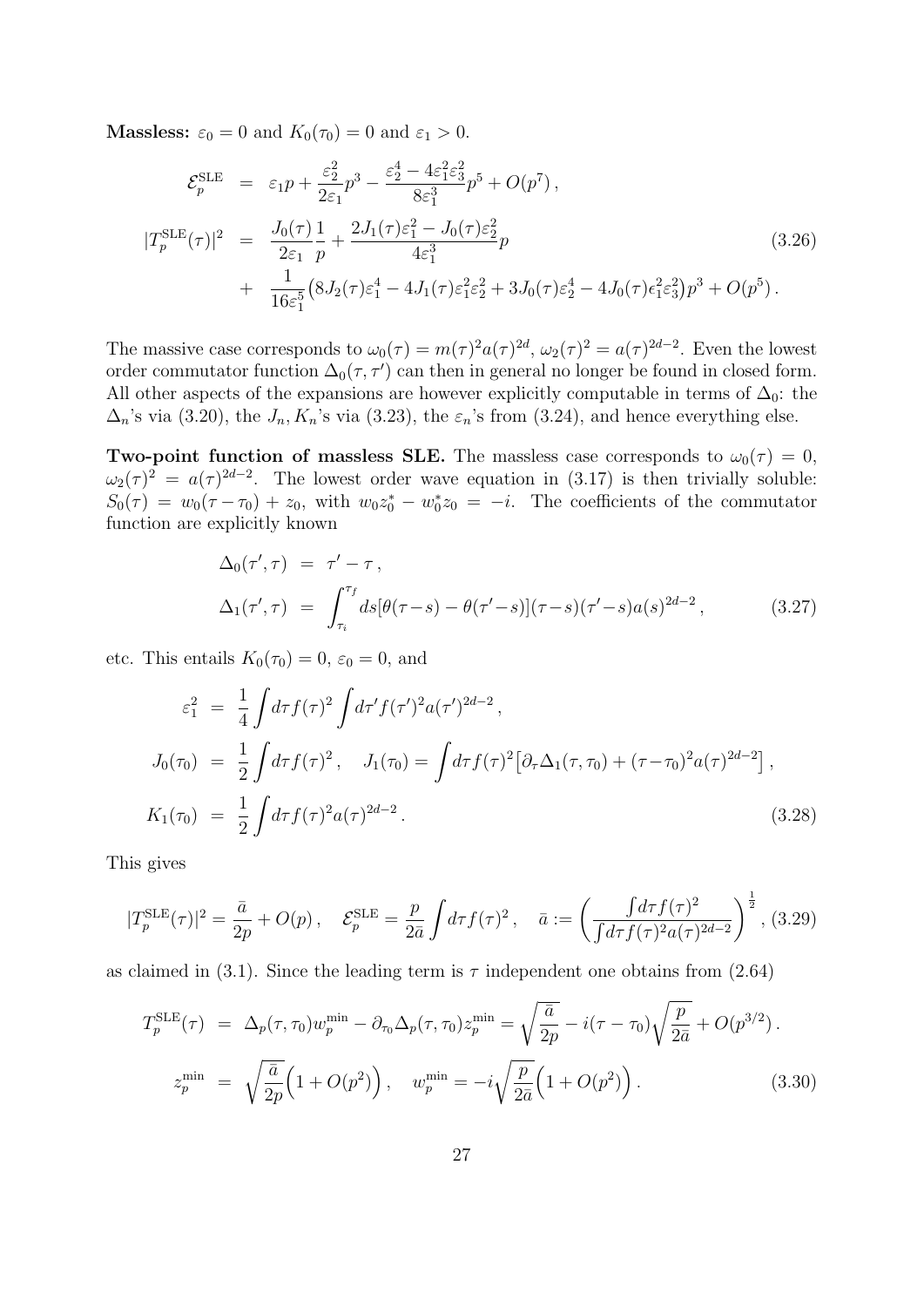This holds up an undetermined p-dependent phase which is fixed in the initial value formulation of the minimization procedure by taking  $z$  real. This phase ambiguity disappears in the two-point function, for which one obtains

$$
T_p^{\text{SLE}}(\tau) T_p^{\text{SLE}}(\tau')^* = \frac{\bar{a}}{2p} - \frac{i}{2}(\tau - \tau') + O(p) \,. \tag{3.31}
$$

The same result can alternatively be obtained from (2.71).

#### Remarks.

(i) Based on (perhaps mislead by) the exactly soluble case of power-like scale factors one normally regards the IR behavior of the solutions as directly determined by the cosmological scale factor. From the small argument expansion of the Bessel functions one has

$$
|S_p(\tau)|^2 \propto p^{-2|\nu|} \quad \text{for} \quad a(\tau) \propto \tau^{\frac{1-2\nu}{2(d-1)\nu}}.
$$
 (3.32)

Here  $d/2 < \nu < \infty$  corresponds to acceleration while  $-\infty < \nu < 1/2$  corresponds to deceleration. The interval  $1/2 \leq \nu \leq d/2$  does not give rise to a curvature singularity; the boundary values  $\nu = 1/2$  and  $\nu = d/2$  model Minkowski space and deSitter space, respectively. The inverse Fourier transform is infrared finite whenever  $\int_0^1 dp \, p^{d-1} |S_p(\tau)|^2$  is finite. For the solutions (3.32) this is the case only in part of the decelerating window,  $0 < \nu < 1/2$ , see [22] for the original discussion.

(ii) The leading IR behavior of the massless SLE solution (3.30) is constant, pointwise in  $\tau$ . This corresponds to the expected freeze-out of the oscillatory behavior on scales much larger than the Hubble radius. The universality of the  $1/\sqrt{p}$  behavior is however surprising, as is the simple coefficient  $\sqrt{\bar{a}/2}$ , valid for any scale factor. The result (3.30) could not have been obtained based on the traditional adiabatic iteration, which is incurably singular at small momentum.

(iii) In arriving at (3.30) we took the expressions from Theorem 2.2 as the starting point. It is instructive to go through the derivation based on the original parameterization (2.36), (2.38). The fiducial solution is constructed via  $(3.19)$  from its leading order,  $S_0$ . In the massless case the general (Wronskian normalized) solution to the leading order equation is  $S_0(\tau) = w_0(\tau - \tau_0) + z_0$ ,  $w_0 z_0^* - w_0^* z_0 = -i$ . A somewhat longer computation then gives

$$
\mu_p = |w_0| \sqrt{\frac{\bar{a}}{2p}} - \frac{1}{|w_0|} \sqrt{\frac{p}{8\bar{a}}} + O(p^{\frac{3}{2}}),
$$
\n
$$
\lambda_p = -\frac{w_0^*}{w_0} |w_0| \sqrt{\frac{\bar{a}}{2p}} - \frac{w_0^*}{w_0} \frac{1}{|w_0|} \sqrt{\frac{p}{8\bar{a}}} + O(p^{\frac{3}{2}}).
$$
\n(3.33)

$$
T_p^{\text{SLE}}(\tau) = -i \frac{w_0^*}{|w_0|} \sqrt{\frac{\bar{a}}{2p} - \frac{1}{|w_0|w_0}} \sqrt{\frac{p}{8\bar{a}}} \Big[ 2|w_0|^2 (\tau - \tau_0) + 2\Re(z_0 w_0^*) \Big] + O(p^{\frac{3}{2}}).
$$

One sees that all intermediate results depend on the parameters  $w_0$ ,  $z_0$  of the fiducial solution. In the two-point function, however, these drop out and one recovers (3.31).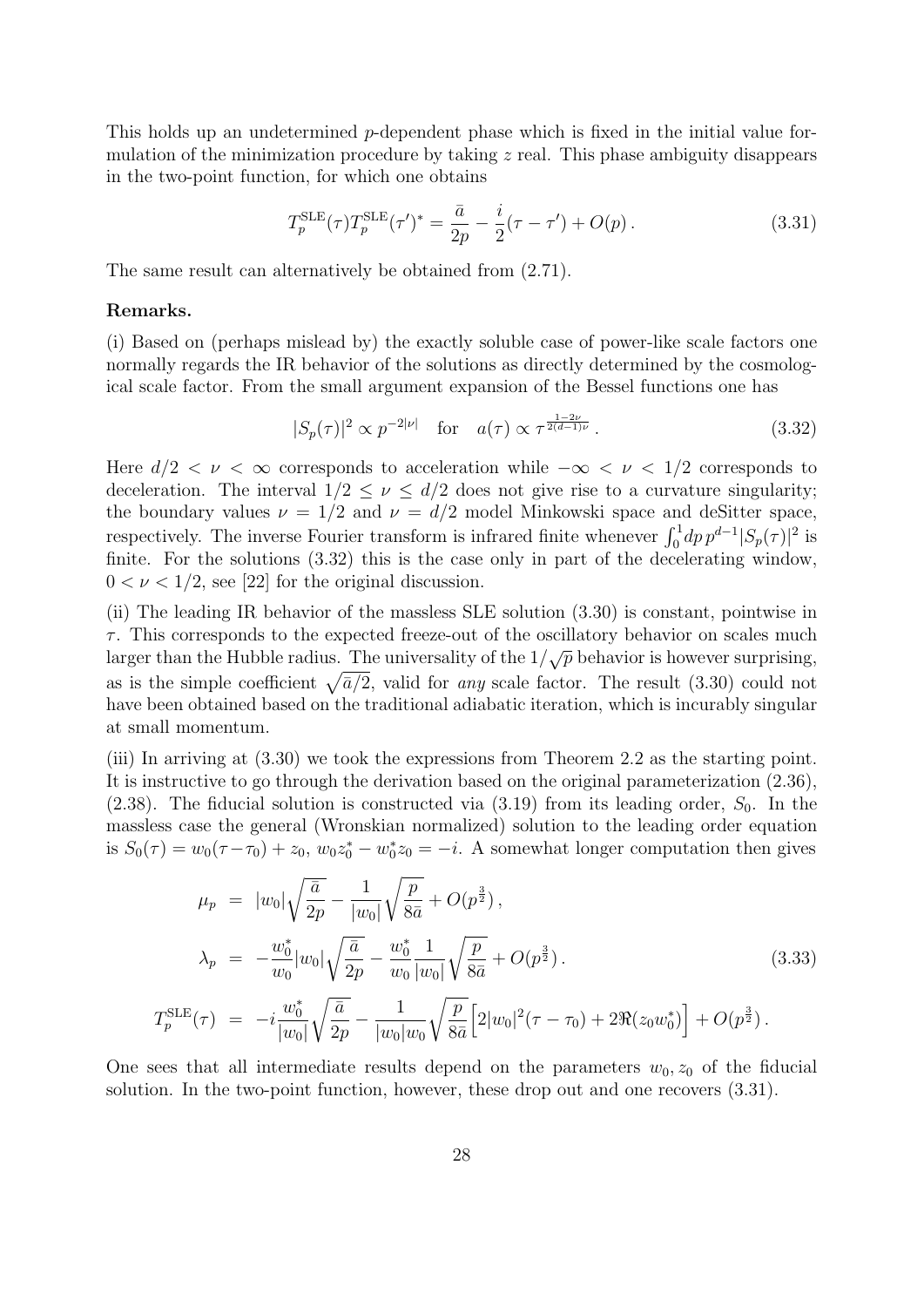(iv) While in the massive case minimization of  $\mathcal{E}_p$  and expansion in  $p^2$  are commuting operations, this is not the true in the massless case. In the SLE construction via a fiducial solution we chose one with a regular  $p \to 0$  limit, which is evidently not the case for (3.30). The independence of the SLE solution from the choice of fiducial solution is crucial for the result.

(v) The IR behavior of  $(3.31)$  is Minkowski-like for all scale factors a. This means that massless SLE are automatically IR finite and provide an elegant solution to the long standing IR divergences in Friedmann-Lemaître backgrounds with accelerated expansion [22].

(vi) The existence of a pre-inflationary epoch with non-accelerated expansion typically removes the IR singularity. For generic powerlike scale factors the mode matching can (with some effort) be controlled analytically [33]; typically one focuses on a radiation dominated ( $\nu = -1/2$  in (3.32)) [34, 35] or kinetic energy dominated ( $\nu = 0$  in (3.32)) [31, 32] pre-inflationary period. Another take on the IR issue is to regard it as an artifact of using non-gauge invariant observables [23, 24].

(vii) The mathematical principle underlying (3.31) is very different from the ones in (vi). As detailed in Section 5, there are independent reasons to regard the existence of a preinflationary period as part of the standard paradigm. Positing a massless SLE as primordial vacuum in this period then ought to be consistent with the qualitative properties of the power spectrum at seed formation. This physics requirement will be taken up in Section 5.2.

(viii) As a consequence of (3.31) the long range properties of the SLE position space twopoint function will be similar to that of its Minkowski space counterpart. Further, the shift symmetry,  $\phi(\tau, x) \mapsto \phi(\tau, x) + \text{const}$ , turns out to be spontaneously broken for  $d \geq 2$ , as it is for the massless free field in Minkowski space. A proper proof can be based on Swieca's Noether charge criterion [25, 26] and is omitted here.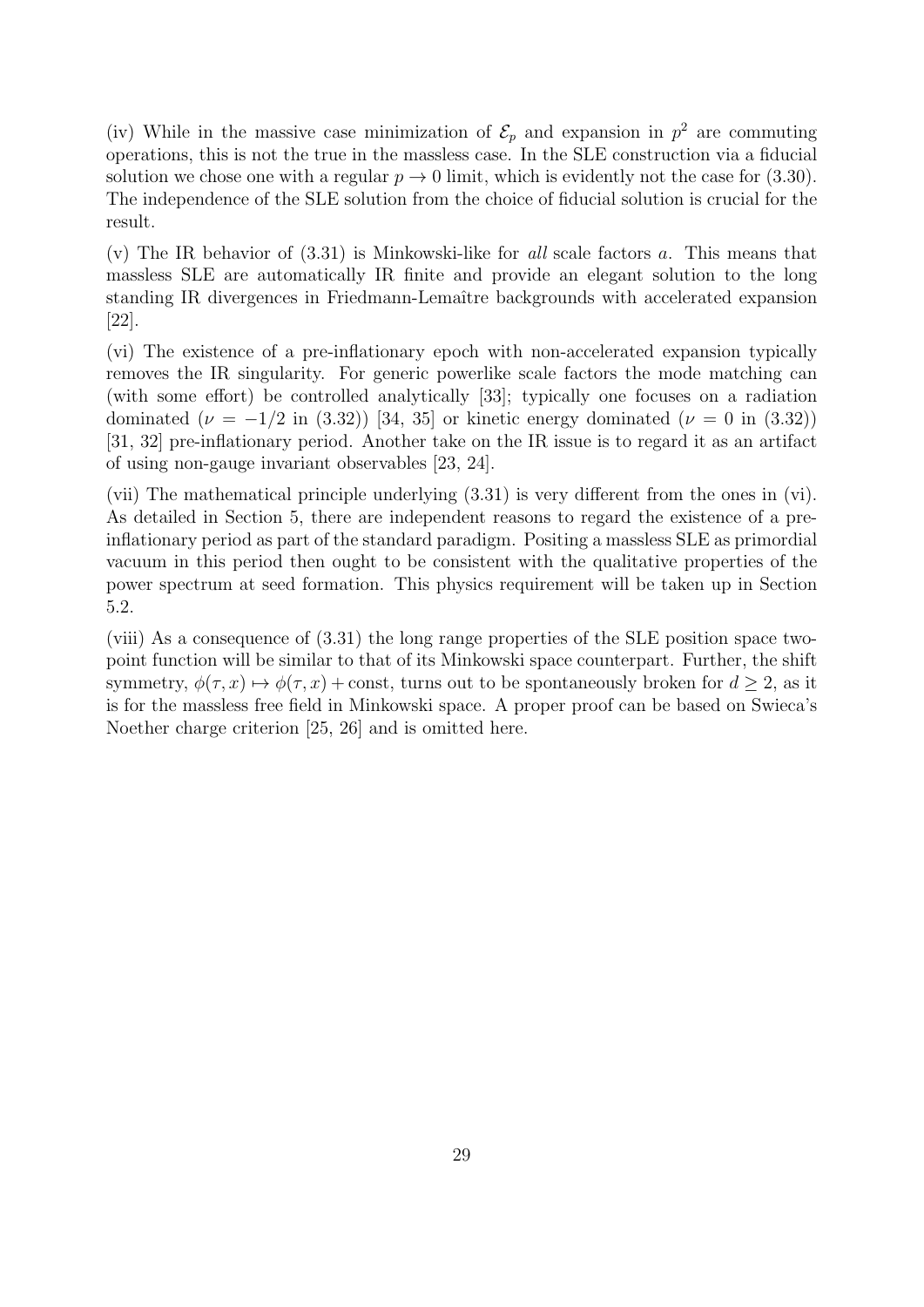## 4. WKB type large momentum asymptotics

Any Wronskian normalized solution of the basic wave equation is uniquely determined by its modulus

$$
S_p(\tau) = |S_p(\tau)| \exp\left\{-\frac{i}{2} \int_{\tau_0}^{\tau} ds \frac{1}{|S_p(s)|^2}\right\},\tag{4.1}
$$

up to a choice of  $\tau_0$  where  $S_p(\tau_0)$  is real. In this section we show that for each  $N > 1$  there exists an exact 'order N' solution with a certain N-term positive frequency asymptotics. These solutions are such that  $|S_p(\tau)|^2$  is asymptotic up to  $O(p^{-2N-1})$  to a polynomial in odd inverse powers of p, whose coefficients are *local* differential polynomials in  $\omega_0, \omega_2$ generalizing the heat kernel coefficients. The resulting order N solutions will be referred to as WKB type solutions.† An SLE solution will then be shown to be a WKB type solution of *infinite* order. Throughout this section we assume  $\omega_0$ ,  $\omega_2$  to be smooth.

#### 4.1 Existence of solutions with WKB type asymptotics

As a starting point the relation (4.1) is cumbersome because the exponential needs to be re-expanded. In the following we establish the existence of asymptotic expansions of all quantities needed by starting from a simplified formal series ansatz for  $S_p$ 's large momentum asymptotics

$$
S_p(\tau) = \frac{\exp\left\{-ip \int_{\tau_i}^{\tau} ds \,\omega_2(s)\right\}}{\sqrt{2p\omega_2(\tau)}} \left\{1 + \sum_{n \ge 1} (ip)^{-n} s_n(\tau)\right\},\tag{4.2}
$$

with real-valued  $s_n$ . As in Section 3 we consider the basic differential equation  $\left[\partial^2_\tau + \partial^2_\tau\right]$  $\omega_p(\tau)^2 |S_p(\tau)| = 0$  with generic time dependent frequency  $\omega_p(\tau) = \omega_0(\tau)^2 + p^2 \omega_2(\tau)^2$ . The leading term in  $(4.2)$  is a positive frequency wave. The latter is known to be a necessary (but by no means sufficient property) for a solution to comply with the Hadamard condition.

Upon insertion of (4.2) into the basic wave equation one finds the following recursion relations

$$
\partial_{\tau} s_n = \partial_{\tau} s_1 s_{n-1} + \partial_{\tau} \left( \frac{\partial_{\tau} s_{n-1}}{2 \omega_2} \right), \quad n \ge 2,
$$
  

$$
\partial_{\tau} s_1 = \frac{\omega_0^2}{2 \omega_2} - \frac{1}{4 \omega_2} \left( \frac{\partial_{\tau}^2 \omega_2}{\omega_2} - \frac{3}{2} \left( \frac{\partial_{\tau} \omega_2}{\omega_2} \right)^2 \right).
$$
 (4.3)

<sup>†</sup>A WKB ansatz proper is one where only the integrand of the exponent is formally expanded in terms of local coefficients.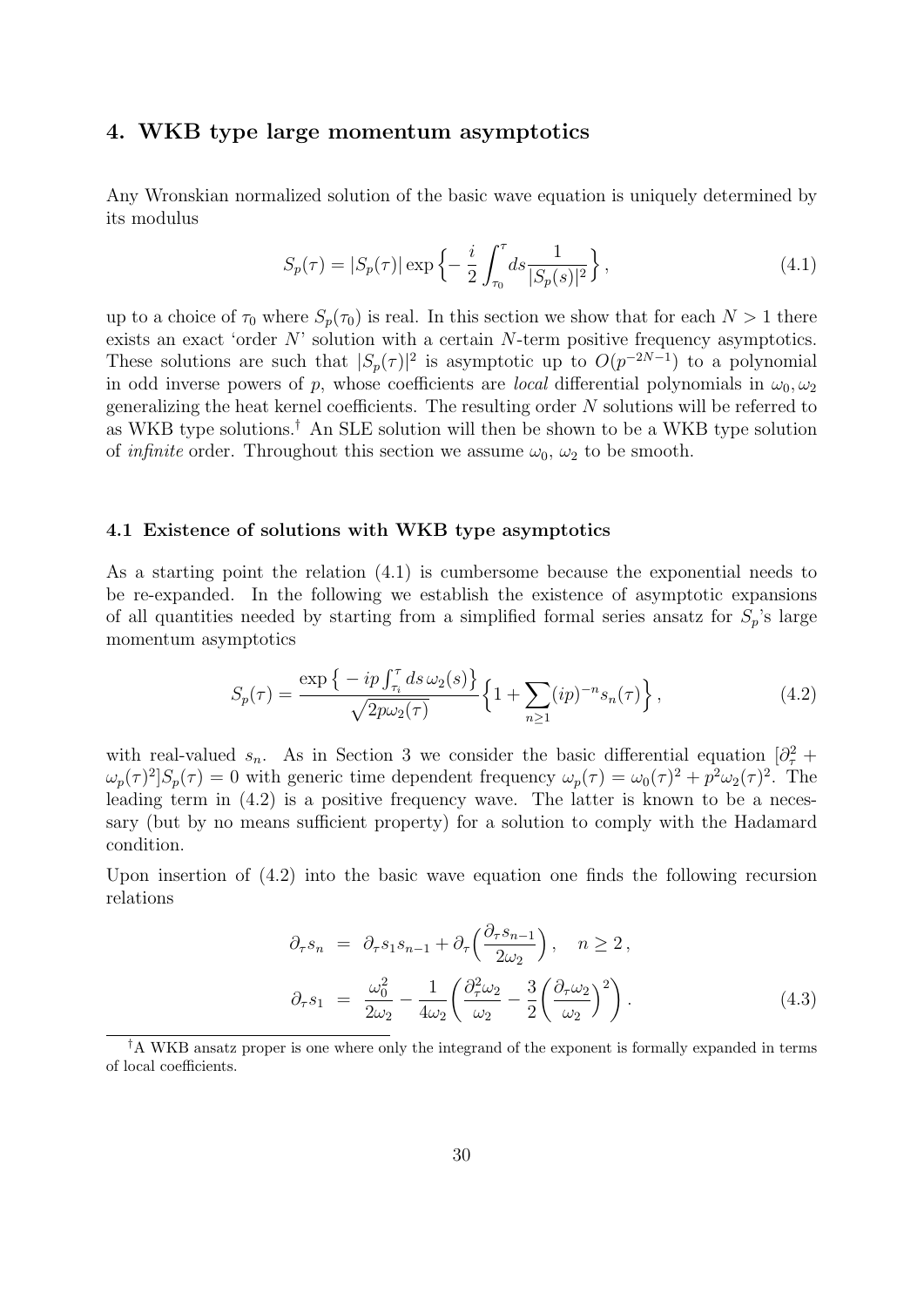Clearly, each  $s_n$  can be obtained simply by integration and the only ambiguity arises from the choice of integration constants  $s_n(\tau_i)$ . We claim that

$$
s_n(\tau_i) = 0, \quad n \text{ odd}, \tag{4.4}
$$

uniquely determines all  $s_n(\tau_i)$ , n even, such that the Wronskian normalization condition holds. The stipulation  $s_n(\tau_i) = 0$ , n odd, goes hand in hand with the fact (seen later on) that  $|S_p(\tau)|^2$  admits an asymptotic expansion in odd inverse powers of p. Comparing with the  $|S_p(\tau_i)|^2$  series arising from (4.2) one sees that the odd  $s_n$  must vanish at  $\tau = \tau_i$ . The stipulation is also consistent with the flat space limit  $a(\tau) \equiv 1$ .

The second part of the claim is that the  $s_n(\tau_i)$  for n even are determined by imposing the Wronskian normalization condition

$$
\partial_{\tau} S_p(\tau) S_p(\tau)^* - S_p(\tau) \partial_{\tau} S_p(\tau)^* \stackrel{!}{=} -i \,. \tag{4.5}
$$

Using momentarily a '*i*' to denote a  $\partial_{\tau}$  derivative and setting  $s_0 := 1$ , a formal computation shows  $(4.5)$  to hold subject to  $(4.4)$  iff

$$
\sum_{m,n\geq 0,m+n=N} (s_{2n}s_{2m})(\tau_i) - \sum_{m\geq 0,n\geq 1,2m+n=2N-1} (\omega_2^{-1}s'_n s_{2m})(\tau_i) \stackrel{!}{=} 0, \quad N \geq 1. \tag{4.6}
$$

To low orders,

$$
N = 1: \quad 2s_2(\tau_i) - \omega_2(\tau_i)^{-1} s'_1(\tau_i) = 0
$$
  
\n
$$
N = 2: \quad 2s_4(\tau_i) + s_2(\tau_i)^2 - \omega_2(\tau_i)^{-1} s'_3(\tau_i) - \omega_2^{-1} s'_1(\tau_i) s_2(\tau_i) = 0. \tag{4.7}
$$

Clearly,  $s_2(\tau_i)$  is determined by the unambiguous  $s'_1(\tau_i)$  from (4.3). In terms of it  $s_4(\tau_i)$ is determined by the unambiguous  $s'_3(\tau_i)$ , and so forth. Hence (4.6) iteratively fixes the integration constants  $s_n(\tau_i)$  for n even, as claimed. Finally, we note that the recursion (4.3) entails that if (4.6) holds at  $\tau_i$ , then (4.5) holds formally for all  $\tau$ .

Assume now that to some order N the  $s_1(\tau), \ldots s_N(\tau)$  have been computed by the recursion  $(4.3)$  with initial data  $(4.4)$ ,  $(4.6)$ . Then

$$
S_p^{(N)}(\tau) := \frac{\exp\left\{-ip \int_{\tau_0}^\tau ds \,\omega_2(s)\right\}}{\sqrt{2p\omega_2(\tau)}} \left\{1 + \sum_{n=1}^N (ip)^{-n} s_n(\tau)\right\},\tag{4.8}
$$

is unambigously defined. It enters our work horse Lemma:

**Lemma 4.1.** For some  $N > 1$  let  $S_p^{(N)}(\tau)$  be as in (4.8). Then, the differential equation  $[\partial^2_\tau + \omega_p(\tau)^2] S_p(\tau) = 0$  admits an exact (though implicitly N-dependent), Wronskian normalized  $(\partial_\tau S_p(\tau)S_p(\tau)^* - S_p(\tau)\partial_\tau S_p(\tau)^* = -i)$ , complex solution  $S_p$ , such that

$$
S_p(\tau) = S_p^{(N)}(\tau) \left[ 1 + O(p^{-N}) \right]
$$
  
\n
$$
\partial_\tau S_p(\tau) = \partial_\tau S_p^{(N)}(\tau) \left[ 1 + O(p^{-N}) \right],
$$
\n(4.9)

uniformly in  $\tau \in [\tau_i, \tau_f]$  as  $p \to \infty$ .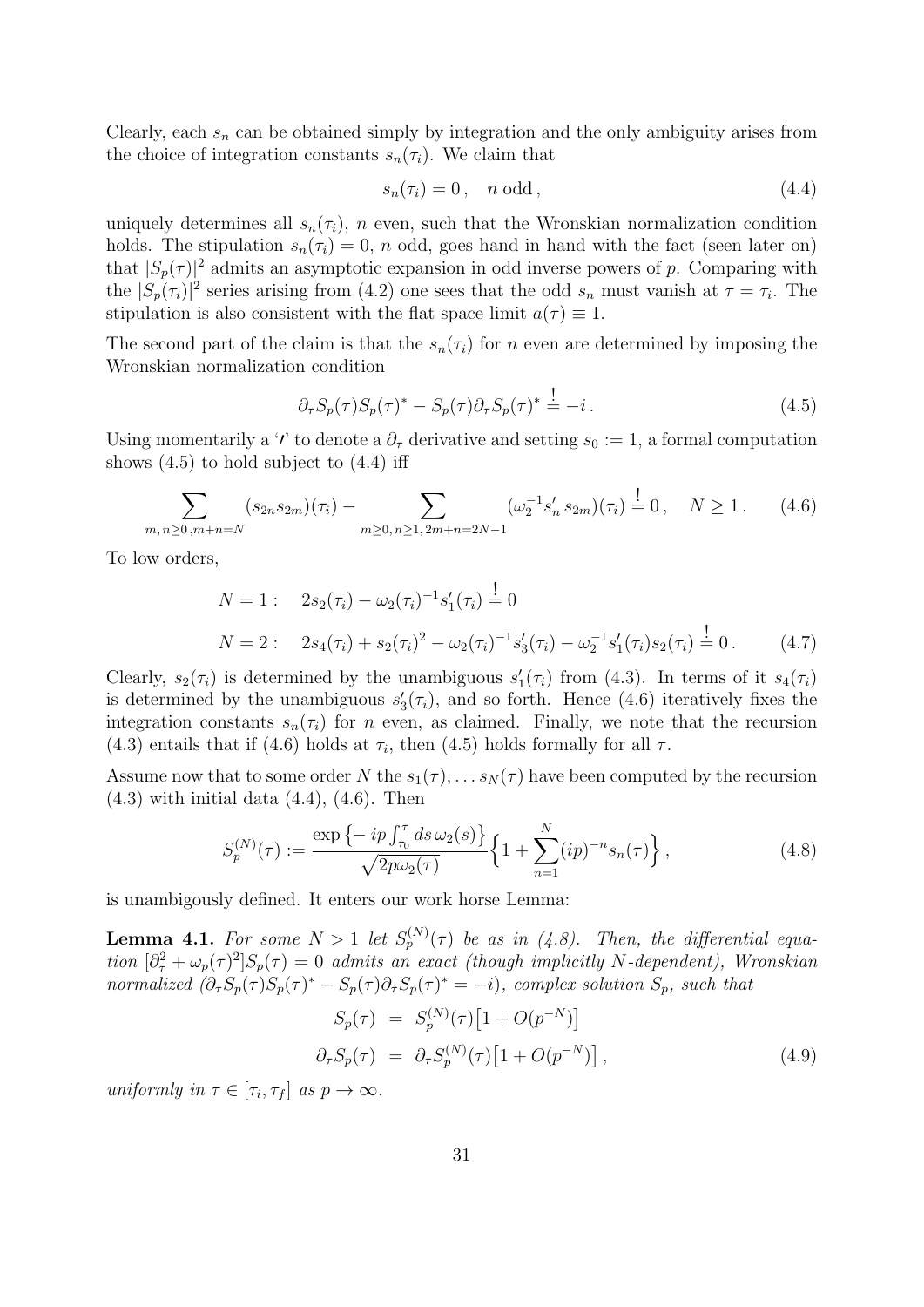Here and below the O remainders refer to the supremum of the modulus of the function  $f \in C[\tau_i, \tau_f]$  estimated, i.e.  $f(\tau) = O(p^{-N})$  means  $||f||_{\text{sup}} = O(p^{-N})$ . The existence of such estimates for an order dependent function in terms of partial sums will below be indicated by the " $\asymp_N$ " relation for the infinite series. For example, Lemma 4.1 amounts to the " $\asymp_N$ " equality of both sides in (4.2). The asymptotic expansion of a fixed (Nindependent) function will be denoted by " $\approx$ ".

#### Proof.

To establish the existence and asymptotics of the solution  $S_p$ , we substitute

$$
S_p(\tau) = S_p^{(N)}(\tau) \cdot R_p(\tau) \,, \tag{4.10}
$$

into the differential equation  $\left[\partial_{\tau}^2 + \omega_p(\tau)^2\right]S_p(\tau) = 0$  to obtain

$$
\partial_{\tau}^{2} R_{p} + 2 \frac{\partial_{\tau} S_{p}^{(N)}}{S_{p}^{(N)}} \partial_{\tau} R_{p} + F(\tau, p) R_{p} = 0, \text{ with}
$$

$$
F_{p}(\tau) := \frac{\partial_{\tau}^{2} S_{p}^{(N)} + \omega_{p}(\tau)^{2} S_{p}^{(N)}}{S_{p}^{(N)}}.
$$
(4.11)

It is readily verified from the recursion relations (4.3) that  $\partial_{\tau}^2 S_p^{(N)} + \omega_p(\tau)^2 S_p^{(N)} = O(p^{-N-1/2}),$ while  $S_p^{(N)} = O(p^{-1/2})$ , uniformly in  $\tau \in [\tau_i, \tau_f]$  as  $p \to \infty$ . This entails

$$
F_p(\tau) = O(p^{-N}) \quad \text{uniformly in } \tau \in [\tau_i, \tau_f] \text{ as } p \to \infty. \tag{4.12}
$$

Defining the kernel

$$
K_p(\tau, \tau') := \int_{\tau'}^{\tau} S_p^{(N)}(\tau')^2 S_p^{(N)}(\tau'')^{-2} d\tau'', \qquad (4.13)
$$

it is easy to see that a function  $R_p(\tau)$  satisfying the integral equation

$$
R_p(\tau) = 1 + r_p - \int_{\tau_i}^{\tau} K_p(\tau, \tau') F_p(\tau') R_p(\tau') d\tau', \qquad (4.14)
$$

solves (4.11). Here  $r_p \in \mathbb{R}$  is a constant, satisfying  $R_p(\tau_i) = 1 + r_p$ , that will be determined later on. Further,  $K_p = O(1)$  uniformly on  $[\tau_i, \tau_f]^2$ ; so for sufficiently large p it follows from (4.12) that the map

$$
u(\tau) \mapsto 1 + r_p - \int_{\tau_i}^{\tau} K_p(\tau, \tau') F_p(\tau') u(\tau') d\tau', \qquad (4.15)
$$

is a contraction on the Banach space  $(C([\tau_i, \tau_f], \mathbb{C}), \|\cdot\|)_{\sup})$ ; c.f (3.12). Hence (4.14) has a unique solution by the Banach Fixed Point theorem. Moreover,  $R_p(\tau)$  is differentiable, with

$$
\partial_{\tau} R_p(\tau) = - \int_{\tau_i}^{\tau} S_p^{(N)}(\tau')^2 S_p^{(N)}(\tau)^{-2} F(\tau', p) R_p(\tau') d\tau' . \tag{4.16}
$$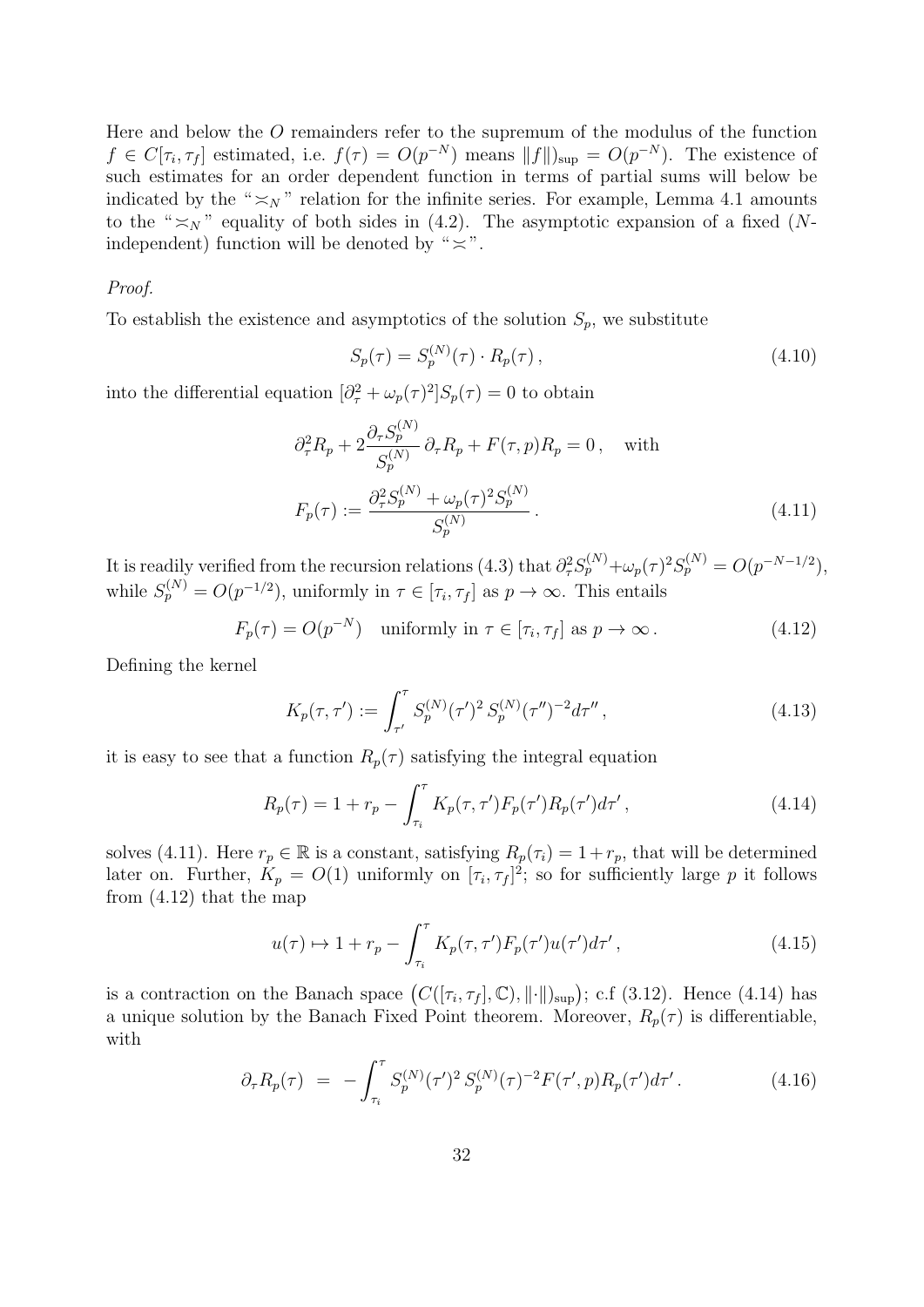We now determine the constant  $r_p$  by imposing the Wronskian condition (4.8). Since  $S_p(\tau) = S_p^{(N)}(\tau) \cdot R_p(\tau)$  solves  $\left[\partial_\tau^2 + \omega_p(\tau)^2\right] S_p(\tau) = 0$ , the Wronskian is conserved in time. Thus it is sufficient to demand that the normalization (4.8) holds for  $\tau = \tau_i$ . One has

$$
\begin{split}\n&\left(\partial_{\tau} S_{p} S_{p}^{*} - S_{p} \partial_{\tau} S_{p}^{*}\right)(\tau_{i}) \\
&= \left[\partial_{\tau} S_{p}^{(N)} S_{p}^{(N)*} - S_{p}^{(N)} \partial_{\tau} S_{p}^{(N)*}\right](\tau_{i}) \cdot R_{p}(\tau_{i}) R_{p}(\tau_{i})^{*} \\
&+ S_{p}^{(N)}(\tau_{i}) S_{p}^{(N)*}(\tau_{i}) \cdot \left[\partial_{\tau} R_{p} R_{p}^{*} - R_{p} \partial_{\tau} R_{p}^{*}\right](\tau_{i}) \\
&= (1 + r_{p})^{2} \left[\partial_{\tau} S_{p}^{(N)} S_{p}^{(N)*} - S_{p}^{(N)} \partial_{\tau} S_{p}^{(N)*}\right](\tau_{i}).\n\end{split} \tag{4.17}
$$

The expression  $[\partial_\tau S_p^{(N)} S_p^{(N)*} - S_p^{(N)} \partial_\tau S_p^{(N)*}](\tau_i)$  may be expanded in powers of  $p^{-2}$  as before. Although this is a finite sum, in order to make contact to the formal Wronskian normalization (4.5), (4.6), it is convenient to regard the sum as being infinite, with the understanding that  $s_n \equiv 0$  for  $n > N$ . With this understanding

$$
\left[ \partial_{\tau} S_{p}^{(N)} S_{p}^{(N)*} - S_{p}^{(N)} \partial_{\tau} S_{p}^{(N)*} \right] (\tau_{i})
$$
\n
$$
= -i + i \sum_{k \ge 1} (-)^{k+1} p^{-2k} \Biggl\{ \sum_{m,n \ge 0, m+n=k} (s_{2n} s_{2m}) (\tau_{i}) - \sum_{m,n \ge 0, 2m+n=2k-1} (\omega_{2}^{-1} s_{n}^{\prime} s_{2m}) (\tau_{i}) \Biggr\}
$$
\n
$$
=: i(-1 + \delta_{p}) \tag{4.18}
$$

Then

$$
\left(\partial_{\tau} S_p S_p^* - S_p \partial_{\tau} S_p^*\right)(\tau_i) = -i + i\left[(1+r_p)^2(-1+\delta_p) + 1\right],\tag{4.19}
$$

and the appropriate normalization is thus ensured by choosing  $r_p$  such that the term in square brackets vanishes. In order to determine the large p behavior of  $r_p$ , that of  $\delta_p$  is needed. To this end we decompose the sum in (4.18) as

$$
\delta_p = \sum_{k \ge 1}^{\lfloor N/2 \rfloor} (-)^{k+1} p^{-2k} \Big\{ \sum_{m,n \ge 0, m+n=k} (s_{2n} s_{2m})(\tau_i) - \sum_{m,n \ge 0, 2m+n=2k-1} (\omega_2^{-1} s'_n s_{2m})(\tau_i) \Big\} + \sum_{k > \lfloor N/2 \rfloor} (-)^{k+1} p^{-2k} \Big\{ \sum_{m,n \ge 0, m+n=k} (s_{2n} s_{2m})(\tau_i) - \sum_{m,n \ge 0, 2m+n=2k-1} (\omega_2^{-1} s'_n s_{2m})(\tau_i) \Big\},
$$
\n(4.20)

again with the understanding that  $s_n \equiv 0, n > N$ . The highest index of  $s_n$  appearing in the first sum is  $s_{2|N/2}$ , leaving it unaffected by setting  $s_n \equiv 0$  for  $n > N$ . Hence the first sum in (4.20) vanishes as before, while the remainder contains only a finite number of nonzero terms

$$
\delta_p = \sum_{k > \lfloor N/2 \rfloor} (-)^{k+1} p^{-2k} \left\{ \sum_{m,n \ge 0, m+n=k} (s_{2n} s_{2m})(\tau_i) - \sum_{m,n \ge 0, 2m+n=2k-1} (\omega_2^{-1} s_n' s_{2m})(\tau_i) \right\}.
$$
\n(4.21)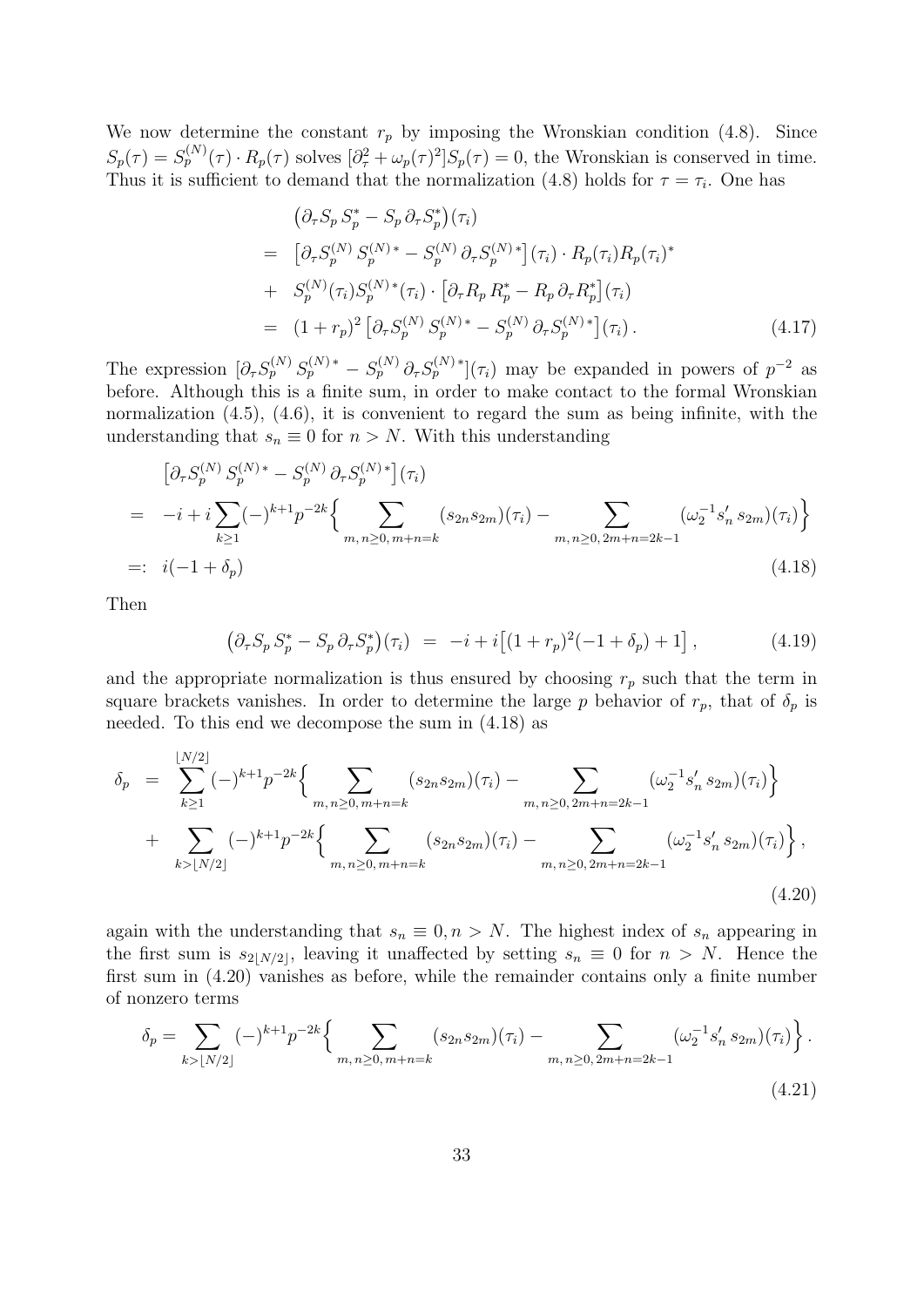In general this remainder is nonzero, but it manifestly obeys  $\delta_p = O(p^{-N-1})$ . Solving  $(1 + r_p)^2(-1 + \delta_p) + 1 = 0$  for  $r_p$  and choosing the positive square root one has

$$
r_p = -1 + \sqrt{1 + \frac{\delta_p}{1 - \delta_p}} = O(p^{-N-1}), \qquad (4.22)
$$

on account of  $\delta_p = O(p^{-N-1}).$ 

Having established the normalization (4.5) we now proceed to showing (4.9). It follows from (4.12), (4.14), and (4.22) that

$$
R_p(\tau) = 1 + O(p^{-N}) \quad \text{uniformly in } \tau \in [\tau_i, \tau_f] \text{ as } p \to \infty,
$$
\n(4.23)

proving the existence of an exact  $S_p(\tau)$  such that  $S_p(\tau) = S_p^{(N)}(\tau)[1+O(p^{-N})]$ . On account of the same estimates (4.16) entails  $\partial_{\tau} R_p(\tau) = O(p^{-N})$ , from which it follows that

$$
\partial_{\tau} S_p(\tau) = \partial_{\tau} S_p^{(N)}(\tau) \left[ R_p(\tau) + \frac{S_p^{(N)}(\tau)}{\partial_{\tau} S_p^{(N)}(\tau)} \partial_{\tau} R_p(\tau) \right]
$$

$$
= \partial_{\tau} S_p^{(N)}(\tau) \left[ 1 + O(p^{-N}) \right]. \tag{4.24}
$$

This completes the proof.

#### Remarks.

(i) Using the results of [10] one can show that  $s_n, n = 1, \ldots N$ , coincide with the ones induced by the adiabatic iteration for suffiently large order upon expansion in  $1/p$ . The recursion (4.3) with initial data (4.4), (4.6) in this sense replaces the adiabatic iteration.

(ii) A WKB ansatz of the form (4.2) has been analyzed in [17] recently, and was shown to be Borel summable under additional assumptions. These assumptions are typically not satisfied in massive theories, but may be attainable in massless ones. Our Lemma gives a weaker result which however directly applies to both situations.

(iii) The Lemma implies analogous asymptotic expansions for products of  $S_p(\tau)$ 's, both at identical and at distinct times. We prepare below the requisite notation for the two-point function (4.25), the modulus square (4.27), and the commutator function (4.28).

For the two-point function's Fourier kernel the Lemma implies

$$
S_p(\tau)S_p(\tau')^* \geq N \frac{\exp\left\{-ip \int_{\tau'}^{\tau} ds \,\omega_2(s)\right\}}{2p\sqrt{\omega_2(\tau)\omega_2(\tau')}} \sum_{n\geq 0} V_n(\tau,\tau')(ip)^{-n}
$$
  

$$
V_n(\tau,\tau') = \sum_{j=0}^n (-)^{n-j} s_j(\tau) s_{n-j}(\tau'), \quad n \geq 0.
$$
 (4.25)

 $\Box$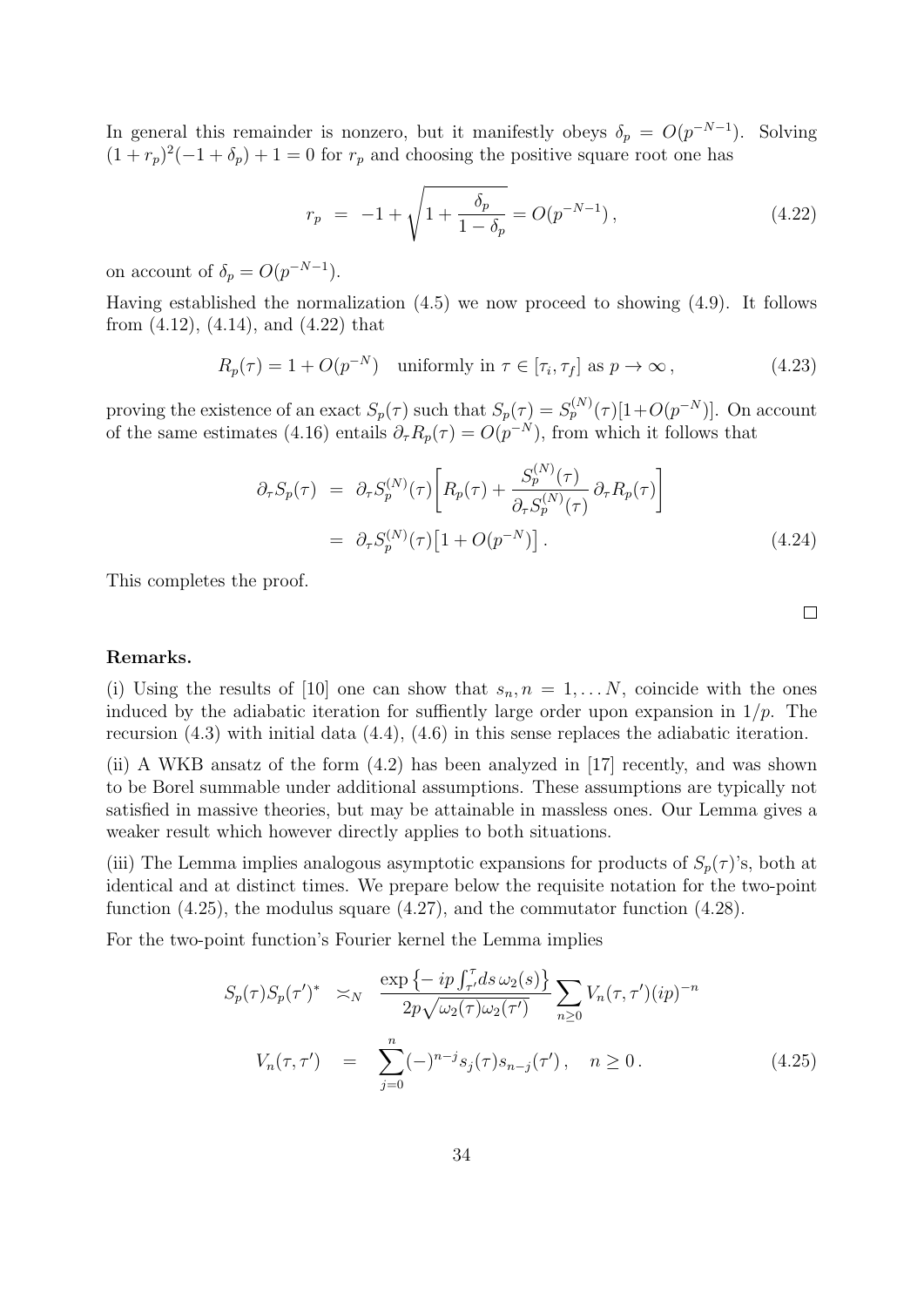To low orders  $V_0 = 1$ ,  $V_1(\tau, \tau') = s_1(\tau) - s_1(\tau')$ ,  $V_2(\tau, \tau') = s_2(\tau) - s_1(\tau)s_1(\tau') + s_2(\tau')$ , etc... Generally, the coefficients obey

$$
V_{2j}(\tau,\tau') = V_{2j}(\tau',\tau), \quad V_{2j+1}(\tau,\tau') = -V_{2j+1}(\tau',\tau), \quad j \ge 0.
$$
 (4.26)

They can be evaluated from (4.3), (4.4), (4.6) recursively to any desired order and are increasingly nonlocal; see  $(4.53)$  for  $n = 1, 2, 3$ .

For the modulus square this results in an asymptotic expansion in odd inverse powers of  $p,$ 

$$
|S_p(\tau)|^2 \asymp_N \frac{1}{2\omega_2(\tau)} \sum_{n\geq 0} (-)^n V_{2n}(\tau, \tau) \frac{1}{p^{2n+1}}.
$$
 (4.27)

When used in  $(4.1)$  this establishes the existence of WKB type asymptotic expansions. For the commutator function the Lemma implies

$$
\Delta_p(\tau, \tau') = \Lambda_p^+(\tau, \tau') \sin\left(p \int_{\tau'}^{\tau} ds \,\omega_2(s)\right) + \Lambda_p^-(\tau, \tau') \cos\left(p \int_{\tau'}^{\tau} ds \,\omega_2(s)\right).
$$
  
\n
$$
\Lambda_p^+(\tau, \tau') \approx_N \frac{1}{\sqrt{\omega_2(\tau)\omega_2(\tau')}} \sum_{j\geq 0} p^{-2j-1}(-)^j V_{2j}(\tau, \tau'),
$$
  
\n
$$
\Lambda_p^-(\tau, \tau') \approx_N \frac{1}{\sqrt{\omega_2(\tau)\omega_2(\tau')}} \sum_{j\geq 0} p^{-2j-2}(-)^j V_{2j+1}(\tau, \tau').
$$
\n(4.28)

#### 4.2 Generalized resolvent expansion

As highlighted in (4.1), a Wronskian normalized solution of the basic wave equation is fully determined by its modulus square. By (4.27) we know the form of the modulus square's asymptotic expansion. The coefficients  $V_{2n}(\tau, \tau)$  are in principle determined by the basic recursion (4.3). Since at each order an additional integration enters, one would expect these coefficients to be highly nonlocal in time. Remarkably, this is not the case: the  $V_{2n}(\tau, \tau)$ turn out to be local differential polynomials in the frequency functions  $\omega_0(\tau)^2, \omega_2(\tau)^2$  of the differential operator  $\partial_{\tau}^2 + \omega_0(\tau)^2 + p^2 \omega_2(\tau)^2$ .

The main ingredient in the derivation is the Gelfand-Dickey equation. Using only the basic differential equation and the Wronskian normalization (2.6) one finds  $|S_p(\tau)|^2$  to satisfy the (nonlinear form of the) Gelfand-Dickey equation

$$
2|S_p|^2 \partial_\tau^2 |S_p|^2 - \left(\partial_\tau |S_p|^2\right)^2 + 4\omega_p^2 |S_p|^4 = 1. \tag{4.29}
$$

In view of the expected relation to (4.2) it is convenient to set

$$
|S_p(\tau)|^2 = i G_{ip}(\tau). \tag{4.30}
$$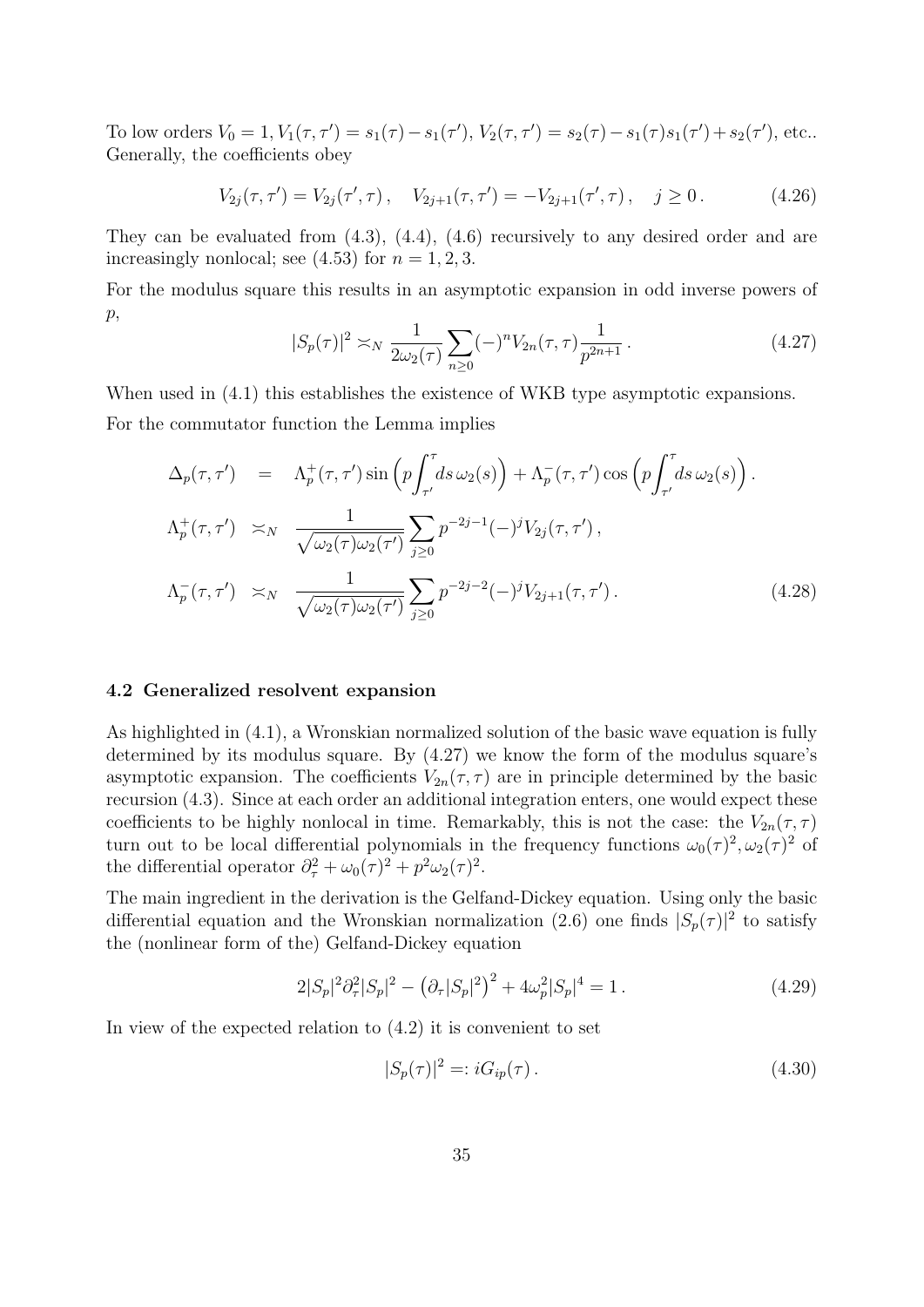Then

$$
2G_z \partial_\tau^2 G_z - (\partial_\tau G_z)^2 + 4[\omega_0^2 - z^2 \omega_2^2] G_z^2 = -1 ,
$$
  

$$
\partial_\tau^3 G_z + 4[\omega_0^2 - z^2 \omega_2^2] \partial_\tau G_z + 2\partial_\tau [\omega_0^2 - z^2 \omega_2^2] G_z = 0 .
$$
 (4.31)

Here the second, linear version of the Gelfand-Dickey equation follows by differentiating the nonlinear form. For  $\omega_2^2 = 1$  and  $\omega_0^2 = v$  the same equations govern the diagonal of the resolvent kernel of the differential operator  $\partial_{\tau}^2 + v$ , with  $z^2 = -p^2$  playing the role of the resolvent parameter [15]. The diagonal of the resolvent kernel is known to admit an asymptotic expansion in inverse powers of z, whose coefficients coincide with the heat kernel coefficients on general grounds, see e.g. [16]. The generalization to  $[\partial^2_\tau + \omega_0(\tau)^2]S =$  $z^2\omega_2(\tau)^2S$ , with non-constant  $\omega_2(\tau)^2$  can be treated as follows.

Inserting the ansatz

$$
G_z(\tau) = \sum_{n\geq 0} \frac{G_n(\tau)}{2\omega_2} z^{-2n-1}, \quad G_0 = 1,
$$
\n(4.32)

into the nonlinear Gelfand-Dickey equation results in the recursion

$$
G_n = \sum_{k,l \ge 0, k+l = n-1} \left\{ \frac{1}{4} \frac{G_k}{\omega_2} \partial_\tau^2 \left( \frac{G_l}{\omega_2} \right) - \frac{1}{8} \partial_\tau \left( \frac{G_k}{\omega_2} \right) \partial_\tau \left( \frac{G_l}{\omega_2} \right) + \frac{1}{2} \frac{\omega_0^2}{\omega_2^2} G_k G_l \right\} - \frac{1}{2} \sum_{k,l \ge 1, k+l = n} G_k G_l.
$$
\n(4.33)

This expresses  $G_n$  in terms of  $G_{n-1}, \ldots, G_1$ , and involves only differentiations. It follows that all  $G_n$  are differential polynomials in  $v := \omega_0^2, w := \omega_2^2$ . Denoting  $\partial_{\tau}$  differentiations momentarily by a  $\mathbf{u}'$  one finds:

$$
G_1 = \frac{v}{2w} + \frac{5}{32} \frac{w'^2}{w^3} - \frac{1}{8} \frac{w''}{w^2},
$$
  
\n
$$
G_2 = \frac{3}{8w^2} \left( v^2 + \frac{1}{3} v'' \right) - \frac{5}{16w^3} \left( v w'' + v' w' - v \frac{7w'^2}{4w} \right)
$$
  
\n
$$
+ \frac{1}{32w^3} \left( -w^{(4)} + \frac{21w''^2}{4w} + \frac{7w^{(3)}w'}{w} - \frac{231w'^2w''}{8w^2} + \frac{1155w'^4}{64w^3} \right).
$$
 (4.34)

The recursion (4.33) is easily programmed in Mathematica and produces the  $G_n$  to reasonably high orders. The  $G_n$  can be seen as generalized heat kernel coefficients. For  $\omega_2 = 1$ ,  $v = \omega_0^2$  plays the role of the potential and (4.34) reproduces the well-known expressions [16] (up to overall normalizations). In the massless case  $v = \omega_0^2 = 0$ , and only the purely w dependent parts of the  $G_n$  remain. From the viewpoint of the initial expansion (4.2), (4.3) the concise differential polynomials (4.34) are surprising:  $G_n = V_{2n}(\tau, \tau)$  must hold by construction, but would seem to suggest highly nonlocal coefficients. At low orders one can see the cancellation of the nonlocal terms directly. For example, the  $n = 2$  recursion (4.3) integrates to  $s_2 = s_1^2/2 + \partial_\tau s_1/(2\omega_2)$ . Hence  $G_1 = 2s_2 - s_1^2 = \partial_\tau s_1/\omega_2$ , which is indeed local.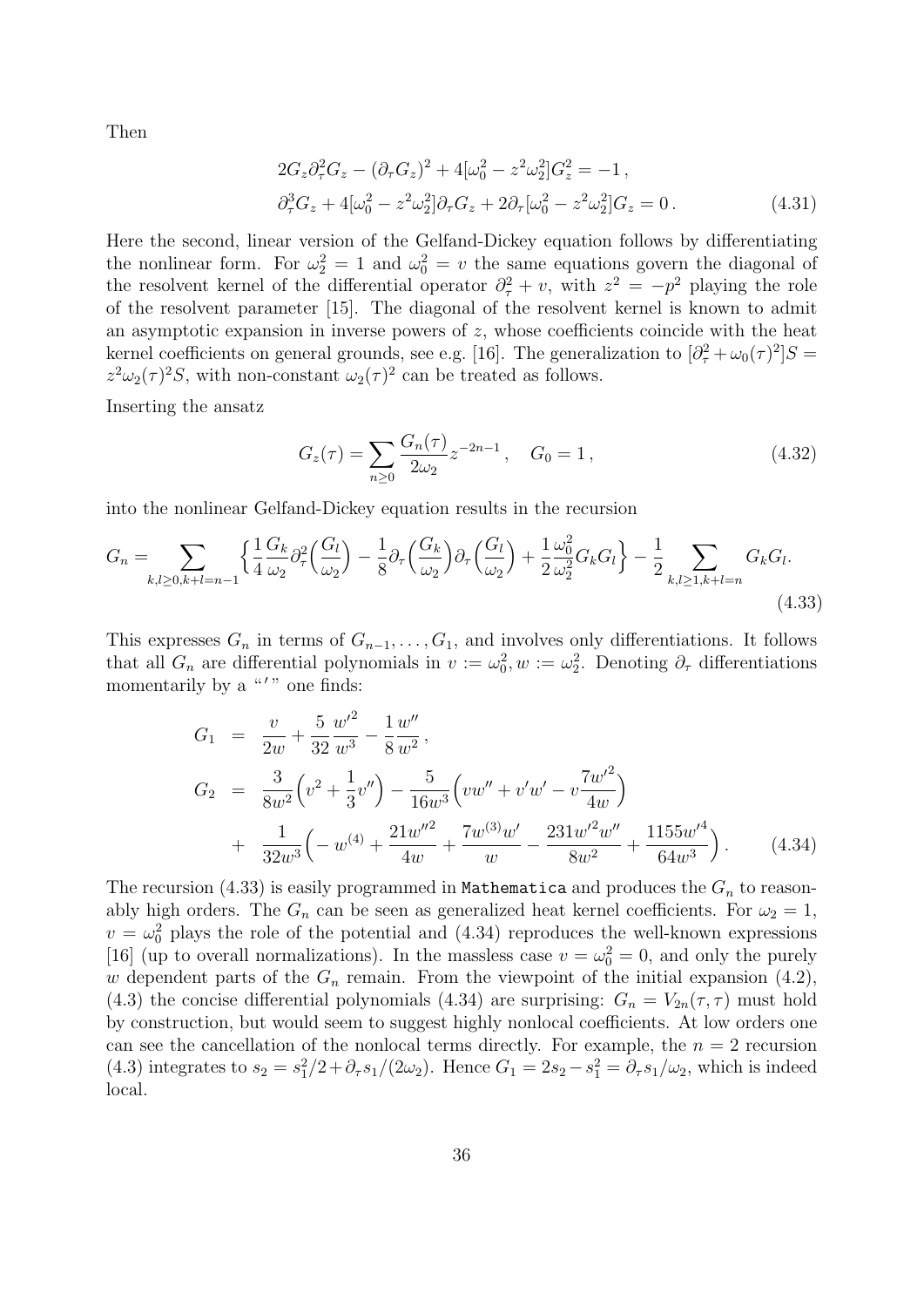One can also relate the  $G_n$ 's more directly to the standard heat kernel coefficients. To this end, we transform the basic differential equation (2.6) into conformal time as in (2.9), but for generic frequency functions:  $\partial_{\eta} = \omega_2(\tau)^{-1} \partial_{\tau}$ ,  $\chi_p(\tau) = \omega_2(\tau)^{1/2} S_p(\tau)|_{\tau=\tau(\eta)}$ . This replaces the differential operator  $\partial_{\tau}^2 + \omega_0(\tau)^2 + p^2 \omega_2(\tau)^2$  by  $\partial_{\eta}^2 + 2E_1(\eta) + p^2$ , with  $E_1(\eta) =$  $G_1(\tau(\eta))$ , the image of  $G_1$  in (4.34). The coefficient of  $p^2$  is now unity and  $2E_1(\eta)$  plays the role of the potential. Inserting the  $\eta$ -version of the ansatz (4.32) into the linear Gelfand-Dickey equation results in the one-step differential recursion

$$
\partial_{\eta} E_{n+1} = \partial_{\eta} E_1 E_n + 2E_1 \partial_{\eta} E_n + \frac{1}{4} \partial_{\eta}^3 E_n, \quad n \ge 1.
$$
 (4.35)

This defines (up to a conventional normalization) the standard heat kernel coefficients with potential  $2E_1$ . Undoing the transformation one has

$$
G_n = E_n \big|_{E_1 \mapsto G_1, \partial_\eta \mapsto \omega_2(\tau)^{-1} \partial_\tau} \,. \tag{4.36}
$$

For example, for  $n = 2$  this gives

$$
G_2 = \frac{3}{2}G_1^2 + \frac{1}{4\omega_2}\partial_\tau \left(\frac{\partial_\tau G_1}{\omega_2}\right),\tag{4.37}
$$

which is indeed satisfied by  $(4.34)$ . Generally, the agreement of  $(4.33)$  with  $(4.36)$  provides a welcome check.

An analogous interplay exists for the asymptotics of the phase as induced by the basic expansion (4.2) and the resolvent expansion (4.32), respectively. Starting from the basic expansion (4.2) the phase is determined by  $tan(\arg S_p(\tau)) = \Im S_p(\tau)/\Re S_p(\tau)$ . One finds

$$
\tan\left(\arg S_p(\tau)\right) = -\frac{\mathcal{S}_p^-(\tau)\mathbf{C}_p + \mathcal{S}_p^+(\tau)\mathbf{S}_p}{\mathcal{S}_p^+(\tau)\mathbf{C}_p - \mathcal{S}_p^-(\tau)\mathbf{S}_p},
$$
\n
$$
\mathbf{S}_p = \sin\left(p\int_{\tau'}^{\tau} ds \,\omega_2(s)\right), \quad \mathbf{C}_p = \cos\left(p\int_{\tau'}^{\tau} ds \,\omega_2(s)\right). \tag{4.38}
$$

with

$$
S_p^+(\tau) \asymp_N \frac{1}{\sqrt{2p\omega_2(\tau)}} \sum_{j\geq 0} (-)^j s_{2j}(\tau) p^{-2j},
$$
  

$$
S_p^-(\tau) \asymp_N \frac{1}{\sqrt{2p\omega_2(\tau)}} \sum_{j\geq 0} (-)^j s_{2j+1}(\tau) p^{-2j-1},
$$
 (4.39)

To low orders

$$
\tan\left(\arg S_p(\tau)\right) \asymp_N - \frac{\mathbf{S}_p}{\mathbf{C}_p} - \frac{1}{p} s_1(\tau) \frac{1}{\mathbf{C}_p^2} - \frac{1}{p^2} s_1(\tau)^2 \frac{\mathbf{S}_p}{\mathbf{C}_p^3} - \frac{1}{p^3} s_1(\tau)^3 \frac{\mathbf{S}_p^2}{\mathbf{C}_p^4} - \frac{1}{p^3} (s_1 s_2 - s_3)(\tau) \frac{1}{\mathbf{C}_p^2} + O\left(\frac{1}{p^4}\right).
$$
\n(4.40)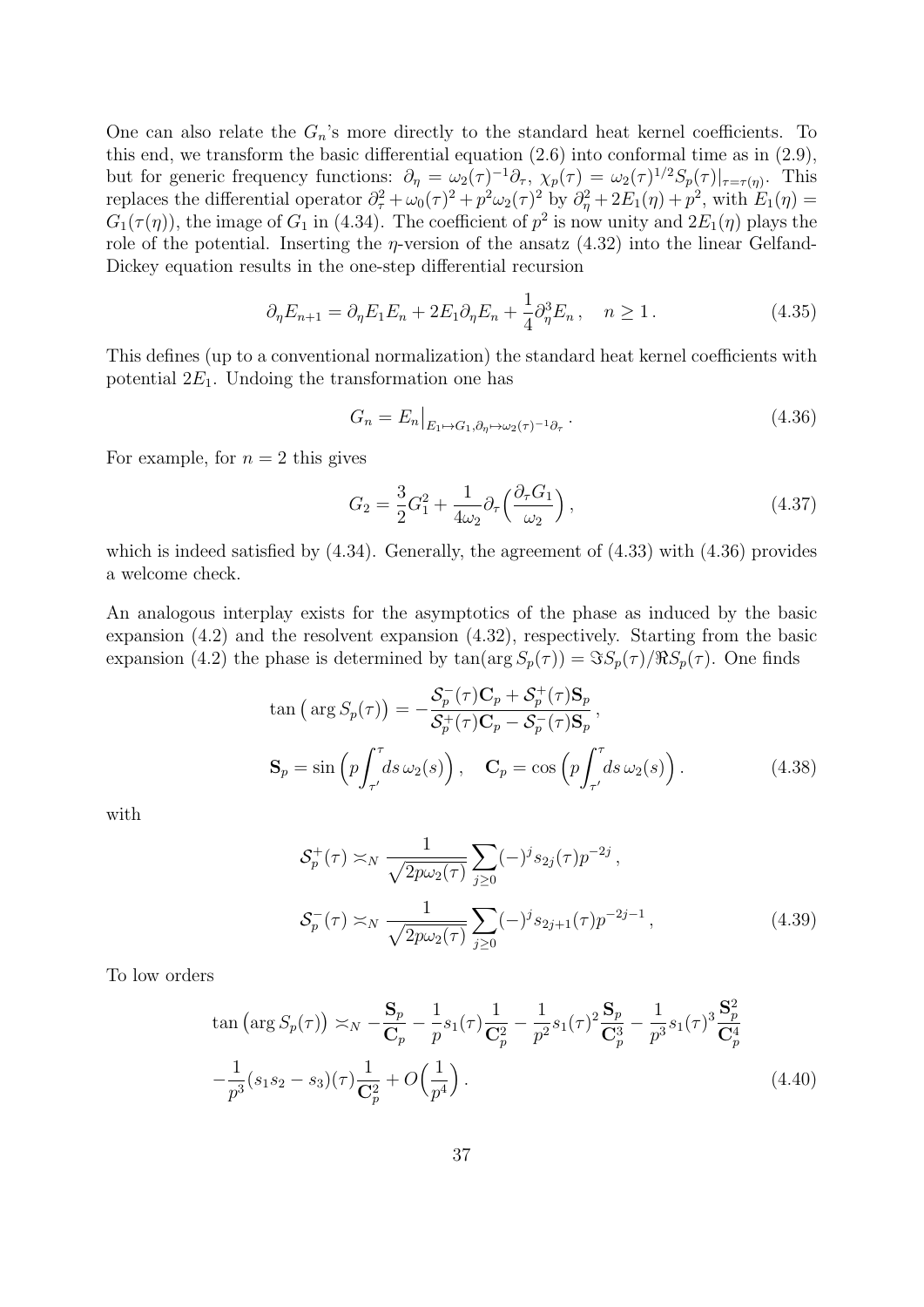Writing  $s_1 s_2 - s_3 = s_1^3/3 - u_3$ , the ratios of trigonometric functions are just the derivatives of the tan function; so (4.40) is equivalent to

$$
\arg S_p(\tau) \approx_N -p \int_{\tau_0}^{\tau} ds \,\omega_2(s) - \frac{s_1(\tau)}{p} + \frac{u_3(\tau)}{p^3} + O\left(\frac{1}{p^5}\right),
$$
  

$$
u_3(\tau) = \frac{\partial_{\tau} G_1}{4\omega_2} + \frac{1}{2} \int_{\tau_0}^{\tau} ds \,\omega_2(s) G_1(s)^2, \quad G_1(\tau) = \frac{\partial_{\tau} s_1}{\omega_2}, \quad (4.41)
$$

where the explicit form of  $u_3$  follows from the recursion (4.3). Proceeding along these lines, it is not immediate that at higher orders no oscillatory terms will occur in the phase itself and that the coefficients will be single integrals of local quantities.

This is, however, the case and can be seen from the alternative realization of the phase entailed by  $(4.1)$  and  $(4.30)$ 

$$
\arg S_p(\tau) = -\frac{1}{2} \int_{\tau_0}^{\tau} ds \, \frac{1}{i G_{ip}(s)}.
$$
\n(4.42)

Here the expansion (4.32) can be used. It follows that  $\arg S_p(\tau)$  admits an asymptotic expansion in odd inverse powers of  $p$  whose coefficients are *single* integrals of polynomials in the  $G_n$ . To low orders

$$
\frac{1}{iG_{ip}(\tau)} \approx_N 2\omega_2(\tau)p\left\{1 + \frac{G_1(\tau)}{p^2} + \frac{(G_1^2 - G_2)(\tau)}{p^4} + O\left(\frac{1}{p^6}\right)\right\}.
$$
 (4.43)

The equivalence to (4.41) is ensured by (4.37).

#### 4.3 Induced asymptotic expansion of SLE.

Using the formulas from Theorem 2.2 and (4.28) all SLE related quantities have induced asymptotic expansions in inverse powers of p at some finite order  $N > 1$ . The order can be increased arbitrarily, but in general the exact reference solution in Lemma 4.1 needs to be changed in order to do so. Here we show that the (unique, N-independent) SLE solution is asymptotic  $\leq_N$  to the previously constructed series for all N. In particular, the asymptotic expansion is independent of the window function f.

Theorem 4.2. The modulus-square of the SLE solution admits an asymptotic expansion in odd inverse powers of p, whose coefficients are independent of the window function f and are given by generalized heat kernel coefficients. Specifically

$$
|T_p^{\text{SLE}}(\tau)|^2 \asymp \frac{1}{2p\omega_2(\tau)} \left\{ 1 + \sum_{n\geq 1} \frac{(-)^n}{p^{2n}} G_n(\tau) \right\},\tag{4.44}
$$

where the  $G_n$  are determined recursively by (4.33). The phase has an asymptotic expansion obtained from

$$
\arg T_p^{\text{SLE}}(\tau) \asymp -p \int_{\tau_0}^{\tau} ds \,\omega_2(s) \left\{ 1 + \sum_{n\geq 1} \frac{(-)^n}{p^{2n}} G_n(\tau) \right\}^{-1} . \tag{4.45}
$$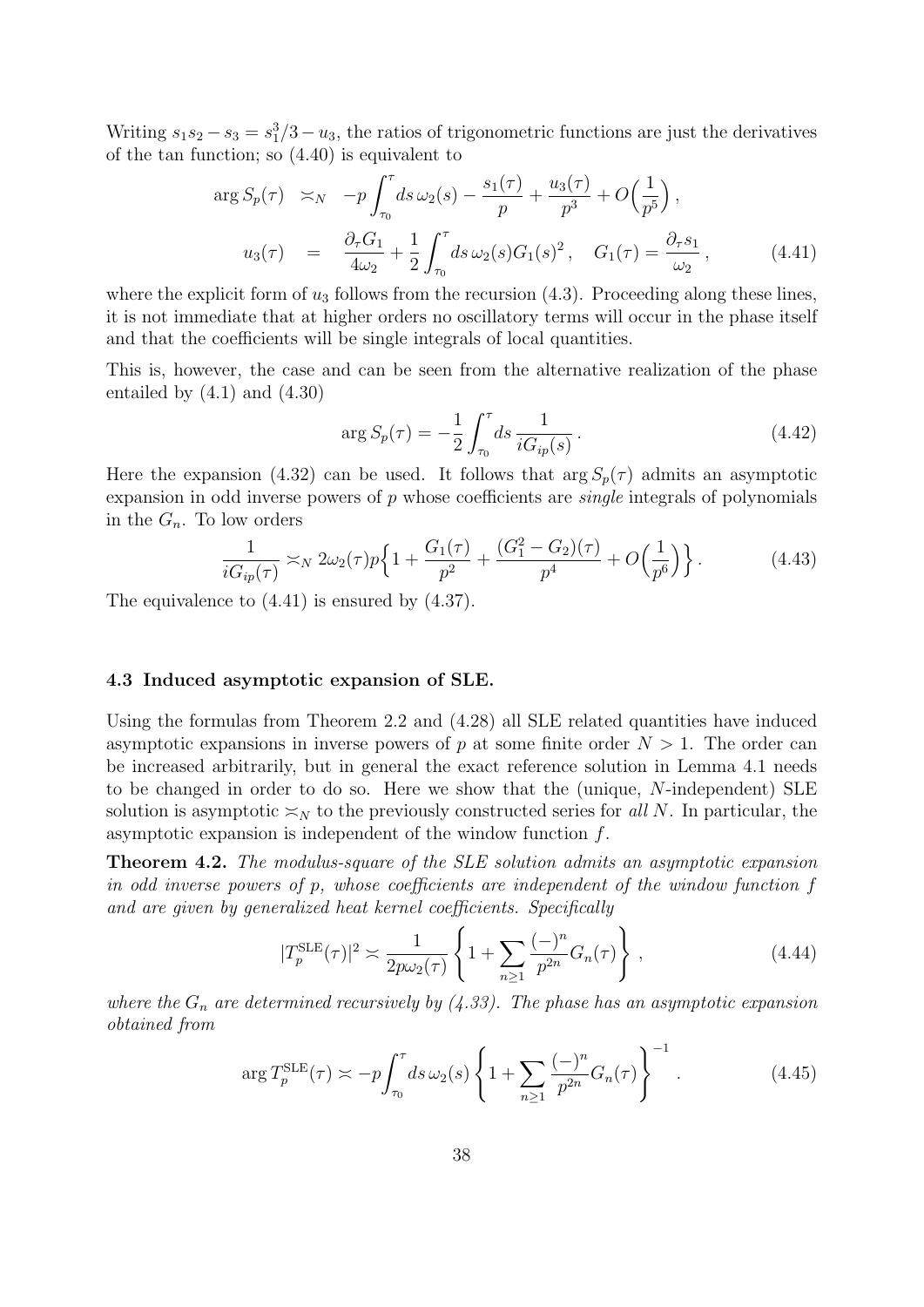The massless limits are regular and have coefficients  $G_n|_{\omega_0^2=0}$ .

Proof.

We mostly need to show that  $|T_p^{\text{SLE}}(\tau)|^2$  admits an asymptotic expansion of the form (4.44) with some coefficients  $\tilde{G}_n(\tau)$ . Since the SLE solution is a Wronskian normalized solution of the basic wave equation, its modulus square solves the nonlinear Gelfand-Dickey equation (4.29). The coefficients  $\tilde{G}_n(\tau)$  therefore also have to obey the recursion (4.33). It then suffices to check by direct computation that  $\tilde{G}_0 = 1$ . The latter will be done separately following the proof. Since  $\tilde{G}_0 = 1$  determines all other coefficients, it follows that  $\tilde{G}_n = G_n$ , for all  $n \in \mathbb{N}$ . The relation (4.45) between phase and modulus holds on account of the Wronskian normalization.

In order to show that  $|T_p^{\text{SLE}}(\tau)|^2$  has an asymptotic expansion in odd inverse powers of p, we use the realization as  $J_p(\tau)/(2\mathcal{E}_p^{\text{SLE}})$  from (2.66). The integrands of  $J_p(\tau)$  and  $(\mathcal{E}_p^{\text{SLE}})^2$ are built from  $\Delta_p(\tau, \tau_0)$ ,  $\partial_\tau \Delta_p(\tau, \tau_0)$ ,  $\partial_\tau \partial_{\tau_0} \Delta_p(\tau, \tau_0)$ . For these we prepare

$$
\Delta_p(\tau, \tau') = \Lambda_p^+(\tau, \tau') \mathbf{S}_p + \Lambda_p^-(\tau, \tau') \mathbf{C}_p ,
$$
  
\n
$$
\partial_\tau \Delta_p(\tau, \tau') = \cap_p^+(\tau, \tau') \mathbf{S}_p + \cap_p^-(\tau, \tau') \mathbf{C}_p ,
$$
  
\n
$$
\partial_\tau \partial_{\tau'} \Delta_p(\tau, \tau') = \Pi_p^+(\tau, \tau') \mathbf{S}_p + \Pi_p^-(\tau, \tau') \mathbf{C}_p ,
$$
\n(4.46)

with  $S_p$ ,  $C_p$  as defined in (4.38), and

$$
\begin{split}\n\Box_p^{\pm}(\tau, \tau') &= \partial_{\tau} \Lambda^{\pm}(\tau, \tau') \mp p \omega_2(\tau) \Lambda^{\mp}(\tau, \tau'), \\
\Box_p^{\pm}(\tau, \tau') &= \partial_{\tau'} \partial_{\tau} \Lambda_p^{\pm}(\tau, \tau') \pm p [\partial_{\tau} \Lambda^{\mp}(\tau, \tau') \omega_2(\tau') - \partial_{\tau'} \Lambda^{\mp}(\tau, \tau') \omega_2(\tau)] \\
&+ p^2 \omega_2(\tau) \omega_2(\tau') \Lambda^{\pm}(\tau, \tau').\n\end{split} \tag{4.47}
$$

Note that  $\Lambda_p^{\pm}(\tau,\tau') = \pm \Lambda_p^{\pm}(\tau',\tau)$ ,  $\Box_p^{\pm}(\tau,\tau') = \pm \Box_p^{\pm}(\tau',\tau)$ , while  $\Box_p^{\pm}(\tau,\tau')$  has no manifest symmetry. The normalization of the commutator function implies, however,  $\bigcap_{p}^{-}(\tau,\tau)=1$ . The definitions in combination with (4.28) imply that  $\Lambda_p^+, \cap_p^+, \Pi_p^+$  have an asymptotic  $\asymp_N$ expansion in odd inverse powers of p, while  $\Lambda_p^-$ ,  $\cap_p^-$ ,  $\cap_p^-$  have an asymptotic  $\asymp_N$  expansion in even inverse powers of p. Crucially, while the fiducial solutions  $S_N$  provided by Lemma 4.1 are implicitly N-dependent, Theorem 2.1 ensures that the induced expansion of  $|T_p^{\text{SLE}}(\tau)|^2$ is independent thereof. Schematically,  $|T_p^{\text{SLE}}[S_N]|^2$  is the same for all N, which allows one to take N arbitrarily large.

Next we use (4.46) to evaluate the integrands of  $J_p(\tau')$  from (2.57) and  $(\mathcal{E}_p^{\text{SLE}})^2$  from (2.65). In a first step we merely insert (4.46) and replace all powers of oscillatory terms by linear ones using

$$
\mathbf{S}_p^2 = \frac{1}{2}(1 - \mathbf{C}_{2p}), \quad \mathbf{C}_p^2 = \frac{1}{2}(1 + \mathbf{C}_{2p}), \quad \mathbf{S}_p \mathbf{C}_p = \frac{1}{2} \mathbf{S}_{2p}.
$$
 (4.48)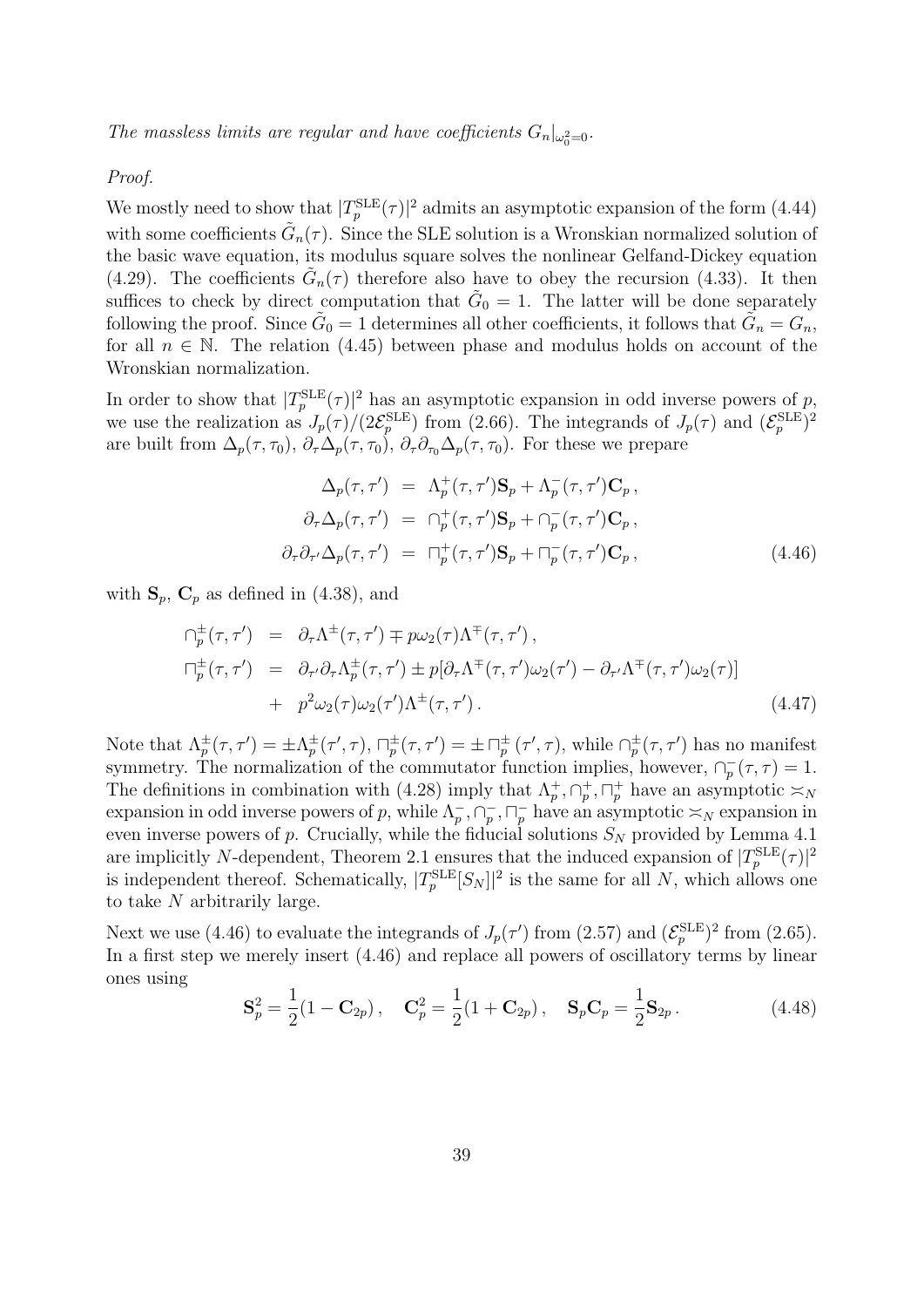This gives

$$
(\partial_{\tau} \Delta_p(\tau, \tau'))^2 + \omega_p(\tau)^2 \Delta_p(\tau, \tau')^2
$$
  
=  $\frac{1}{2} \Big[ \bigcap_p^+ (\tau, \tau')^2 + \bigcap_p^- (\tau, \tau')^2 + \omega_p(\tau)^2 \big( \Lambda_p^+ (\tau, \tau')^2 + \Lambda_p^- (\tau, \tau')^2 \big) \Big]$   
 $-\frac{1}{2} \Big[ \bigcap_p^+ (\tau, \tau')^2 - \bigcap_p^- (\tau, \tau')^2 + \omega_p(\tau)^2 \big( \Lambda_p^+ (\tau, \tau')^2 - \Lambda_p^- (\tau, \tau')^2 \big) \Big] \mathbf{C}_{2p}$   
+  $\Big[ \big( \bigcap_p^+ \bigcap_p^- \big) (\tau, \tau') + \omega_p(\tau)^2 \big( \Lambda_p^+ \Lambda_p^- \big) (\tau, \tau') \Big] \mathbf{S}_{2p} .$  (4.49)

The integrand of  $(\mathcal{E}_p^{\text{SLE}})^2$  is of course symmetrized in  $\tau, \tau'$ ; for brevity's sake we use the non-symmetric version

$$
(\partial_{\tau}\partial_{\tau'}\Delta_{p}(\tau,\tau'))^{2} + 2\omega_{p}(\tau')^{2} (\partial_{\tau}\Delta_{p}(\tau,\tau'))^{2} + \omega_{p}(\tau)^{2}\omega_{p}(\tau')^{2}\Delta_{p}(\tau,\tau')^{2}
$$
\n
$$
= \frac{1}{2} \Big[\Gamma_{p}^{+}(\tau,\tau')^{2} + \Gamma_{p}^{-}(\tau,\tau')^{2} + 2\omega_{p}(\tau')^{2} (\Gamma_{p}^{+}(\tau,\tau')^{2} + \Gamma_{p}^{-}(\tau,\tau')^{2})
$$
\n
$$
+ \omega_{p}(\tau)^{2}\omega_{p}(\tau')^{2} (\Lambda_{p}^{+}(\tau,\tau')^{2} + \Lambda_{p}^{-}(\tau,\tau')^{2}) \Big]
$$
\n
$$
- \frac{1}{2} \Big[\Gamma_{p}^{+}(\tau,\tau')^{2} - \Gamma_{p}^{-}(\tau,\tau')^{2} + 2\omega_{p}(\tau')^{2} (\Gamma_{p}^{+}(\tau,\tau')^{2} - \Gamma_{p}^{-}(\tau,\tau')^{2})
$$
\n
$$
+ \omega_{p}(\tau)^{2}\omega_{p}(\tau')^{2} (\Lambda_{p}^{+}(\tau,\tau')^{2} - \Lambda_{p}^{-}(\tau,\tau')^{2}) \Big] \mathbf{C}_{2p}
$$
\n
$$
+ \Big[(\Gamma_{p}^{+}\Gamma_{p}^{-})(\tau,\tau') + 2\omega_{p}(\tau')^{2} (\Gamma_{p}^{+}\Gamma_{p}^{-})(\tau,\tau')
$$
\n
$$
+ \omega_{p}(\tau)^{2}\omega_{p}(\tau')^{2} (\Lambda_{p}^{+}\Lambda_{p}^{-})(\tau,\tau') \Big] \mathbf{S}_{2p}.
$$
\n(4.50)

The coefficients of the oscillatory terms have asymptotic expansions in inverse powers of p which are uniform the both variables. Focussing on the integration variable we write  $A_p(\tau)$  for such a coefficient. For smooth  $\omega_0, \omega_2$  also  $A_p$  will be smooth in  $\tau$ . By repeated use of the integrations-by-parts identities

$$
\mathbf{S}_{2p} = -\frac{1}{2p\omega_2(\tau)} \partial_\tau \mathbf{C}_{2p} , \quad \mathbf{C}_{2p} = \frac{1}{2p\omega_2(\tau)} \partial_\tau \mathbf{S}_{2p} ,
$$

$$
\int d\tau f(\tau)^2 A_p(\tau) \mathbf{S}_{2p} = \frac{1}{2p} \int d\tau \partial_\tau \left( \frac{f(\tau)^2 A_p(\tau)}{\omega_2(\tau)} \right) \mathbf{C}_{2p} ,
$$

$$
\int d\tau f(\tau)^2 A_p(\tau) \mathbf{C}_{2p} = -\frac{1}{2p} \int d\tau \partial_\tau \left( \frac{f(\tau)^2 A_p(\tau)}{\omega_2(\tau)} \right) \mathbf{S}_{2p} ,
$$
(4.51)

the oscillatory terms can therefore be made subleading at any desired order of the asymptotic expansion.

It follows that at any order the asymptotic expansion of  $J_p(\tau')$  and  $(\mathcal{E}_p^{\text{SLE}})^2$  is generated by the non-oscillatory terms in (4.49), (4.50). By inspection of the orders induced by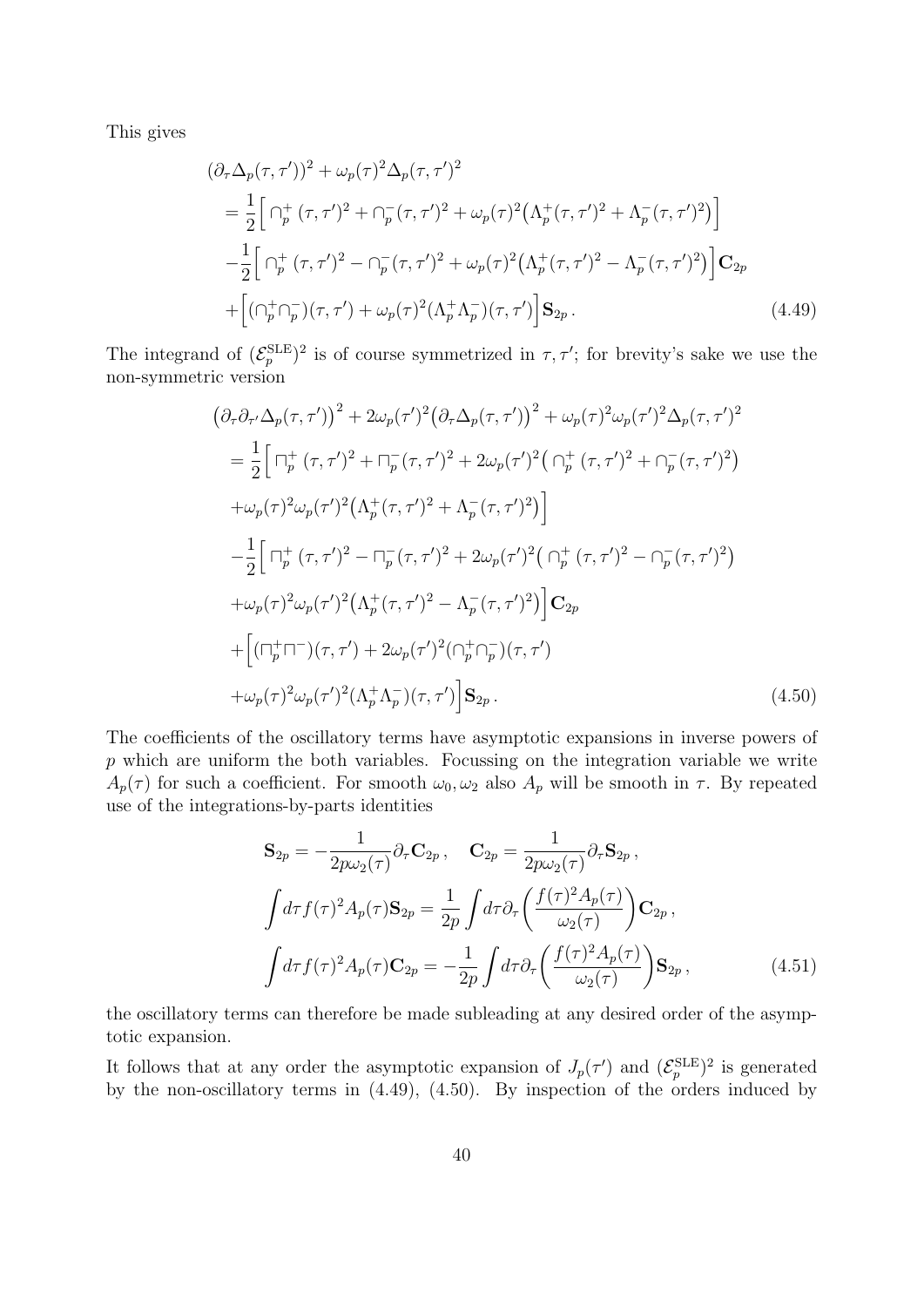(4.28) and (4.47) one sees that the non-oscillatory term in (4.49) has an expansion in even inverse powers of p, starting with a  $O(p^0)$  term. Similarly  $p^{-2}$  times the non-oscillatory term in (4.50) has an expansion in even inverse powers of p, starting with a  $O(p^0)$  term. Hence  $J_p(\tau')$  has an asymptotic expansion in even inverse powers of p, starting with an  $O(p^0)$  term. The square root of the non-oscillatory term in (4.50) governs the expansion of  $p^{-1}\mathcal{E}_p^{\rm SLE}$ , which therefore likewise has an asymptotic expansion in even inverse powers of p, starting with a  $O(p^0)$  term. Together,  $J_p(\tau)/(2\mathcal{E}_p^{\text{SLE}})$  admits a asymptotic expansion in odd inverse powers of  $p$ , as claimed. Augmented by the explicit computation of the leading order, this implies the result.  $\Box$ 

#### Remarks.

(i) The exponent in  $\exp\{i \arg T_p^{\text{SLE}}(\tau)\}\)$  can be re-expanded in powers of  $1/p$  to obtain a simplified expansion of the form (4.2). Theorem 4.2 implies that  $T_p^{\text{SLE}}(\tau)$  has the property described in Lemma 4.1 for *any*  $N > 1$ . This replaces Olbermann's Lemma 4.5, where the adiabatic vacua of order N play a role analogous to our approximants  $S_p^{(N)}(\tau)$  (though not necessarily with matched orders). The adiabatic vacua are however far less explicit: first, the adiabatic iteration produces more complicated formulas of which only the large  $p$  expansion is actually used. Second, the iterates are only well-defined for sufficiently large  $p$ , so for technical reasons they need to be extended in an ad-hoc manner to small momenta [10]. Third, the result then enters an integral equation whose iteration produces the required exact solution, dubbed adiabatic vacuum of order N. The Lemma 4.1 short cuts these three steps. The ansatz (4.2) only processes the information relevant for large  $p$  and the iteration  $(4.3)$  is manifestly well-defined without modifications. In combination with  $(4.32)$ ,  $(4.33)$  this yields a practically usable expansion.

(ii) The simplified expansion from (i) for the product  $T_p^{\text{SLE}}(\tau)T_p^{\text{SLE}}(\tau')^*$  can be viewed as the Fourier space version of the (state independent) Hadamard parametrix. The Hadamard parametrix also has a truncated version where only the solution of the recursion to some finite order is kept, see e.g. [1]. These truncations converge in a certain sense to the Hadamard parametrix proper, which in turn is a distributional solution of the wave equation in both arguments modulo a smooth piece. The fact that the inverse Fourier transform of the state independent WKB expansion has the form of the Hadamard parametrix was verified (in  $d = 3$  and in conformal time) by an instructive if formal computation in [12]. In Olbermann's proof of the Hadamard property this step is rigorously supplied by appealing to a general result of Junker and Schrohe [11], describing the wave front set of adiabatic vacua of order  $N$ . Since our approximants have the same large  $p$  asymptotics as the adiabatic vacua (though not necessarily with matched orders) this step carries over. It may be worthwhile to attempt a direct, simplified proof, specific for SLE and including the massless case.

(iii) Assuming that the massless case can be treated along these lines the SLE would provide very relevant examples of infrared finite Hadamard states. Their relevance stems from the following Proposal: The primordial vacuum-like state (of a massless free QFT and the perturbation theory based on it) should be chosen to be an infrared finite Hadamard state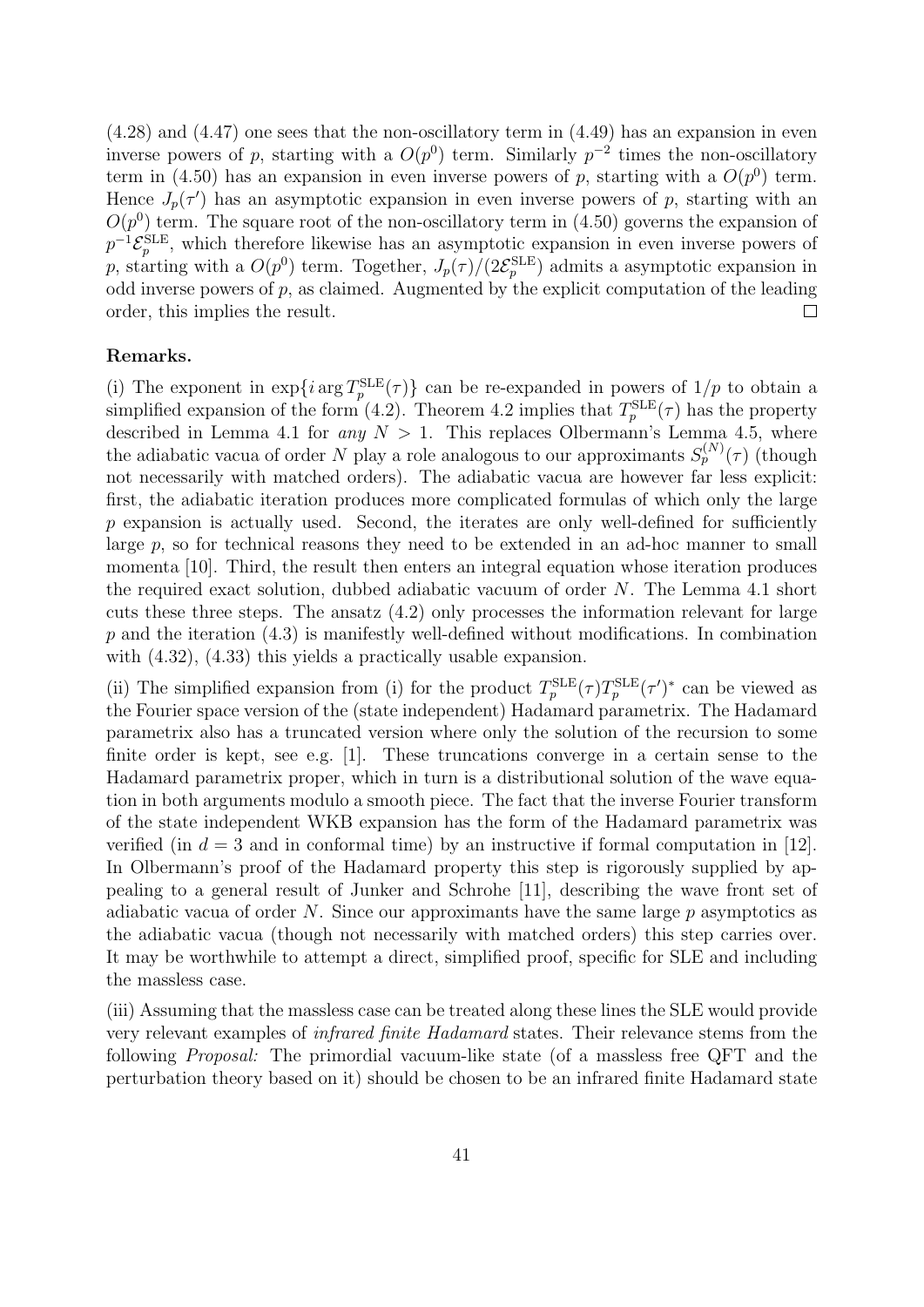and conceptually be associated with a pre-inflationary period of non-accelerated expansion. The rationale for this proposal is detailed in Section 5.

Direct verification of Theorem 4.2 to subleading order. The proof of Theorem 4.2 hinges on the direct verification of the leading order asymptotics. Here we present an abinitio evaluation of the  $|T_p^{\text{SLE}}(\tau)|^2$  asymptotics to subleading order, starting from Eq. (2.66) and the asymptotics (4.28) of the commutator function. We prepare to subleading order

$$
\Lambda_{p}^{+}(\tau,\tau') = \frac{1}{p}\tilde{V}_{0}(\tau,\tau') - \frac{1}{p^{3}}\tilde{V}_{2}(\tau,\tau') + O\left(\frac{1}{p^{5}}\right),
$$
\n
$$
\Lambda_{p}^{-}(\tau,\tau') = \frac{1}{p^{2}}\tilde{V}_{1}(\tau,\tau') - \frac{1}{p^{4}}\tilde{V}_{3}(\tau,\tau') + O\left(\frac{1}{p^{6}}\right),
$$
\n
$$
\Gamma_{p}^{+}(\tau,\tau') = \frac{1}{p}\left[\partial_{\tau}\tilde{V}_{0}(\tau,\tau') - \omega_{2}(\tau)\tilde{V}_{1}(\tau,\tau')\right] - \frac{1}{p^{3}}\left[\partial_{\tau}\tilde{V}_{2}(\tau,\tau') - \omega_{2}(\tau)\tilde{V}_{3}(\tau,\tau')\right] + O\left(\frac{1}{p^{5}}\right),
$$
\n
$$
\Gamma_{p}^{-}(\tau,\tau') = \omega_{2}(\tau)\tilde{V}_{0}(\tau,\tau') + \frac{1}{p^{2}}\left[\partial_{\tau}\tilde{V}_{1}(\tau,\tau') - \omega_{2}(\tau)\tilde{V}_{2}(\tau,\tau')\right] + O\left(\frac{1}{p^{4}}\right),
$$
\n
$$
\Gamma_{p}^{+}(\tau,\tau') = p\omega_{2}(\tau)\omega_{2}(\tau')\tilde{V}_{0}(\tau,\tau') + \frac{1}{p}\left[\partial_{\tau}\partial_{\tau'}\tilde{V}_{0}(\tau,\tau') + \partial_{\tau}\tilde{V}_{1}(\tau,\tau')\omega_{2}(\tau') - \partial_{\tau'}\tilde{V}_{1}(\tau,\tau')\omega_{2}(\tau)\right]
$$
\n
$$
- \omega_{2}(\tau)\omega_{2}(\tau')\tilde{V}_{2}(\tau,\tau')\right] + O\left(\frac{1}{p^{3}}\right),
$$
\n
$$
\Gamma_{p}^{-}(\tau,\tau') = -\partial_{\tau}\tilde{V}_{0}(\tau,\tau')\omega_{2}(\tau') + \partial_{\tau}\tilde{V}_{0}(\tau,\tau')\omega_{2}(\tau) + \omega_{2}(\tau)\omega_{2}(\tau')\tilde{V}_{1}(\tau,\tau')
$$
\n
$$
+ \frac{1}{p^{2}}\left[\partial_{\tau}\partial_{\tau'}\tilde{V}_{1}(\tau,\tau') +
$$

with

$$
\tilde{V}_n(\tau, \tau') := \frac{V_n(\tau, \tau')}{\sqrt{\omega_2(\tau)\omega_2(\tau')}} , \quad V_0 = 1 ,
$$
\n
$$
V_1(\tau, \tau') = s_1(\tau) - s_1(\tau') , \quad V_2(\tau, \tau') = \frac{1}{2} V_1(\tau, \tau')^2 + \frac{1}{2} [G_1(\tau) + G_1(\tau')],
$$
\n
$$
V_3(\tau, \tau') = \frac{1}{6} V_1(\tau, \tau')^3 + V_1(\tau, \tau') [G_1(\tau) + G_1(\tau')]
$$
\n
$$
+ \frac{\partial_\tau G_1(\tau)}{2\omega_2(\tau)} - \frac{\partial_{\tau'} G_1(\tau')}{2\omega_2(\tau')} - 2 \int_{\tau'}^{\tau} ds \,\omega_2(s) G_1(s)^2 . \tag{4.53}
$$

As described in the proof, it suffices to focus on the non-oscillatory in  $(4.49)$ ,  $(4.50)$ .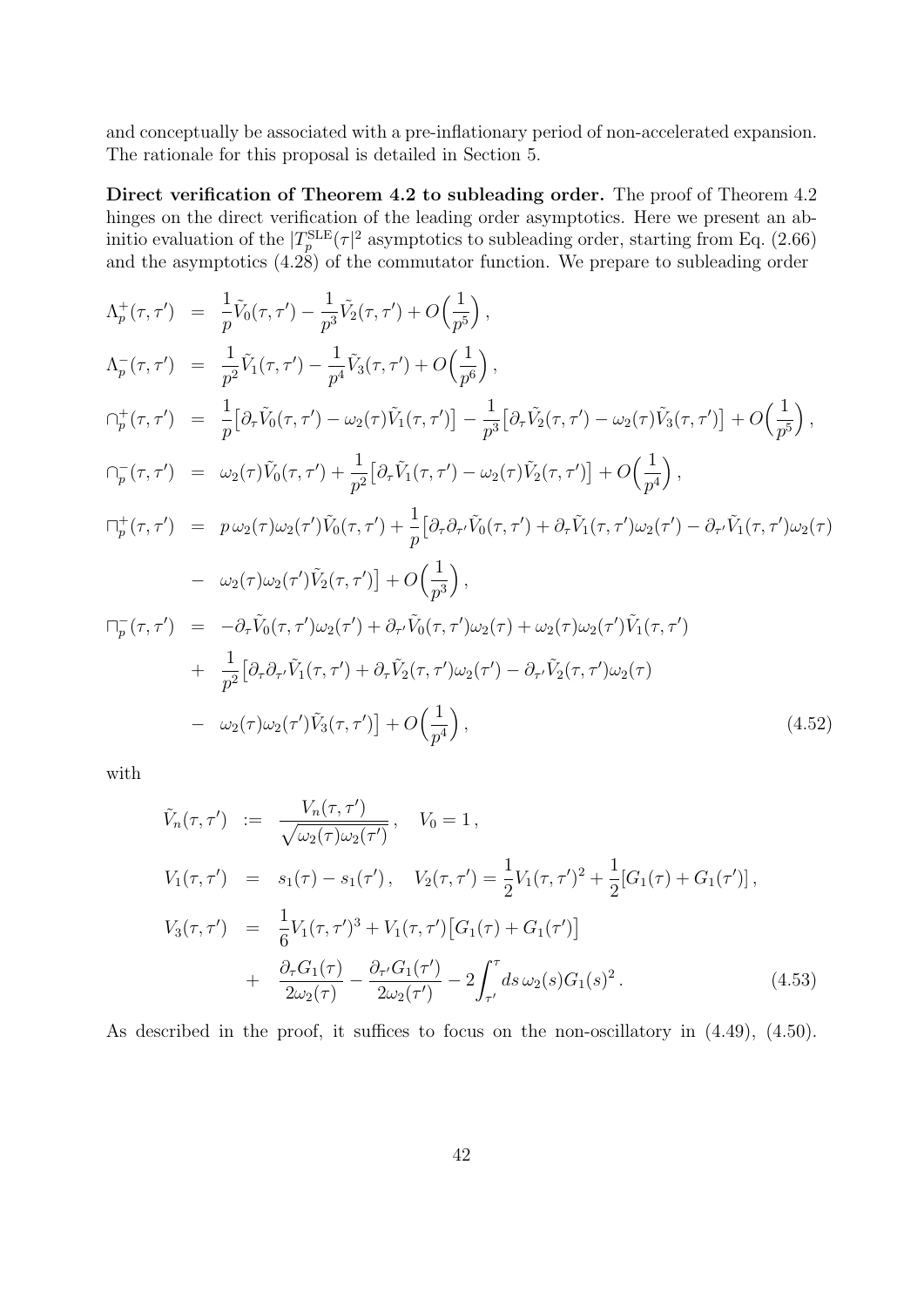Keeping up to subleading terms in (4.49) one finds

$$
(\partial_{\tau}\Delta_{p}(\tau,\tau'))^{2} + \omega_{p}(\tau)^{2}\Delta_{p}(\tau,\tau')^{2}
$$
  
\n
$$
\approx \omega_{2}(\tau)^{2}\tilde{V}_{0}(\tau,\tau')^{2} + \frac{1}{p^{2}}\left\{\frac{1}{2}(\partial_{\tau}\tilde{V}_{0}(\tau,\tau'))^{2} + \frac{1}{2}\omega_{0}(\tau)^{2}\tilde{V}_{0}(\tau,\tau')^{2}\right\}
$$
  
\n
$$
+\omega_{2}(\tau)(\tilde{V}_{0}\partial_{\tau}\tilde{V}_{1} - \partial_{\tau}\tilde{V}_{0}\tilde{V}_{1})(\tau,\tau') + \omega_{2}(\tau)^{2}(\tilde{V}_{1}^{2} - 2\tilde{V}_{0}\tilde{V}_{2})(\tau,\tau') + O\left(\frac{1}{p^{4}}\right).
$$
 (4.54)

Upon integration this gives

$$
J_p(\tau') \approx \frac{\bar{\omega}_2}{2\omega_2(\tau')} \left\{ 1 + \frac{1}{p^2} \Big[ -G_1(\tau') + \frac{1}{2\bar{\omega}_2} \int d\tau f(\tau)^2 \Big( \frac{\omega_0^2}{\omega_2} + \frac{1}{4} \frac{(\partial_\tau \omega_2)^2}{\omega_2^2} \Big) \Big] + O\Big(\frac{1}{p^4}\Big) \right\} (4.55)
$$

Here we used

$$
\tilde{V}_{1}^{2} - 2\tilde{V}_{0}\tilde{V}_{2} = -\frac{G_{1}(\tau) + G_{1}(\tau')}{\omega_{2}(\tau)\omega_{2}(\tau')}, \n\frac{1}{2}(\partial_{\tau}\tilde{V}_{0})^{2} + \frac{1}{2}\omega_{0}(\tau)^{2}\tilde{V}_{0}^{2} = \frac{1}{2\omega_{2}(\tau)\omega_{2}(\tau')} \left(\omega_{0}^{2} + \frac{1}{4}\frac{(\partial_{\tau}\omega_{2})^{2}}{\omega_{2}^{2}}\right), \n2\omega_{2}^{2}G_{1} = \omega_{0}^{2} + \frac{1}{4}\frac{(\partial_{\tau}\omega_{2})^{2}}{\omega_{2}^{2}} - \frac{1}{2}\partial_{\tau}\left(\frac{\partial_{\tau}\omega_{2}}{\omega_{2}}\right).
$$
\n(4.56)

Similarly, keeping up to subleading terms in (4.50) one has

$$
(\partial_{\tau}\partial_{\tau'}\Delta_{p}(\tau,\tau'))^{2} + 2\omega_{2}(\tau')^{2}(\partial_{\tau}\Delta_{p}(\tau',\tau))^{2} + \omega_{p}(\tau)^{2}\omega_{p}(\tau')^{2}\Delta_{p}(\tau,\tau')^{2}
$$
  
\n
$$
\approx p^{2} 2\omega_{2}(\tau)^{2}\omega_{2}(\tau')^{2}\tilde{V}_{0}^{2} + \left(\frac{1}{2}\omega_{0}(\tau)^{2}\omega_{2}(\tau')^{2} + \frac{3}{2}\omega_{0}(\tau')^{2}\omega_{2}(\tau)^{2}\right)\tilde{V}_{0}^{2}
$$
  
\n
$$
+\omega_{2}(\tau)\omega_{2}(\tau')\tilde{V}_{0}\partial_{\tau}\partial_{\tau'}\tilde{V}_{0} + \omega_{2}(\tau')^{2}(\partial_{\tau}\tilde{V}_{0})^{2} + \frac{1}{2}\left[\partial_{\tau}\tilde{V}_{0}\omega_{2}(\tau') - \partial_{\tau'}\tilde{V}_{0}\omega_{2}(\tau)\right]^{2}
$$
  
\n+  $3\omega_{2}(\tau)\omega_{2}(\tau')^{2}(\tilde{V}_{0}\partial_{\tau}\tilde{V}_{1} - \tilde{V}_{1}\partial_{\tau}\tilde{V}_{0}) - \omega_{2}(\tau)^{2}\omega_{2}(\tau')(\tilde{V}_{0}\partial_{\tau'}\tilde{V}_{1} - \tilde{V}_{1}\partial_{\tau'}\tilde{V}_{0})$   
\n+  $2\omega_{2}(\tau)^{2}\omega_{2}(\tau')^{2}(\tilde{V}_{1}^{2} - 2\tilde{V}_{0}\tilde{V}_{2}) + O\left(\frac{1}{p^{2}}\right).$  (4.57)

For the simplification we use (4.56) as well as

$$
\tilde{V}_0 \partial_\tau \tilde{V}_1 - \tilde{V}_1 \partial_\tau \tilde{V}_0 = \frac{G_1(\tau)}{\omega_2(\tau')}, \quad \tilde{V}_0 \partial_{\tau'} \tilde{V}_1 - \tilde{V}_1 \partial_{\tau'} \tilde{V}_0 = -\frac{G_1(\tau')}{\omega_2(\tau)}, \tag{4.58}
$$

For the  $O(p^0)$  term in (4.57) this results in

$$
\omega_2(\tau)\omega_2(\tau')\big(G_1(\tau) - G_1(\tau')\big) + \frac{1}{2}\frac{\omega_0(\tau)^2}{\omega_2(\tau)}\omega_2(\tau') + \frac{3}{2}\frac{\omega_0(\tau')^2}{\omega_2(\tau')}\omega_2(\tau) + \frac{3}{8}\frac{(\partial_\tau\omega_2)^2}{\omega_2(\tau)^3}\omega_2(\tau') + \frac{1}{8}\frac{(\partial_{\tau'}\omega_2)^2}{\omega_2(\tau')^3}\omega_2(\tau).
$$
\n(4.59)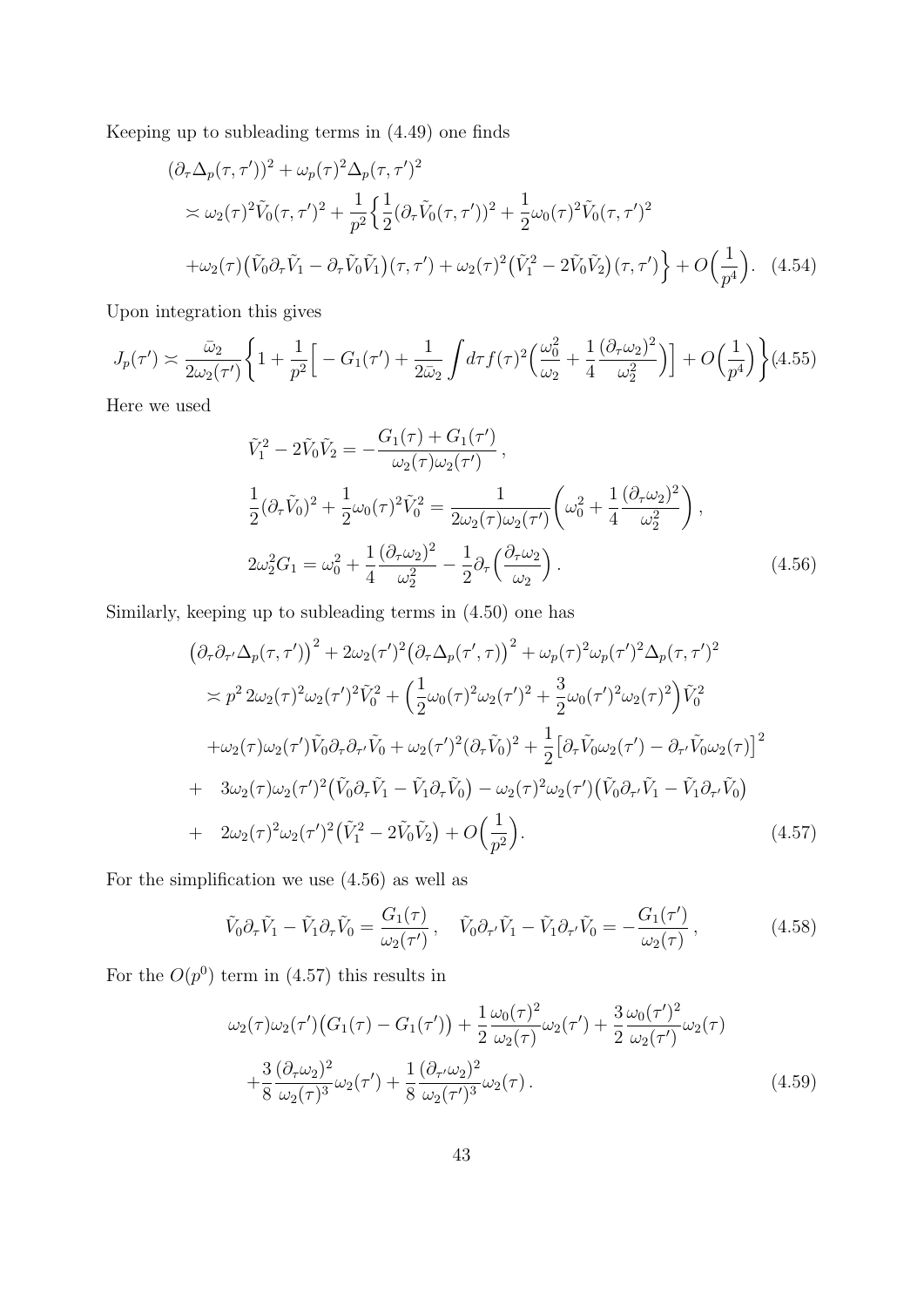Finally,

$$
(\mathcal{E}_p^{\text{SLE}})^2 = \frac{p^2}{4}\bar{\omega}_2^2 + \frac{\bar{\omega}_2}{4} \int d\tau \, f(\tau)^2 \left(\frac{\omega_0^2}{\omega_2} + \frac{1}{4} \frac{(\partial_\tau \omega_2)^2}{\omega_2^3}\right) + O\left(\frac{1}{p^4}\right). \tag{4.60}
$$

This results in

|T

$$
|T_p^{\text{SLE}}(\tau)|^2 \approx \frac{1}{2p\omega_2(\tau)} \left\{ 1 - \frac{1}{p^2} G_1(\tau) + O\left(\frac{1}{p^4}\right) \right\} \,. \tag{4.61}
$$

The leading term confirms  $\tilde{G}_0 = 1$  in the proof of Theorem 4.2. The subleading term verifies the assertion at this order by an ab-initio computation.

As seen in before, the relation (4.45) between phase and modulus holds on account of the Wronskian normalization. However, it is not immediate how the expression (2.66) for  $\tan(\arg T_p^{\text{SLE}}(\tau))$  reproduces this simple answer. As a final check on the framework we verified the equivalence to subleading order by direct computation. Omitting the details, the result is

$$
\tan\left(\arg T_p^{\text{SLE}}(\tau)\right) = -\frac{\mathcal{E}_p^{\text{SLE}}\Delta_p(\tau,\tau_0)}{J_p(\tau,\tau_0)} \asymp -\frac{\mathbf{S}_p}{\mathbf{C}_p} - \frac{s_1(\tau)}{p} \frac{1}{\mathbf{C}_p^2} + O\left(\frac{1}{p^3}\right). \tag{4.62}
$$

This agrees with (4.40) and hence (4.42), (4.43) to the order considered.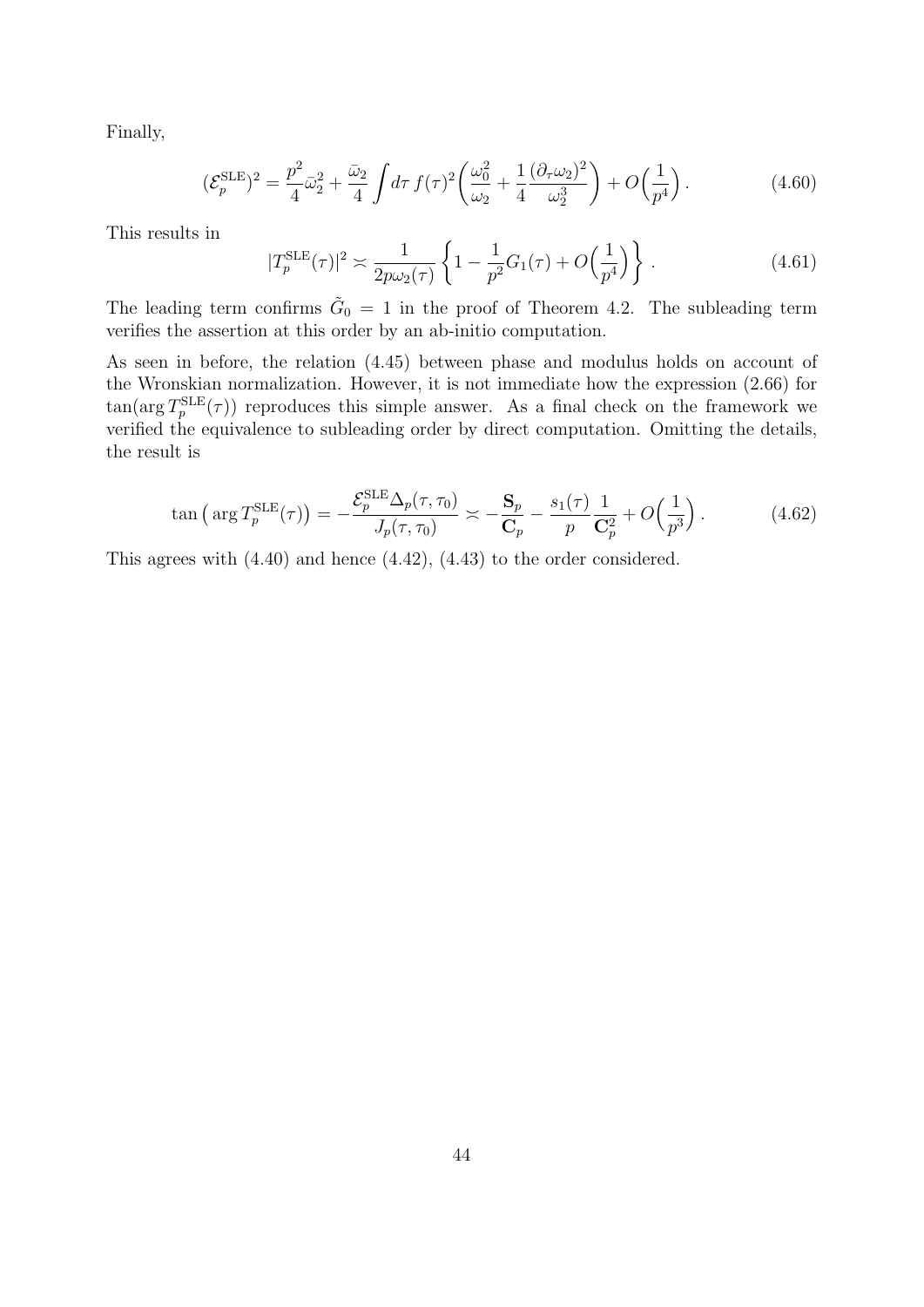## 5. SLE as pre-inflationary vacua

One of the key empirical facts about the Cosmological Microwave Background (CMB) is its near scale invariance at large values of the multipole expansion. This feature, realized at  $t = t_{\text{decoupl}}$ , is thought to be rooted in a similar behavior of the primordial power spectrum  $P_{\zeta}(t_*,p)$  at the (cosmological) time  $t_* \ll t_{\text{decoupl}}$  when the seeds for structure formation are laid, for any of the relevant fluctuation variables  $\zeta$ . In terms of the spatial Fourier momentum a behavior  $P_{\zeta}(t_*,p) \sim |p|^{-2\nu}$  is needed, with  $\nu$  close to  $d/2$ . Such a behavior is seemingly incompatible with the momentum dependence of the massless SLE modes. We show here that a qualitatively correct power spectrum arises at  $t = t_*$ , if a pre-inflationary period is followed by one of near-exponential expansion.

It must be stressed that general relativity *demands* a period of non-accelerated expansion following the Big Bang, i.e. for some interval  $t \in (t_{sing}, t_1]$ . In particular, variants of the cosmological singularity theorems remain valid for generic inflationary spacetimes with positive cosmological constant [28]. For FL spacetimes a pre-inflationary phase with kinetic energy domination is preferred [29, 30]. As a consequence, the time-honored purely positive frequency Bunch-Davies vacuum, traditionally postulated at the beginning of the inflationary period cannot be physically realistic: the modes from the pre-inflationary period (whether themselves positive frequency or not close to the singularity) will generically not be positive frequency at  $t_1$ . As a consequence the modes at  $t = t_1$  can also not comply with deSitter invariance. This is because an admixture of positive and negative frequency modes compatible with deSitter invariance (known as  $\alpha$  vacua) fails to define a Hadamard state. Perturbation theory in an  $\alpha$  vacuum suffers from incurable UV divergences already at one loop order. One is thus led to search for Hadamard states on an FL background in the interval  $(t_{\text{sing}}, t_1]$  with implicitly defined bonus properties that lead to a qualitatively correct power spectrum at  $t = t_*$ . We propose massless SLE states as viable candidates.

#### 5.1 Asymptotics of massless modes versus power spectrum

We return to the basic wave equation in conformal time  $(2.9)$  and specialize to the massless case and  $d=3$ 

$$
\left[\partial_{\eta}^{2} + p^{2} - \frac{\partial_{\eta}^{2} a}{a}\right] \chi_{p}(\eta) = 0, \quad \partial_{\eta} \chi_{p} \chi_{p}^{*} - (\partial_{\eta} \chi_{p})^{*} \chi_{p} = -i.
$$
 (5.1)

The wave equation (5.1) bears a two-fold relation to lowest order cosmological perturbation theory, see e.g. [27], Chapter 10: (a) it coincides precisely with the wave equation satisfied by the tensor perturbations, with  $\chi_p$  playing the role of either of the coefficient functions  $h_+(\eta, p)$  or  $h_\times(\eta, p)$  in the polarization decomposition  $h_{ij}(\eta, x) = h_+(\eta, x)e_{ij}^+ + h_\times(\eta, x)e_{ij}^\times$ and  $ds^2 = a(\eta)^2[-d\eta^2 + (\delta_{ij} + h_{ij})dx^idx^j]$ . (b) With the replacement of a by z, the Mukhanov-Sasaki variable, it coincides with wave equation satisfied by the scalar (curvature) perturbations, where  $\chi_p$  is often denoted by  $v_p(\eta) = z(\eta)\mathcal{R}_p(\eta)$ .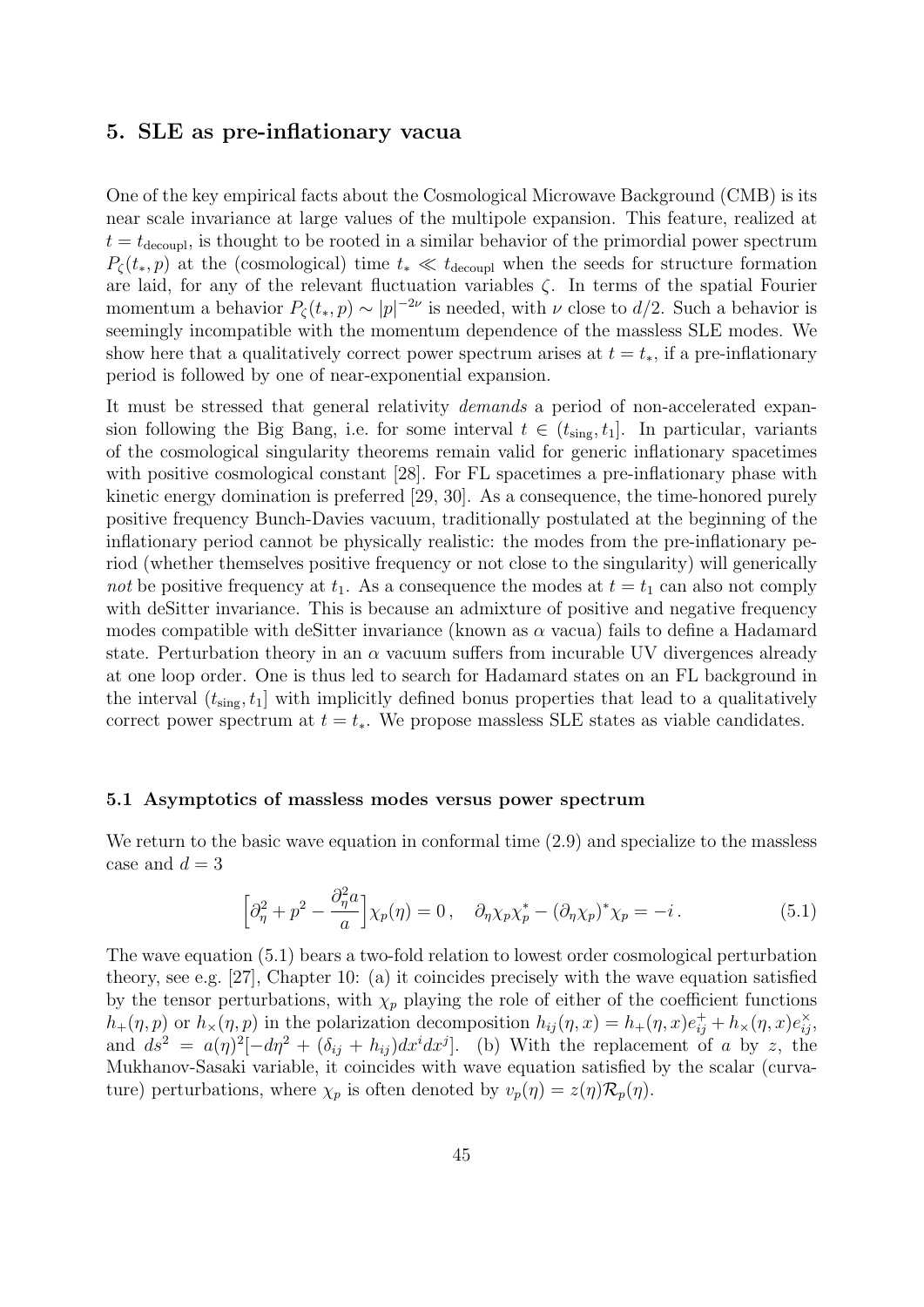The equation (5.1) can be solved for small p and large p as detailed in Sections 3.1 and 4.1, respectively. For small p one has a convergent power series expansion  $\chi_p(\eta)$  =  $\sum_{n\geq 0} \chi_n(\eta) p^{2n}$ , which corresponds to the massless case of (3.17). Since  $\tau = \int^{\eta} ds \, a(s)^{-2}$ and  $S_p(\eta) = \chi_p(\eta)/a(\eta)$ , the leading order  $S_0(\tau)$  from before (3.27) reads

$$
\chi_0(\eta) = a(\eta) \Big[ z_0 + w_0 \int_{\eta_0}^{\eta} \frac{ds}{a(s)^2} \Big], \quad w_0 z_0^* - w_0^* z_0 = -i. \tag{5.2}
$$

The higher orders then are determined recursively by transcribing (3.19). Heuristically, the leading order can be expected to be a good approximation if  $p \ll \partial_{\eta} a/a$ ,  $p^2 \ll \partial_{\eta} (\partial_{\eta} a/a)$ , so that  $2p^2 \ll \partial_{\eta}^2 a/a$ . In other words, the wavelength  $1/p$  of the mode needs to be uniformly much larger than the comoving Hubble distance  $a/\partial_n a$ . Under these conditions  $\int^{\eta} ds \, a(s)^{-2} \propto 1/(p a(\eta)^2)$  (with a small constant of proportionality) is selfconsistent and shows that the second term in  $\chi_0$  will be decreasing in  $\eta$ , while the first term is increasing. With the replacement of  $a(\eta)$  by  $z(\eta)$  the same applies to the scalar perturbations. It must be stressed that the low momentum behavior (5.2) is not generic; there are relevant solutions with a different behavior, as highlighted by the SLE solution (5.5) below.

In order to transcribe the WKB ansatz (4.2) we note  $\int_{\tau_i}^{\tau} d\tau' a(\tau')^2 = \eta - \eta_i$  and  $\partial_{\tau} = a(\eta)^2 \partial_{\eta}$ , for  $d = 3$ . Specializing also  $(4.3)$  to  $\omega_0(\eta) = 0$ ,  $\omega_2(\eta) = a(\eta)^2$  the WKB solution for  $(5.1)$ reads

$$
\chi_p(\eta) \approx_N \frac{e^{-ip(\eta - \eta_i)}}{\sqrt{2p}} \left\{ 1 + \sum_{n \ge 1} (ip)^{-n} s_n(\eta) \right\},
$$
  

$$
\partial_{\eta} s_n = \partial_{\eta} s_1 s_{n-1} + \frac{1}{2} \partial_{\eta}^2 s_{n-1}, \quad \partial_{\eta} s_1 = -\frac{1}{2} \frac{\partial_{\eta}^2 a}{a}.
$$
 (5.3)

For the modulus square this gives  $2p|\chi_p(\eta)|^2 \approx_N 1 + p^{-2}\partial_{\eta}^2 a/(2a) + O(p^{-2})$ , see (5.6). Heuristically, the WBK approximation is expected to be good in the regime opposite to  $(5.2)$ , i.e. whenever the wave length  $1/p$  of the mode is uniformly much smaller than the comoving Hubble distance  $a/\partial_{\eta}a$ , entailing  $\partial_{\eta}^2 a/a \ll 2p^2$ . Again, simply replacing  $a(\eta)$  by  $z(\eta)$  gives the corresponding result for the scalar perturbations.

The quantity of interest is the power spectrum at the time of seed formation  $\eta_*$ . Per tensor mode it is defined by

$$
P_{\chi}(p) := \lim_{\eta \to \eta_*} \frac{p^3}{2\pi^2} \frac{|\chi_p(\eta)|^2}{a(\eta)^2},\tag{5.4}
$$

and similarly with z replacing a for the scalar perturbations. The time  $\eta_*$  is often identified with the Hubble crossing time  $\eta_p$ , defined by  $(\partial_n a/a)(\eta_p) = p$ . This lies in the crossover region of the  $(\eta, p)$  plane not directly accessible via the small or large momentum expansions. A nearly scale invariant power spectrum is one where  $P_\chi(p) \propto p^{-2\epsilon}$  for a small positive coefficient  $\epsilon > 0$ . As indicated, the power spectrum also depends on the choice of solution  $\chi_p$ . The principles of QFT in curved spacetime require its large momentum behavior to be constrained by the Hadamard property. A necessary but by no means sufficient condition for a solution to be Hadamard it that it approaches a positive frequency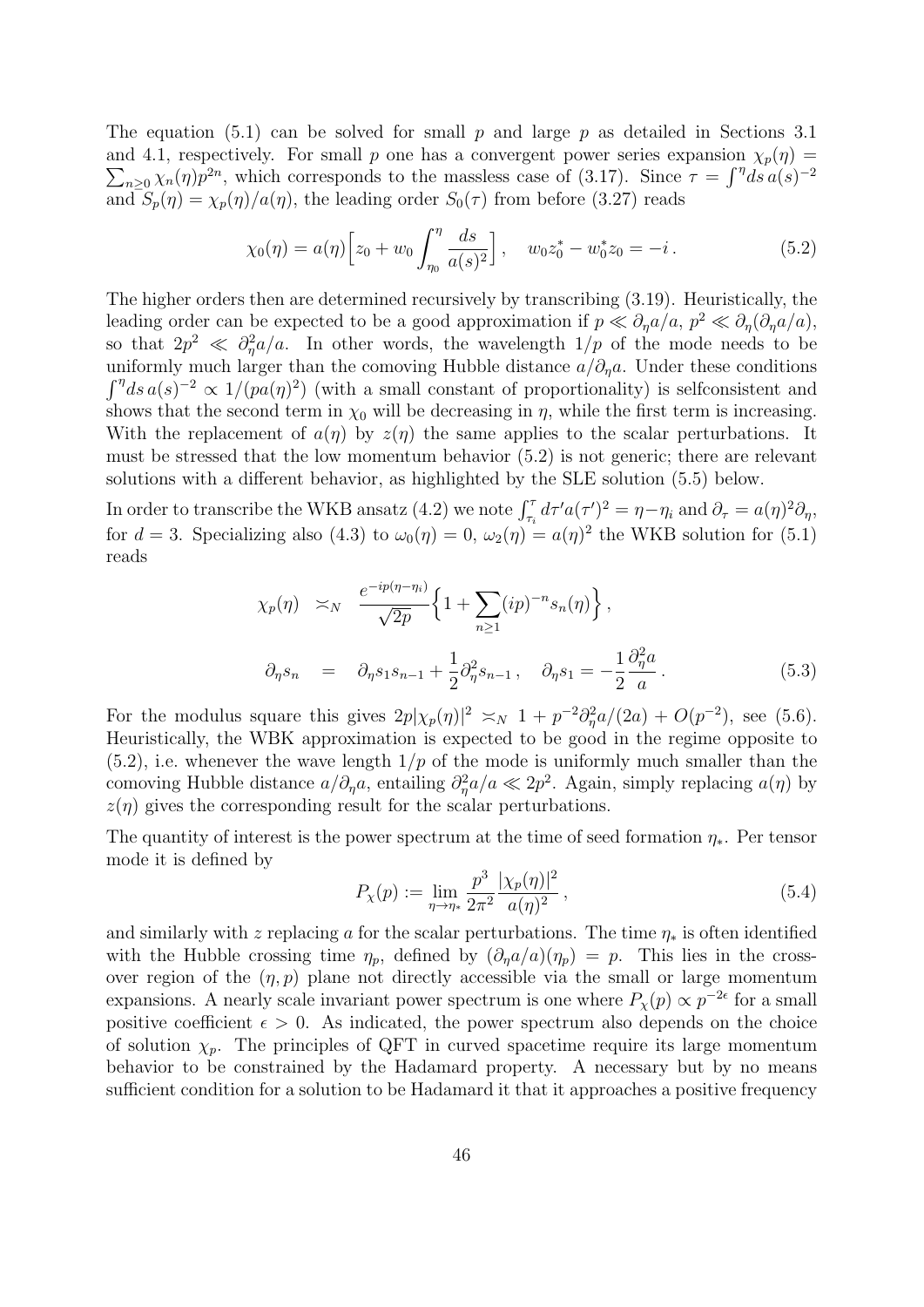wave for  $p \to \infty$ . The low momentum behavior is somewhat constrained along the lines discussed at the end of Section 3. In the present context, an additional constraint arises from the requirement that  $p^3|\chi_p(\eta)|^2/a(\eta)^2$  is approximately scale invariant in the crossover region of the  $(\eta, p)$  plane.

The SLE have been shown to meet the first two criteria. Here we explore the satisfiability of the last requirement. We first note the low and high momentum behavior by appealing to the results from Sections 3.2 and 4.2. For the low momentum expansion the formulas (3.27), (3.28), (3.29) require as input the directly transcribed massless commutator function  $\Delta_0(\eta, \eta') = \int_{\eta'}^{\eta} ds \, a(s)^{-2}$ . It solves  $(a(\eta)^2 \partial_{\eta})^2 \Delta_0(\eta, \eta') = 0$ , where the field redefinition is not yet taken into account. (The latter generates an effective mass term and the computation would have to proceed differently). This leads to

$$
\frac{|\chi_p^{\text{SLE}}(\eta)|^2}{a(\eta)^2} = \frac{\bar{a}}{2p} + O(p) \,, \qquad \bar{a} = \frac{\int d\eta \, a(\eta)^{-4} f^{\text{conf}}(\eta)^2}{\int d\eta \, f^{\text{conf}}(\eta)^2} \,, \tag{5.5}
$$

and similarly for  $z$  replacing  $a$ . For large momentum the modulus square has the generic WKB asymptotics

$$
\frac{|\chi_p^{\text{SLE}}(\eta)|^2}{a(\eta)^2} \approx \frac{1}{2pa(\eta)^2} \left\{ 1 + \frac{1}{2p^2} \frac{\partial_\eta^2 a}{a} + O\left(\frac{1}{p^4}\right) \right\},\tag{5.6}
$$

and similarly for z replacing a. As usual, the cross-over region needed for the power spectrum is not directly accessible via these expansions.

#### 5.2 A model with pre-inflationary SLE

To proceed, we consider an analytically soluble model, adopted from [31], where the seed formation time  $\eta_*$  is p-independent and coincides with the end of a deSitter period. The deSitter period is preceded by one with kinetic energy domination. Computations of the power spectrum where a positive frequency solution in a pre-inflationary era is matched to a solution corresponding to accelerated expansion have been considered in [31, 32, 33, 34, 35].

Following [31], we use conformal time  $\eta$  and consider an instantaneous transition between a kinetic dominated pre-inflationary period and de Sitter expansion. The scale factor reads

$$
a(\eta) = \begin{cases} \sqrt{1 + 2H\eta} \,, & \eta \in \left(-\frac{1}{2H}, 0\right), \\ \frac{1}{1 - H\eta} \,, & \eta \in \left[0, \frac{1}{H}\right), \end{cases} \tag{5.7}
$$

with the transition occurring at  $\eta_1 = 0$ , and H denoting the (physical) Hubble parameter during inflation. The time of seed formation is  $\eta_* = 1/H$  and the price to pay for the analytic solubility is the formal pole in the line element.

As seen in Section 2 the modulus square of an SLE solution is strictly independent of the choice of fiducial solution. We are thus free to choose a convenient one,  $S_p(\eta)$  =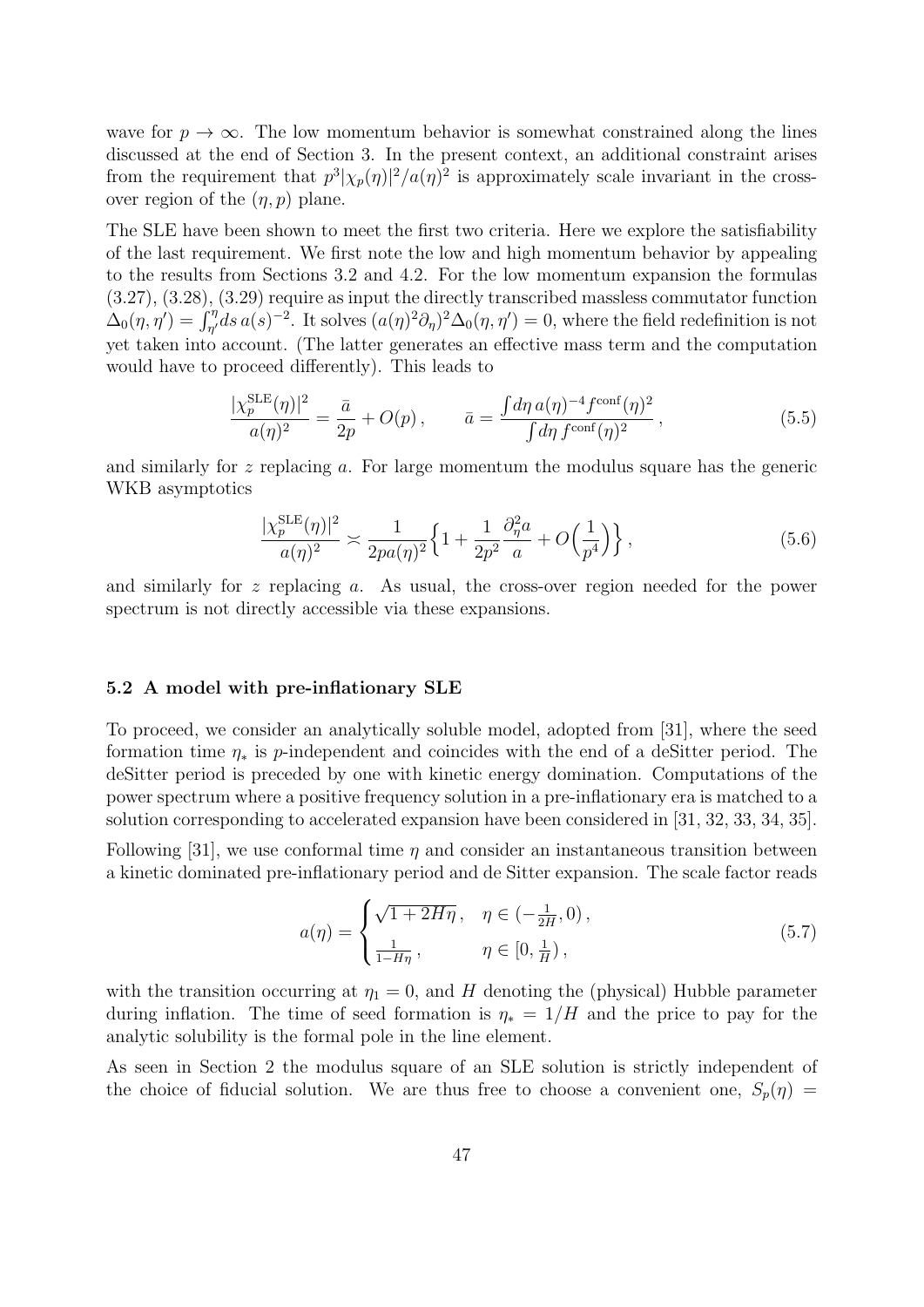$\chi_p(\eta)/a(\eta)$ , in the process of evaluating  $|\chi_p^{\rm SLE}(\eta)/a(\eta)|^2$  for a given window function  $f \in$  $C_c^{\infty}(-1/(2H), 1/H)$ . A useful choice adhering to the traditional Bunch-Davies solution during the deSitter period is

$$
S_p(\eta) = \begin{cases} \alpha_p S_p^{\text{kin}}(\eta) + \beta_p S_p^{\text{kin}}(\eta)^*, & -\frac{1}{2H} < \eta \le 0, \\ S_p^{\text{BD}}(\eta), & 0 \le \eta < \frac{1}{H}, \end{cases}
$$
(5.8)

where

$$
S_p^{\text{kin}}(\eta) := \sqrt{\frac{\pi}{8H}} H_0^{(2)} \left( p\eta + \frac{p}{2H} \right),
$$
  
\n
$$
S_p^{\text{BD}}(\eta) := \frac{e^{-ip(\eta - \frac{1}{H})}}{\sqrt{2p}} (1 - H\eta) \left( 1 + \frac{iH}{p} \frac{1}{1 - H\eta} \right),
$$
\n(5.9)

are solutions of (5.1) in their respective regimes. The matching coefficients  $\alpha_p$ ,  $\beta_p$  are determined by demanding continuity of  $S_p$  and  $\partial_{\eta}S_p$  at the transition,

$$
\alpha_p = e^{ip/H} \sqrt{\frac{\pi p}{16H}} \left[ H_0^{(1)} \left( \frac{p}{2H} \right) - \left( \frac{H}{p} - i \right) H_1^{(1)} \left( \frac{p}{2H} \right) \right],
$$
  
\n
$$
\beta_p = e^{ip/H} \sqrt{\frac{\pi p}{16H}} \left[ -H_0^{(2)} \left( \frac{p}{2H} \right) + \left( \frac{H}{p} - i \right) H_1^{(2)} \left( \frac{p}{2H} \right) \right],
$$
\n(5.10)

with  $|\alpha_p|^2 - |\beta_p|^2 = 1$  from the Wronskian condition.

This fiducial solution enters the SLE parameters  $c_1, c_2$  and  $\lambda_p, \mu_p$  from Section 2.1. The advantage of the choice (5.8) is that it leads to a relatively simple expression for the power spectrum in terms of the (numerically computed) SLE parameters  $c_1$  and  $c_2$ . The SLE solution will however *not* be of the Bunch-Davies type during the deSitter period,

$$
\frac{\chi_p^{\text{SLE}}(\eta)}{a(\eta)} = \lambda_p S^{\text{BD}}(\eta) + \mu_p S^{\text{BD}}(\eta)^*.
$$
\n(5.11)

For  $\eta_* = 1/H$  the SLE's power spectrum (5.4) is given by

$$
P_{\chi^{\text{SLE}}}(p) = \frac{H^2}{(2\pi)^2} |\lambda_p - \mu_p|^2 = \frac{H^2}{(2\pi)^2} \frac{c_1 + \Re c_2}{\sqrt{c_1^2 - |c_2|^2}}.
$$
 (5.12)

Here

$$
c_1 = \frac{1}{2} \int d\eta f(\eta)^2 a(\eta)^2 \left\{ |\partial_{\eta} S_p(\eta)|^2 + p^2 |S_p(\eta)|^2 \right\},
$$
  
\n
$$
c_2 = \frac{1}{2} \int d\eta f(\eta)^2 a(\eta)^2 \left\{ (\partial_{\eta} S_p(\eta))^2 + p^2 S_p(\eta)^2 \right\},
$$
\n(5.13)

are determined by (5.8). With some slight caveats it follows from the earlier results that the right hand side is indeed a Bogoliubov invariant: by  $(2.73)$  this holds for  $\sqrt{c_1^2 - |c_2|^2}$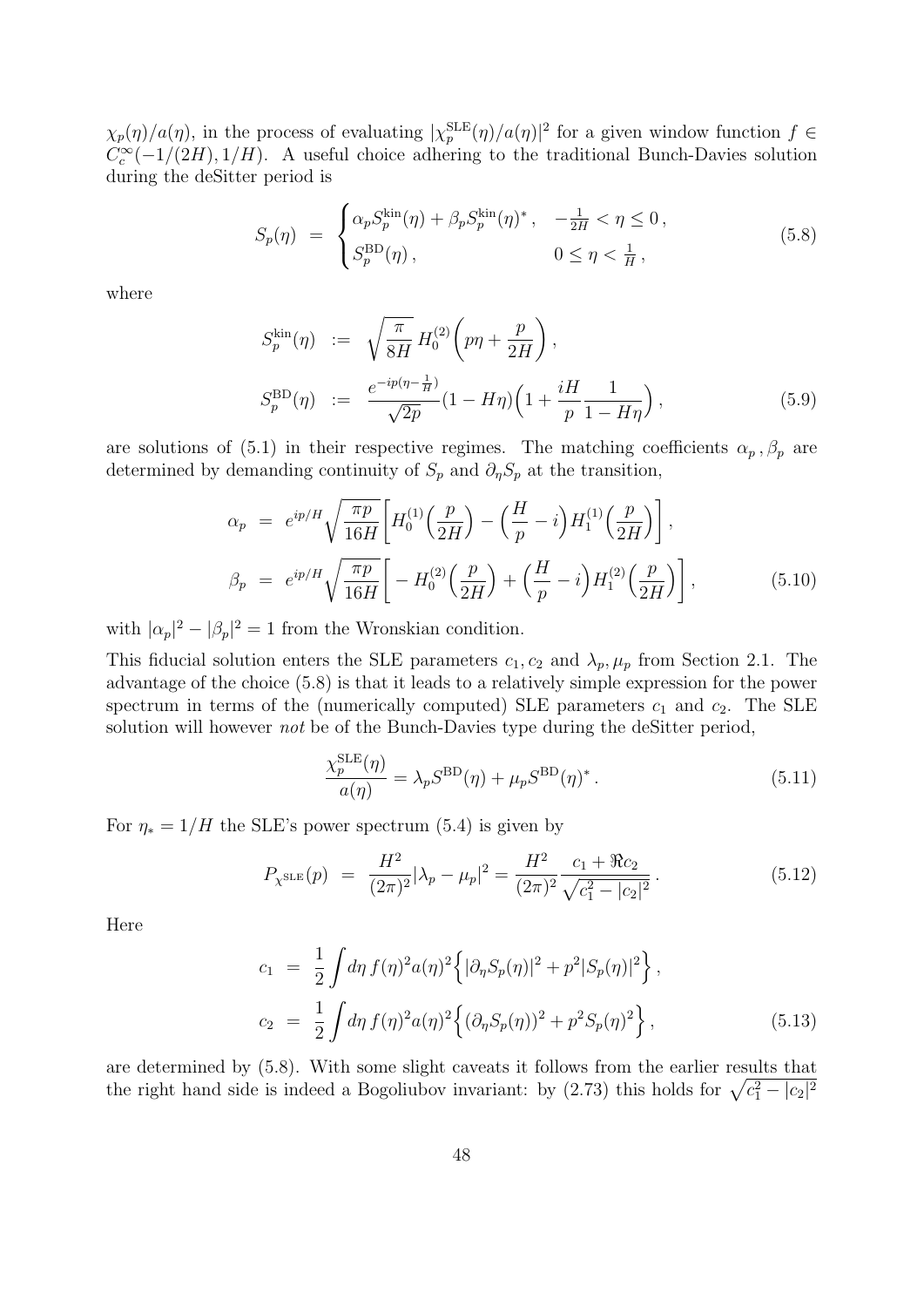and since  $\lim_{\eta_0 \to 1/H} S_p^{\text{BD}}(\eta_0) = iH/\sqrt{2p^3}$  one can interpret the first line of (2.72) as  $\lim_{\eta_0 \to 1/H} J_p(\eta_0) = (H^2/p^3)(c_1 + \Re c_2)$ . Further, the relation (5.5) immediately suggests the low momentum asymptotics, while (5.6) in combination with  $\lim_{\eta \to 1/H} a(\eta)^{-2} = 0$ ,  $\lim_{\eta \to 1/H} a(\eta)^{-3} \partial_{\eta}^{2} a = 2H^{2}$ , suggests  $\lim_{\eta \to 1/H} |\chi_{p}^{\text{SLE}}(\eta)/a(\eta)|^{2} = H^{2}/(2p^{3}) + O(p^{-5})$  for large p. The caveats are: that  $\eta = 1/H$  lies at the boundary of the interval [0, 1/H], that the line element (5.7) has a pole there, and that the window function may not have support in the deSitter phase only. We therefore present a more careful analysis of the small and large momentum behavior of  $P_{\chi^{SLE}}(p)$ , allowing for a generic window function with support in both the kinetic dominated and the deSitter period, thereby demonstrating that the above conclusions are indeed valid.

Proposition 5.1. Let  $f \in C_c^\infty(-\frac{1}{2I})$  $\frac{1}{2H}$ ,  $\frac{1}{H}$  $\frac{1}{H}$ ) be a window function for (5.13). Then

(a) 
$$
P_{\chi^{\text{SLE}}}(p) = \frac{H^2}{(2\pi)^2} + O(p^{-2})
$$
 as  $p \to \infty$ .  
\n(b)  $P_{\chi^{\text{SLE}}}(p) = p^2 \frac{\bar{a}}{(2\pi)^2} + O(p^4)$  as  $p \to 0$ .

Proof.

(a) The large p asymptotics are conveniently analyzed in terms of (5.12), where the  $\lambda_p$ ,  $\mu_p$ coefficients refer to (5.8), (5.9), (5.10) as the fiducial solution for the SLE construction.

As the window function f is allowed to have support both in the kinetic dominated and de Sitter periods, it is convenient to split the integrations in (5.13)

$$
c_1 = c_1^2 + c_1^2
$$
 and  $c_2 = c_2^2 + c_2^2$ , (5.14)

with the  $\langle \rangle$  denoting the contribution from the kinetic dominated (de Sitter) regime. This takes into account the distinct forms of our fiducial solution (5.8) in the respective regimes. We may readily read off

$$
c_1^{\geq} = \frac{p}{2} \int_0^{\frac{1}{H}} d\eta \, f(\eta)^2 a(\eta)^2 (1 - H\eta)^2 + \frac{1}{2} \frac{H^2}{2p} \int_0^{\frac{1}{H}} d\eta \, f(\eta)^2 a(\eta)^2,
$$
  

$$
c_2^{\geq} = \frac{1}{2} \int_0^{\frac{1}{H}} d\eta \, f(\eta)^2 a(\eta)^2 e^{-2ip(\eta - \frac{1}{H})} \left[ iH - iH^2 \eta - \frac{H^2}{2p} \right].
$$
 (5.15)

For the analysis of the  $c_1^{\lt}$ ,  $c_2^{\lt}$  terms, it will prove helpful to define

$$
\begin{array}{rcl}\n\bar{c}_1 & := & \frac{1}{2} \int_{-\frac{1}{2H}}^0 d\eta \, f(\eta)^2 a(\eta)^2 \left\{ |\partial_\eta S_p^{\text{kin}}(\eta)|^2 + p^2 |S_p^{\text{kin}}(\eta)|^2 \right\}, \\
\bar{c}_2 & := & \frac{1}{2} \int_{-\frac{1}{2H}}^0 d\eta \, f(\eta)^2 a(\eta)^2 \left\{ (\partial_\eta S_p^{\text{kin}}(\eta))^2 + p^2 S_p^{\text{kin}}(\eta)^2 \right\},\n\end{array} \tag{5.16}
$$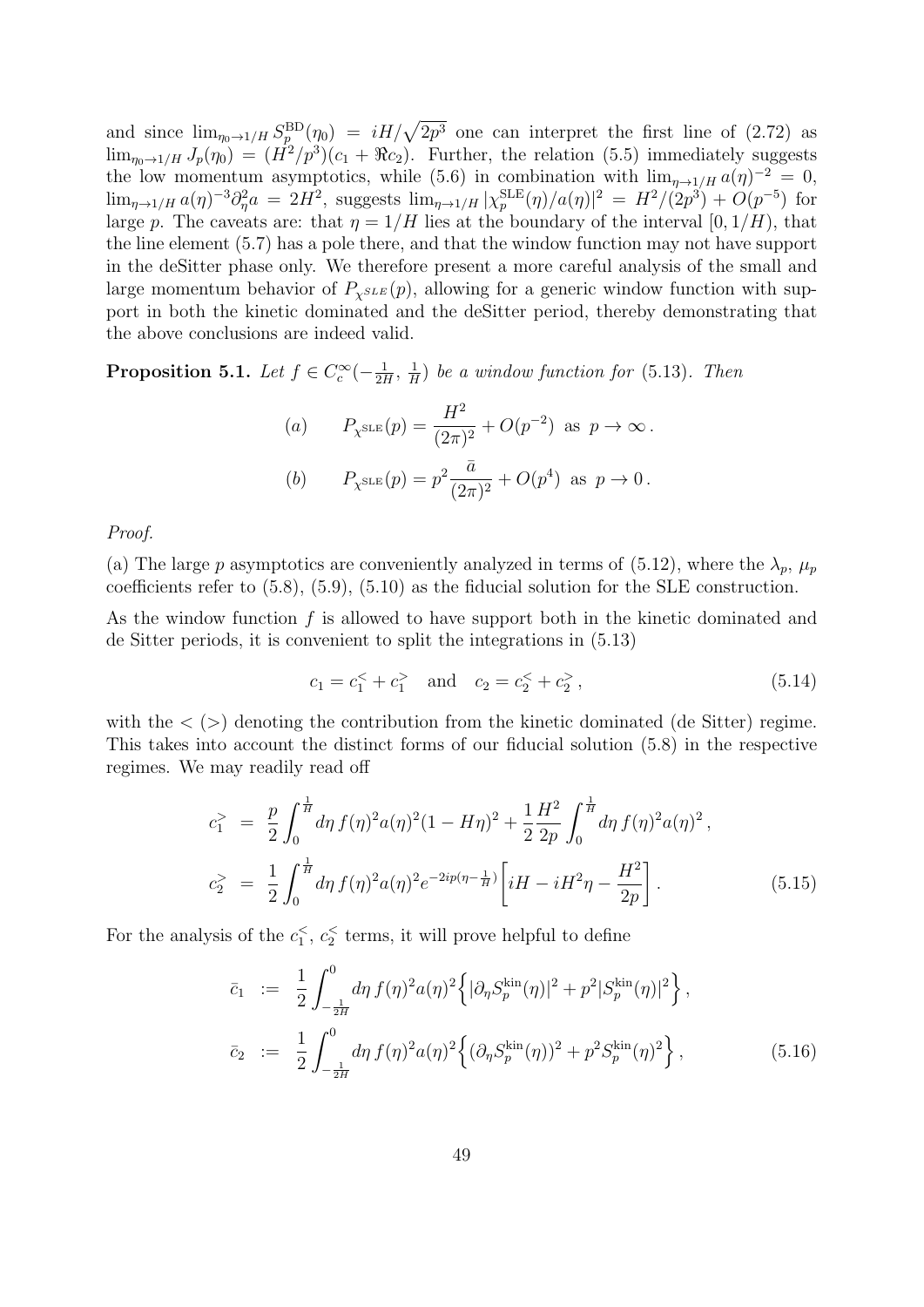in terms of which we may express

$$
c_1^{\leq} = (|\alpha_p|^2 + |\beta_p|^2)\bar{c}_1 + 2\Re[\alpha_p \beta_p^* \bar{c}_2],
$$
  
\n
$$
c_2^{\leq} = \alpha_p^2 \bar{c}_2 + \beta_p^2 \bar{c}_2^* + 2\alpha_p \beta_p \bar{c}_1.
$$
\n(5.17)

The  $e^{-2ip(\eta-\frac{1}{H})}$  term in the integrand of  $c_2$  entails that  $c_2 > O(p^{-n})$  for any  $n \in \mathbb{N}$  as  $p \to \infty$ . Hence,  $c_2^>$  is negligible compared to  $c_1^>$ , for large enough p. Next, in order to understand the asymptotic behavior of  $(5.16)$ ,  $(5.17)$ , it is sufficient to consider the leading asymptotic behavior of  $S_p^{\text{kin}}(\eta)$  as  $p \to \infty$ ,

$$
S_p^{\text{kin}}(\eta) \sim \frac{1}{\sqrt{4Hp}} \left(\eta + \frac{1}{2H}\right)^{-\frac{1}{2}} e^{-ip(\eta + \frac{1}{2H}) + i\pi/4} \left(1 + O(p^{-1})\right),\tag{5.18}
$$

leading to

$$
\bar{c}_1 \sim \frac{p}{2} \int_{-\frac{1}{2H}}^0 d\eta f(\eta)^2, \tag{5.19}
$$
\n
$$
\bar{c}_2 \sim \frac{1}{2} \int_{-\frac{1}{2H}}^0 d\eta f(\eta)^2 a(\eta)^2 e^{-2ip(\eta + \frac{1}{2H})} \left[ \frac{H}{(1 + 2H\eta)^2} - \frac{iH}{2p(1 + 2H\eta)^3} \right] (1 + O(p^{-1})).
$$

As before, the presence of the  $e^{-2ip(\eta + \frac{1}{2H})}$  entails that  $\bar{c}_2 \ll \bar{c}_1$  as  $p \to \infty$ .

Using (5.17) to express  $|c_2|^2/c_1^2$  in terms of  $c_1^2$ ,  $c_2^2$ ,  $\bar{c}_1$ ,  $\bar{c}_2$ , we may disregard relative contributions of  $c_2$ <sup>2</sup>,  $\bar{c}_2$  to  $|c_2|^2/c_1^2$ , and find

$$
|c_2|^2 = 4|\beta_p|^2 (1+|\beta_p|^2)\bar{c}_1^2,
$$
  
\n
$$
c_1^2 = (\bar{c}_1+c_1^2)^2 + 4|\beta_p|^2 [(1+|\beta_p|^2)\bar{c}_1^2+|\beta_p|^2\bar{c}_1c_1^2],
$$
\n(5.20)

where we have used the fact that  $|\alpha_p|^2 - |\beta_p|^2 = 1$  to write  $\alpha_p$  in terms of  $\beta_p$ . Examining (5.15) and (5.19), it is clear that  $\bar{c}_1$  and  $c_1$ <sup>></sup> have the same leading large p behavior, and from (5.10) it follows that  $|\beta_p|^2 \sim \frac{9H^4}{16p^4}$  $\frac{9H^4}{16p^4} + O(p^{-6})$ . Thus we use (5.20) to estimate

$$
\frac{|c_2|^2}{c_1^2} \sim O(p^{-4}).\tag{5.21}
$$

Since

$$
\mu_p = \frac{1}{\sqrt{2}} \sqrt{\frac{1}{1 - \frac{|c_2|^2}{c_1^2}} - 1}, \quad |\lambda_p| = \sqrt{1 + \mu_p^2}, \tag{5.22}
$$

this establishes part (a) of Proposition 5.1.

(b) The main obstruction to using (5.5) to infer the result is that the limit  $\eta \to 1/H$  of the small  $p$  SLE expansion is not a-priori well-defined. We remove this obstruction by a small modification of Proposition 3.1.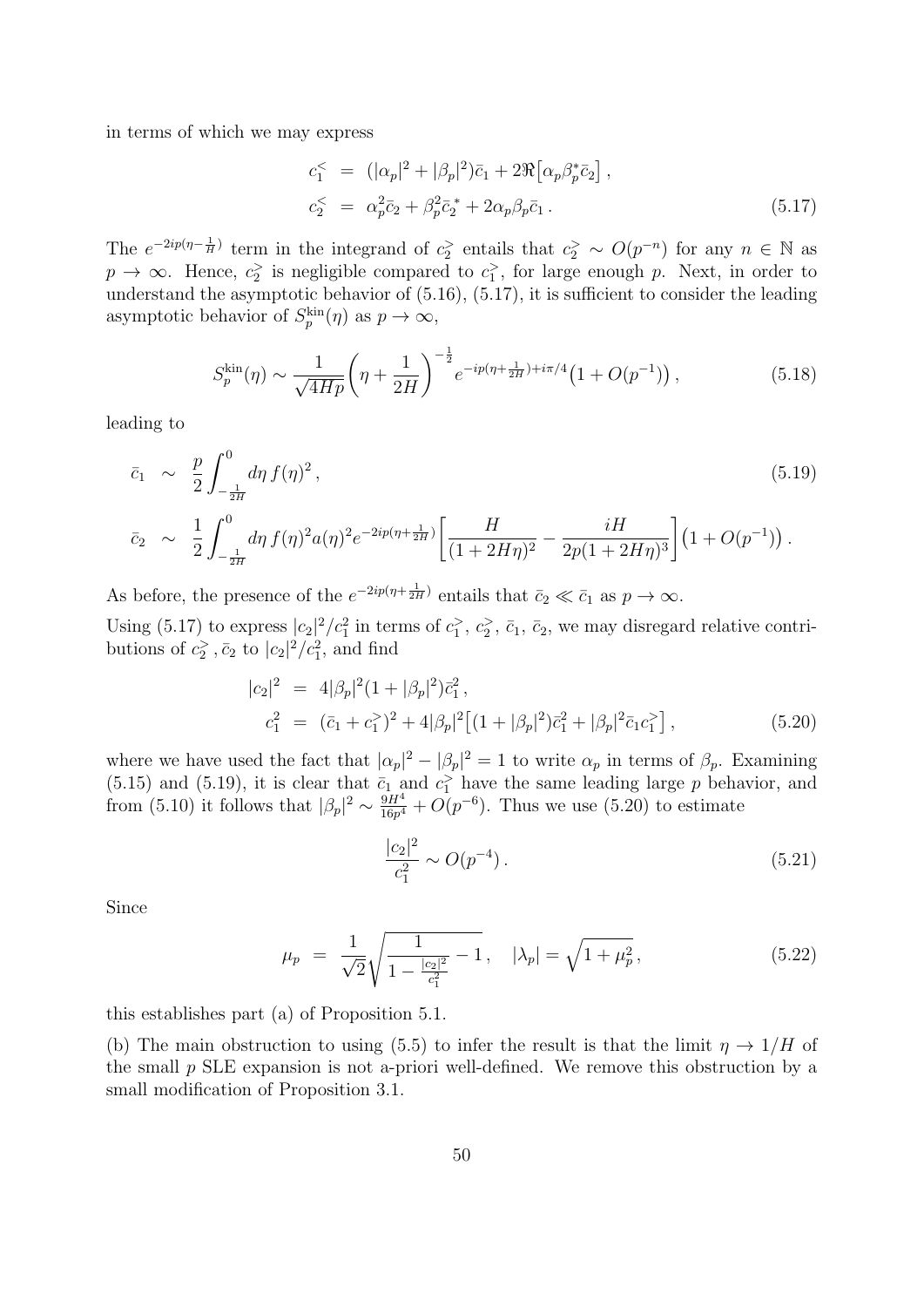In both the kinetic dominated and deSitter regimes, the mode equation reads  $S_p''(\eta)$  +  $2\frac{a'}{a}$  $\frac{a'}{a}S'_{p}(\eta) + p^2S_{p}(\eta) = 0$ . Consistent with (5.2) we choose the following solution for the  $p = 0$  equation

$$
S_0(\eta) = \begin{cases} \frac{1}{\sqrt{2}} \left[ \frac{\ln(1+2H\eta)}{2H} - \frac{1}{3H} + i \right], & \text{kinetic domination,} \\ \frac{1}{\sqrt{2}} \left[ -\frac{1}{3H}(1-H\eta)^3 + i \right], & \text{defitter.} \end{cases}
$$
(5.23)

Both cases satisfy  $\left[\partial_{\eta}S_0 S_0^* - S_0 \partial_{\eta}S_0^*\right](\eta) = -ia(\eta)^{-2}$ , as well as

$$
\lim_{\eta \to 1/H} S_0(\eta) = \frac{i}{\sqrt{2}} \quad \text{and} \quad \lim_{\eta \to 1/H} \partial_{\eta} S_0(\eta) = 0. \tag{5.24}
$$

This shows that  $S_0$  extends uniquely to a continuous function on  $(-1/(2H), 1/H]$ .

Choosing some  $0 < \eta_i < 1/H$  such that supp  $f \subset [\eta_i, 1/H]$ , it clear that a solution of the integral equation

$$
S(\eta) = S_0(\eta) - p^2 \int_{\eta_i}^{1/H} K(\eta, \eta') S(\eta') d\eta',
$$
  
\n
$$
K(\eta, \eta') = i\theta(\eta - \eta') S_0(\eta) S_0(\eta')^* + \theta(\eta' - \eta) S_0(\eta)^* S_0(\eta'),
$$
\n(5.25)

is a solution of the mode equation on  $(\eta_i, 1/H)$ . Since  $S_0$  extends to a  $C^1$  function on the closed interval  $[\eta_i, 1/H]$ , the proof of Proposition 3.1 carries over on the Banach space  $(C([n_i, 1/H], \mathbb{C}^2), ||\cdot||)_{\rm sup}).$ 

Hence we have a convergent series  $S_p(\eta) = \sum_{n=0}^{\infty} p^{2n} S_n(\eta)$ , which we take as the fiducial solution for the SLE in the small p regime. This then has a well-defined limit as  $\eta \to 1/H$ , namely

$$
\lim_{\eta \to 1/H} T_p^{\text{SLE}}(\eta) = \lambda_p \lim_{\eta \to 1/H} S_p(\eta) + \mu_p \lim_{\eta \to 1/H} S_p(\eta)^*
$$
  
=  $\lambda_p S_p(1/H) + \mu_p S_p(1/H)^*.$  (5.26)

Both  $p^{\frac{1}{2}}\lambda_p$  and  $p^{\frac{1}{2}}\mu_p$  admit convergent power series expansions as in (3.33), leading to

$$
|T_p^{\text{SLE}}(1/H)| = \frac{\bar{a}}{2p} + O(p) ,\qquad (5.27)
$$

 $\Box$ 

which proves part (b).

The proposition provides an analytical description of the power spectrum's small and large momentum behavior. For intermediate momenta we evaluate  $\chi_p^{\rm SLE}(\eta)$  numerically. For the numerical implementation a choice of window function in  $C_c^{\infty}(-\frac{1}{2l})$  $\frac{1}{2H}, \frac{1}{H}$  $\frac{1}{H}$ ) enters. A useful one-parametric family arises as follows. From the standard smoothened step function

$$
h(y) := \begin{cases} 0 & y \le 0, \\ \frac{e^{-1/y}}{e^{-1/y} + e^{-1/(1-y)}} & 0 < y < 1, \\ 1 & y \ge 1, \end{cases}
$$
 (5.28)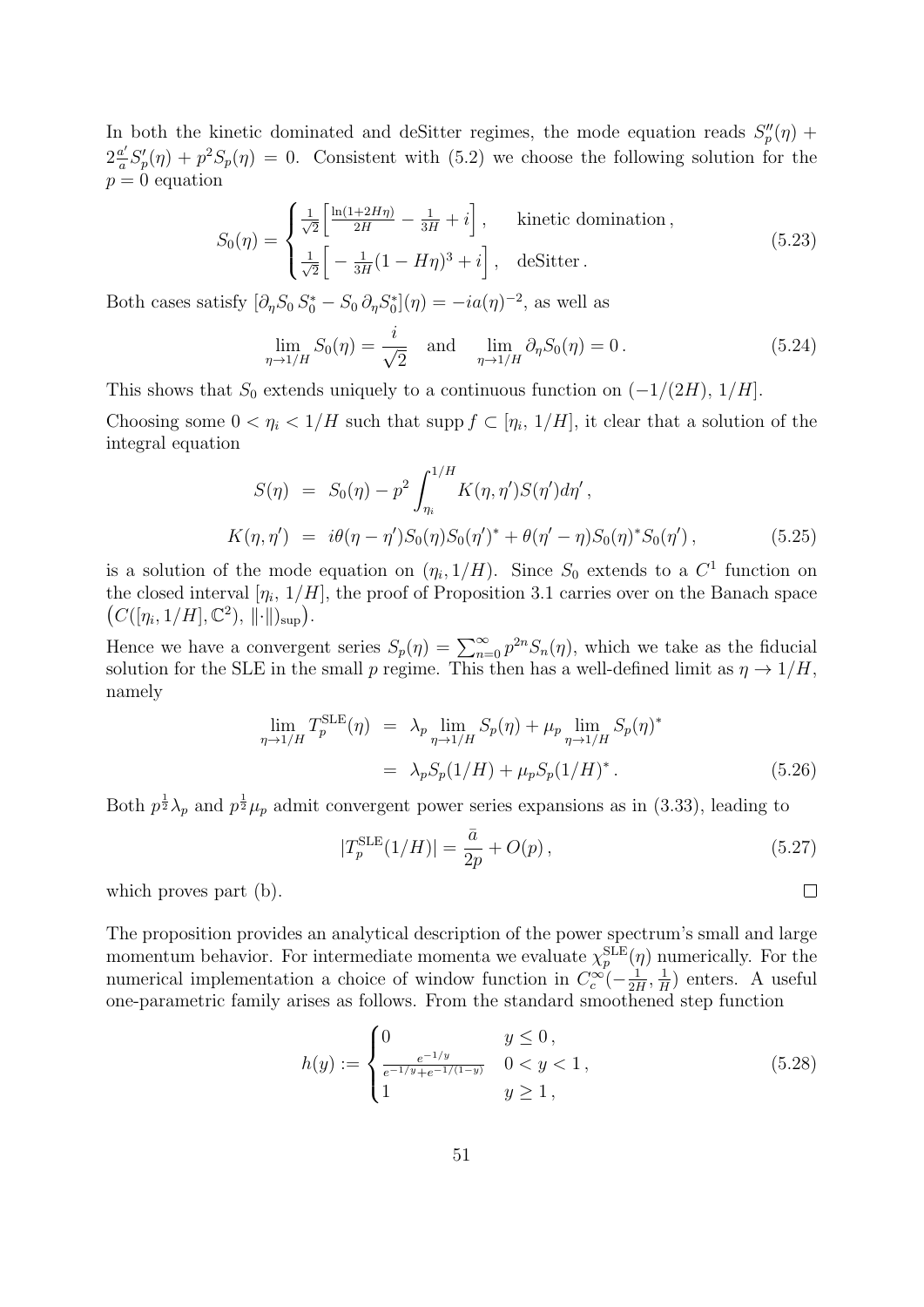we define the bump function of width  $1 + w$  centered at the origin,

$$
bump(y, w) := 1 - h\left(\frac{y^2 - w^2}{(w+1)^2 - w^2}\right),
$$
\n(5.29)

where  $w$  is the ratio of "plateau" of the bump to the "walls" of the bump. Finally we define

$$
F(\eta, \eta_1, \eta_2; w) := \text{bump}\left(\frac{\eta - \left(\frac{\eta_1 + \eta_2}{2}\right)}{\frac{\eta_1 + \eta_2}{2(w+1)}}, w\right),\tag{5.30}
$$

a positive smoothened "top hat" function centered at  $\frac{\eta_1 + \eta_2}{2}$ . Here  $\eta_1 \le \eta_2$  are the "ends" of the hat, specifying the cosmological period over which  $F = (f^{\text{cosm}})^2$  has support. The results of the power spectrum for various values of  $\eta_1$ ,  $\eta_2$  and  $w = 0.5$  are shown in the following figure



Figure 1: Power spectrum for a primordial SLE and window function (5.30) with support in  $[-0.3, 0.5]/H$ . The insert shows in red the comparison with a situation where the window function has support in the pre-inflationary period  $[-0.3, 0]/H$  only.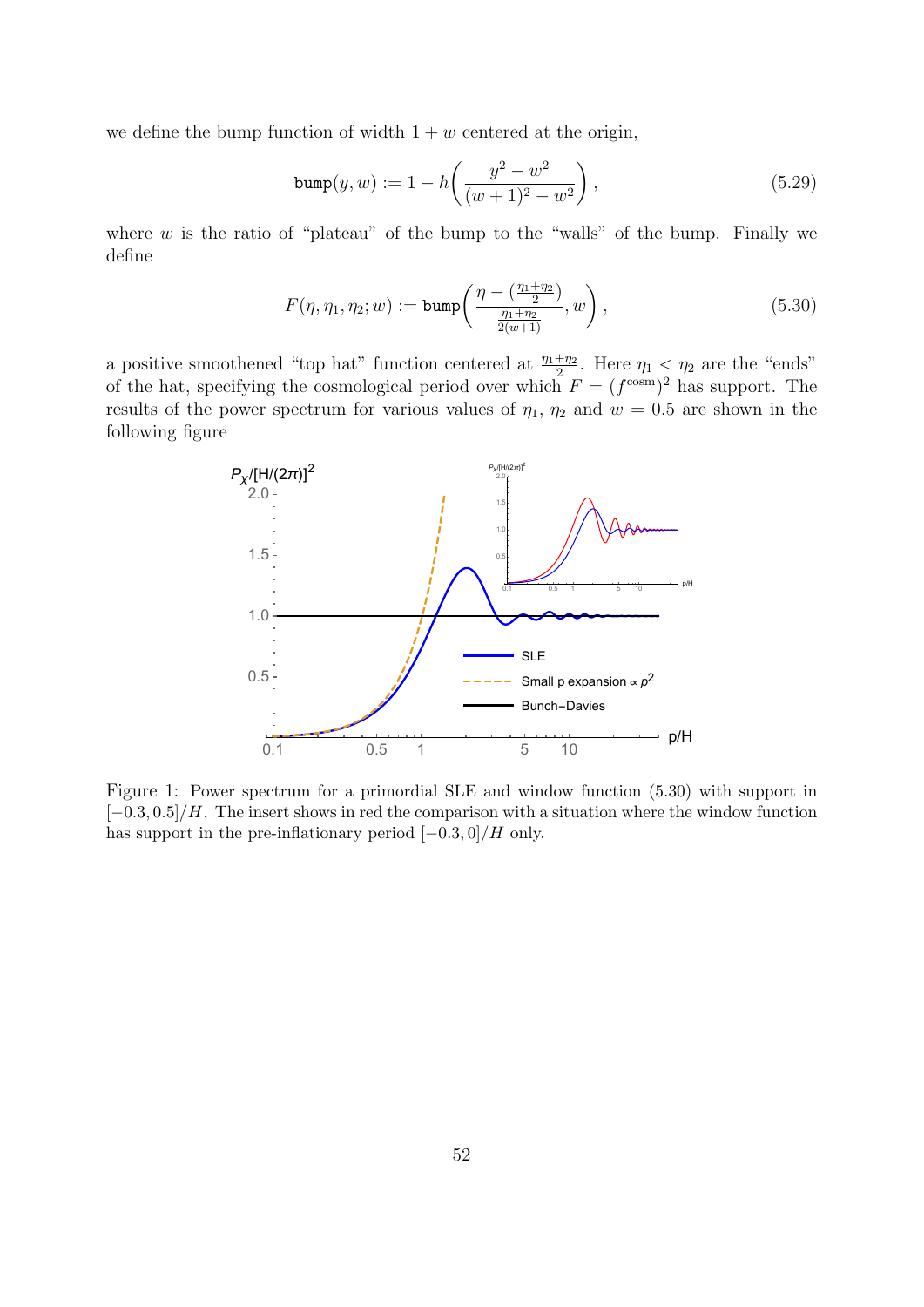## 6. Conclusions

The States of Low Energy (SLE) were introduced as Hadamard states [5] on generic Friedmann-Lemaître spacetimes with a physically appealing defining property. Here we showed that SLE have several bonus properties which make them mathematically and physically even more attractive. These bonus properties  $(a) - (e)$  have been listed in the introduction and need not be repeated here. Instead, we comment on some extensions and future directions.

As seen, the minimization over initial data results in an instructive alternative expression for the SLE solution solely in terms of the commutator function. A minimization over boundary data would likewise be relevant and occurs naturally when placing the basic wave equation into the setting of a regular Sturm-Liouville problem. Taking advantage of the literature on non-regular Sturm-Liouville problems might allow one to extend the SLE construction systematically to situations where the coefficient functions become singular within the interval considered. Covering the big bang singularity is of prime interest, but other singular points may be worthwhile treating as well, as the model from Section 5 illustrates.

The computation of the power spectrum requires access to the cross-over regime in the (time, momentum) plane. Ideally, one would be able to treat also the cross-over regime analytically by a suitable expansion. Physicswise one would want to treat fully realistic cosmic evolutions where a pre-inflationary SLE replaces the positive frequency Hankel functions [32, 34, 35] and to propagate the resulting primordial power spectrum to the actual CMB.

Finally, it would be desirable to have a streamlined proof of the Hadamard property directly for SLE and including the massless case. The adiabatic vacua are a time-honored conduit and should be replaceable by more directly controllable WKB results for the large momentum regime, see e.g. [17].

Acknowledgements: This research was supported by Pitt-PACC. R.B. also acknowledges support by the Andrew Mellon Predoctoral Fellowship from the University of Pittsburgh.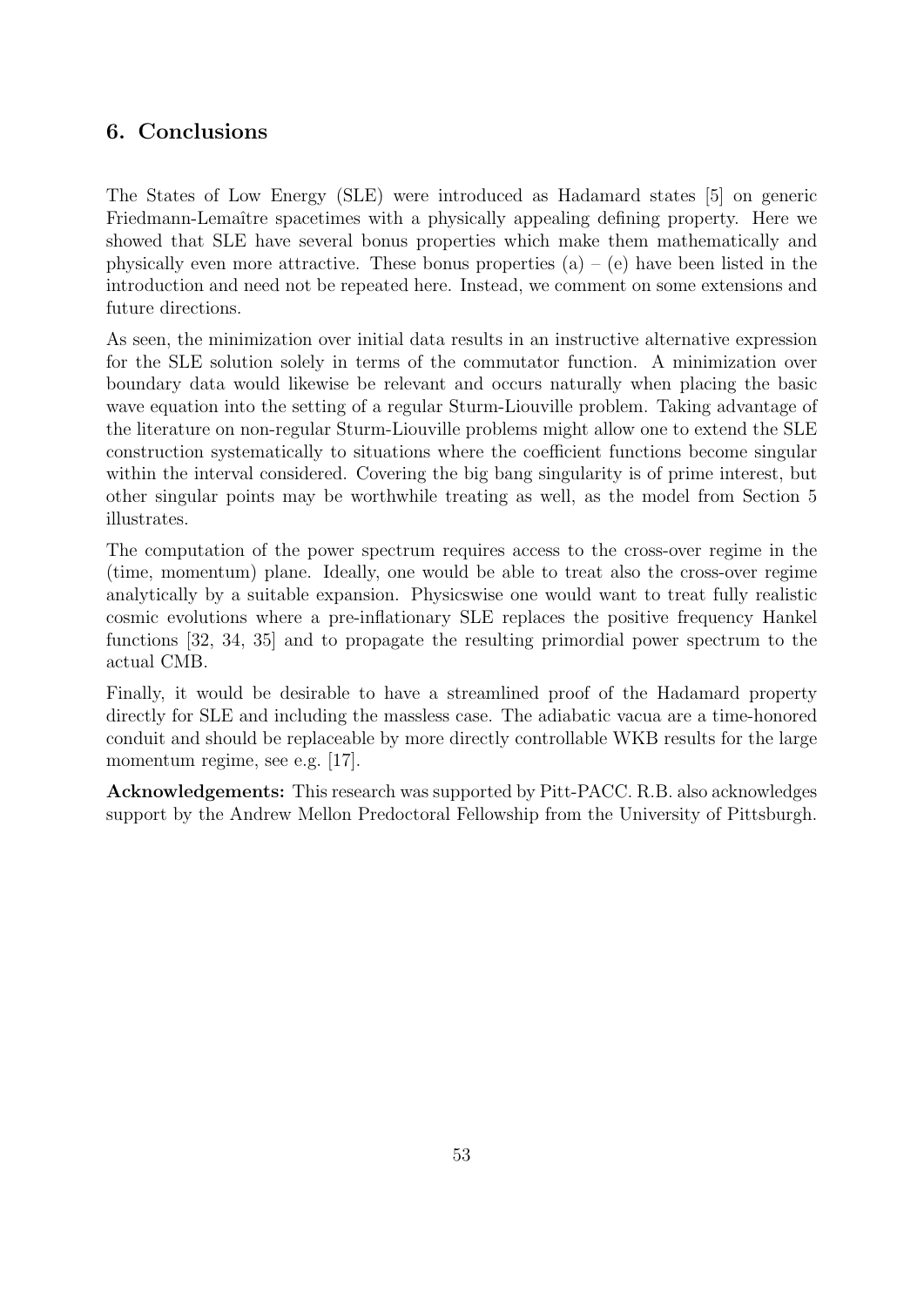## References

- [1] I. Khavkine and V. Moretti, Algebraic QFT in curves spacetimes and quasifree Hadamard states: an introduction, in Advances in Algebraic QFT, R. Brunetti et al (eds), Springer, 2015.
- [2] C. Dappiaggi, V. Moretti, and N. Pinamonti, Hadamard States from Lightlike Hypersurfaces, Springer, 2017.
- [3] L. Parker and D. Toms, Quantum field theory in curved spacetime, Cambridge UP, 2009.
- [4] T. Hack, Cosmological applications of algebraic Quantum Field Theory in curved spacetimes, Springer, 2016.
- [5] H. Olbermann, States of low energy on Robertson-Walker spacetimes, Class. Quant. Grav. 24 (2007) 5011.
- [6] A. Degner and R. Verch, Cosmological particle creation in states of low energy, J. Math. Phys. 51 (2010) 022302.
- [7] K. Them and M. Brum, States of low energy in homogeneous and inhomogeneous expanding spacetimes, Class. Quant. Grav. 30 (2013) 23035.
- [8] C. Fewster and R. Verch, The necessity of the Hadamard condition, Class. Quant. Grav. 30 (2013) 235027.
- [9] S. Fulling, Remarks on positive energy and Hamiltonians in expanding Universes, Gen. Rel. Grav. 10 (1979) 807.
- [10] C. L¨uders and J. Roberts, Local quasi-equivalence and adiabatic vacuum states, Commun. Math, Phys. 134 (1990) 29.
- [11] W. Junker and E. Schrohe, Adiabatic vacuum states on general spacetime manifolds: definition, construction, and physical properties, Ann. Henri Poincaré 3 (2002) 1113.
- [12] K. Pirk, Hadamard states and adiabatic vacua, Phys. Rev. D48 (1993) 3779.
- [13] N. Ashordi, S. Aslanbeigi, and R. Sorkin, A distingished vacuum state for a quantum field in a curved spacetimes: formalism, features, and cosmology, JHEP 2012 (2012) 1.
- [14] M. Brum and K. Fredenhagen, Vacuum-like Hadamard states for quantum fields on curved spacetimes, Class. Quant. Grav. 31 (2014) 025024.
- [15] L. Dickey, Soliton equations and Hamiltonian systems, World Scientific, 2003.
- [16] I. Avramidi, *Heat kernel methods and its Applications*, Birkhäuser, 2015.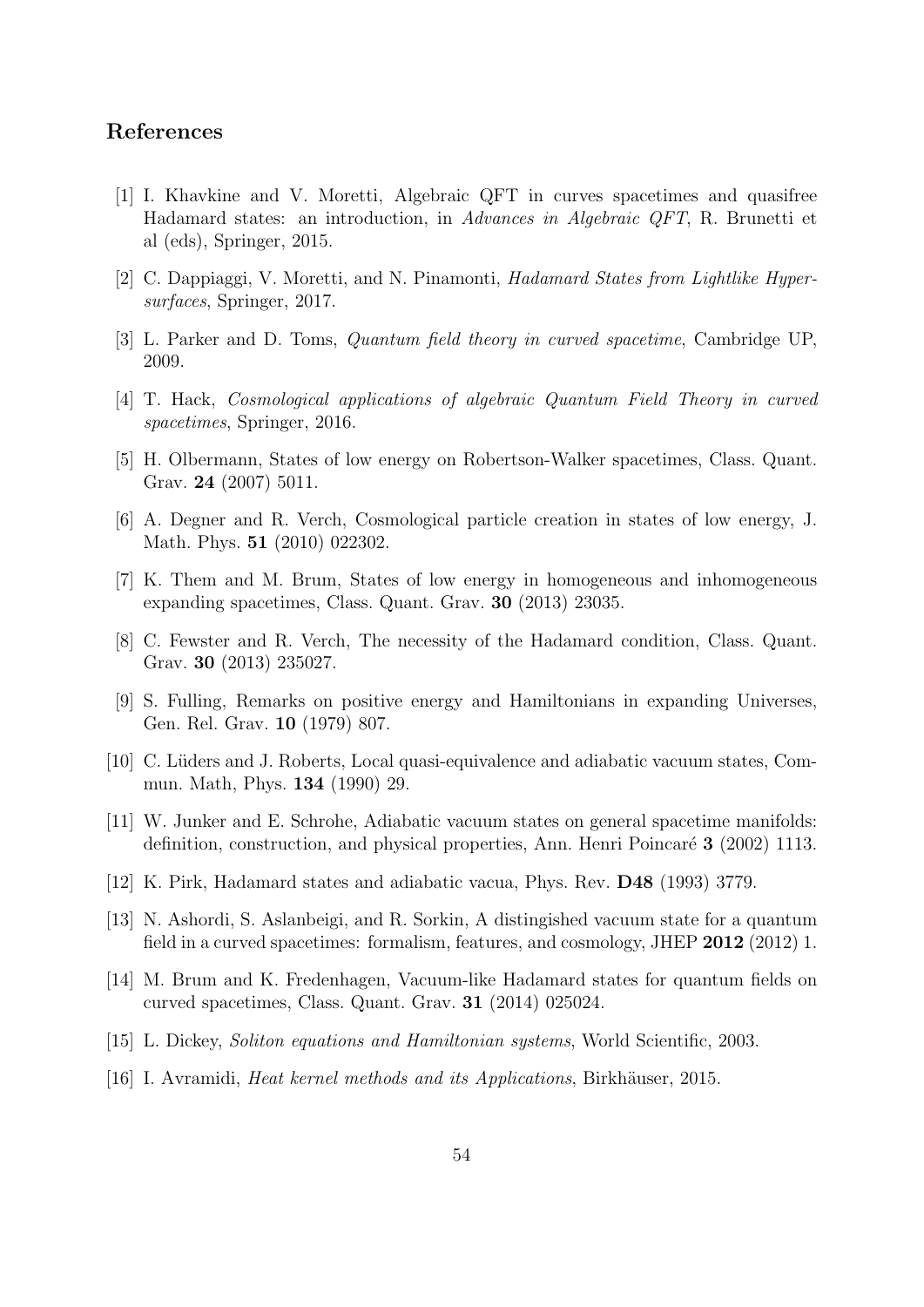- [17] G. Nemes, On the Borel summability of WKB solutions of certain Schrödinger-type differential equations, arXiv: 2004.13367.
- [18] M. Reed and B. Simon, Methods of Modern Mathematical Physics IV: Analysis of Operators, Academic Press/Elsevier 1978.
- [19] J. Guven, B. Lieberman, and C. Hill, Schrödinger picture field theory in Robertson-Walker flat spacetimes, Phys. Rev. D39 (1989) 438.
- [20] D. Long and G. Shore, The Schrödinger wave functional and vacuum states in curved spacetime I, II, Nucl. Phys. B530 (1998) 247, 279.
- [21] J. Koksma, T. Prokopec, and G. Rigopoulos, The scalar field kernel in cosmological spaces, Class. Quant. Grav 25 (2008) 125009.
- [22] L. Ford and L. Parker, Infrared divergences in a class of Robertson-Walker universes, Phys. Rev. D16 (1977) 245.
- [23] A. Higushi and N. Rendell, Infrared divergences for free quantum fields in cosmological spacetimes, Class. Quant. Grav. 35 (2018) 115004.
- [24] M. Fröb, T. Hack, and A. Higuchi, Compactly supported linearized observables in single field inflation, JCAP 07 (2017) 043.
- [25] J. Swieca, Goldstone's theorem and related topics, in: Cargese lectures, 1969, Vol 4.
- [26] J. Lopuszanski, An introduction to symmetry and supersymmetry in quantum field theory, World Scientific, 1991.
- [27] S. Weinberg, *Cosmology*, Oxford UP, 2008.
- [28] J. Senovilla and D. Garfinkle, The 1965 Penrose singularity theorem, Class. Quant. Grav. 32 (2015) 124008.
- [29] S. Foster, Scalar field cosmology and the initial spacetime singularity, Class. Quant. Grav. 15 (1998) 3485.
- [30] W. Handley, S. Brechet, A. Lasenby, and M. Hobson, Kinetic initial conditions for inflation, Phys. Rev. D89 (2014) 063505.
- [31] C. Contaldi, M. Peleso, L. Kovman, and A. Linde, Suppressing the lower multipoles in the CMB anisotropies, Astropart. Phys. 07 (2003) 2.
- [32] B. Powell and W. Kinney, Pre-inflationary vacuum in the cosmic microwave background, Phys. Rev. D76 (2007) 063512.
- [33] T. Janssen and T. Prokopec, Regulating the infrared by mode-matching: a massless scalar in expanding spaces with constant deceleration, Phys. Rev. D83 (2011) 084035.